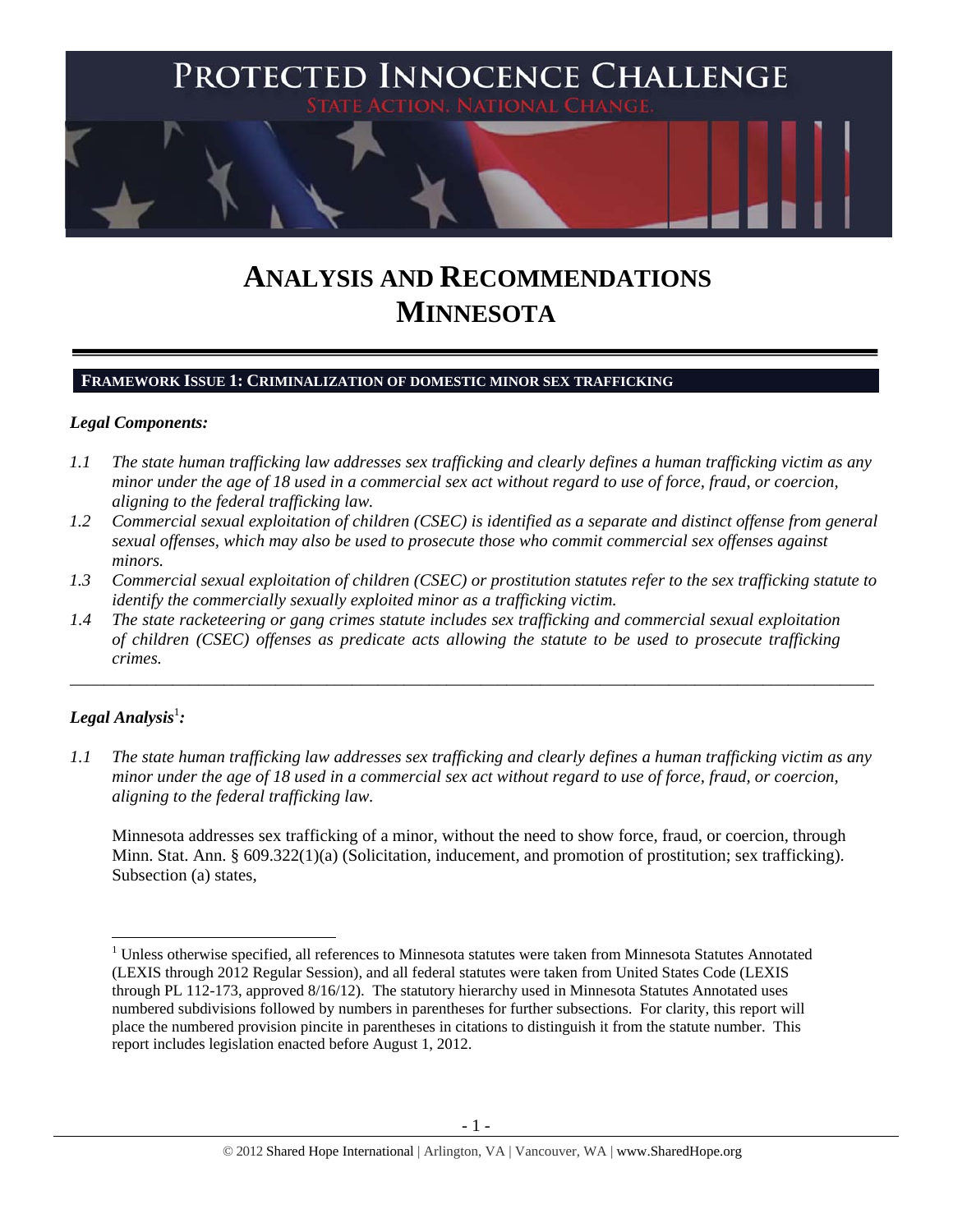Whoever, while acting other than as a prostitute<sup>2</sup> or patron,<sup>3</sup> intentionally does any of the following may be sentenced to imprisonment for not more than 20 years or to payment of a fine of not more than \$50,000, or both:

(1) solicits or induces an individual under the age of 18 years to practice prostitution;<sup>4</sup>

(2) promotes the prostitution of an individual under the age of 18 years;

(3) receives profit, knowing or having reason to know that it is derived from the prostitution, or the promotion of the prostitution, of an individual under the age of 18 years; or

(4) engages in the sex trafficking of an individual under the age of 18 years.

Minn. Stat. Ann. § 609.321(7) (Prostitution and sex trafficking; definitions) defines "promotes the prostitution of an individual" as an action by a person who knowingly does the following:

(1) solicits or procures patrons for a prostitute;

(2) provides, leases or otherwise permits premises or facilities owned or controlled by the person to aid the prostitution of an individual;

(3) owns, manages, supervises, controls, keeps, or operates, either alone or with others, a place of prostitution to aid the prostitution of an individual;

(4) owns, manages, supervises, controls, operates, institutes, aids or facilitates, either alone or with others, a business of prostitution to aid the prostitution of an individual;

(5) admits a patron to a place of prostitution to aid the prostitution of an individual; or

(6) transports an individual from one point within this state to another point either within or without this state, or brings an individual into this state to aid the prostitution of the individual.

"Sex trafficking" is defined as "(1) receiving, recruiting, enticing, harboring, providing, or obtaining by any means an individual to aid in the prostitution of the individual; or (2) receiving profit or anything of value, knowing or having reason to know it is derived from an act described in clause (1)." Minn. Stat. Ann. § 609.321 $(7a)^5$ 

A conviction under Minn. Stat. Ann. § 609.322(1)(a) is punishable by imprisonment up to 20 years, a fine not to exceed \$50,000, or both. Minn. Stat. Ann. § 609.322(1)(a). However, a defendant may receive imprisonment up to 25 years or a fine not to exceed \$60,000 if at least one of the following aggravating factors listed in Minn. Stat. Ann. § 609.322(1)(b) is present:

(1) the offender has committed a prior qualified human trafficking-related offense;

(2) the offense involved a sex trafficking victim who suffered bodily harm during the commission of the offense;

(3) the time period that a sex trafficking victim was held in debt bondage or forced labor or services exceeded 180 days; or

 <sup>2</sup> "Prostitute" is defined as "an individual who engages in prostitution by being hired, offering to be hired, or agreeing to be hired by another individual to engage in sexual penetration or sexual contact." Minn. Stat. Ann.

<sup>§ 609.321(8).&</sup>lt;br><sup>3</sup> "Patron" is defined as "an individual who engages in prostitution by hiring, offering to hire, or agreeing to hire another individual to engage in sexual penetration or sexual contact." Minn. Stat. Ann. § 609.321(4).

<sup>&</sup>lt;sup>4</sup> "Prostitution" is defined as "hiring, offering to hire, or agreeing to hire another individual to engage in sexual penetration or sexual contact, or being hired, offering to be hired, or agreeing to be hired by another individual to engage in sexual penetration or sexual contact." Minn. Stat. Ann. § 609.321(9).

<sup>&</sup>lt;sup>5</sup> Pursuant to Minn. Stat. Ann.  $\S$  609.322(1b), "a minor who is dependent on an individual acting as a prostitute and who may have benefited from or been supported by the individual's earnings derived from prostitution," and "a parent over the age of 55 who is dependent on an individual acting as a prostitute" who has been similarly supported, may not be convicted under Minn. Stat. Ann. § 609.322(1)(a).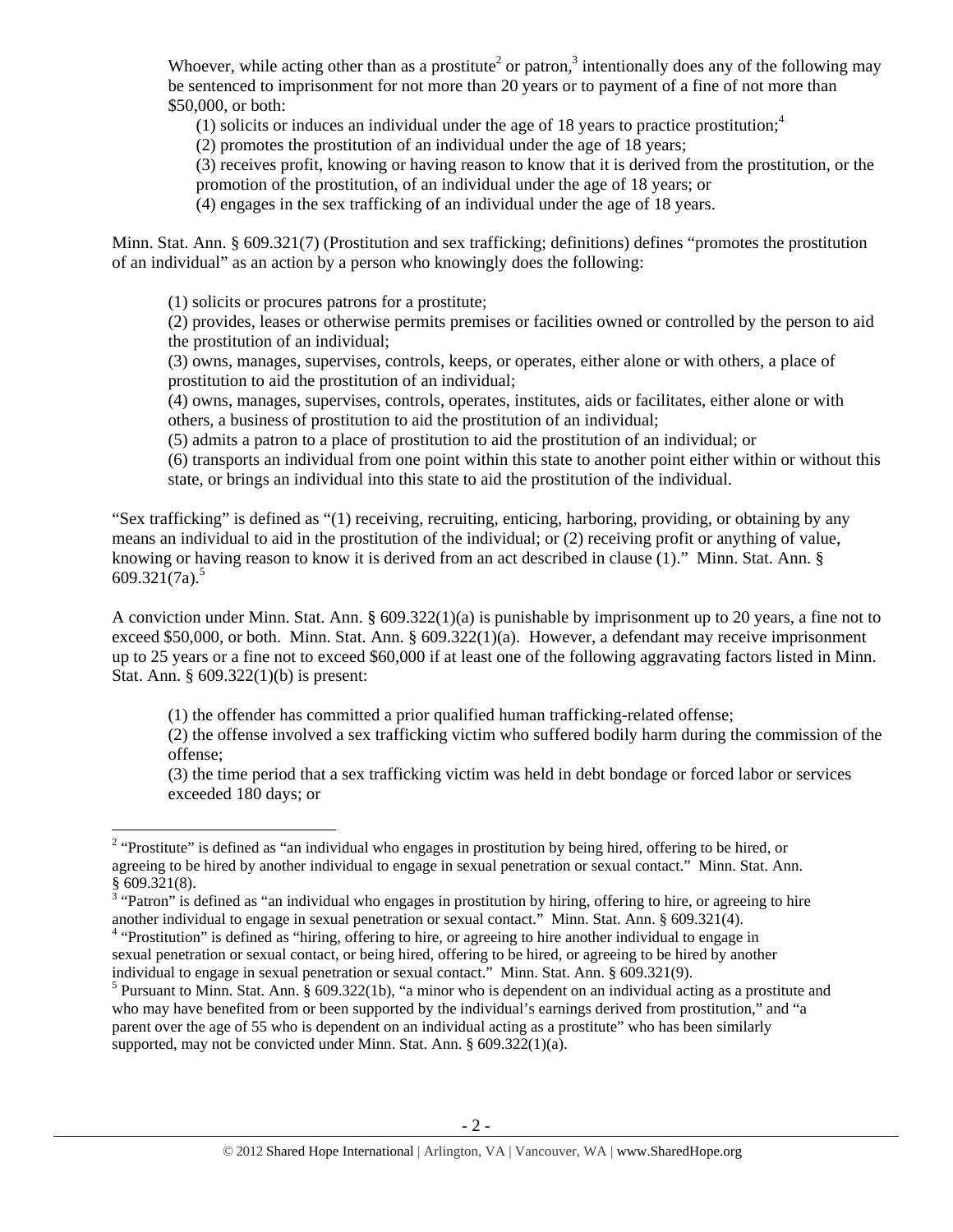(4) the offense involved more than one sex trafficking victim.

Also, Minn. Stat. Ann. § 609.283(1) (Unlawful conduct with respect to documents in furtherance of labor or sex trafficking) states,

Unless the person's conduct constitutes a violation of section 609.282 [Labor trafficking], a person who knowingly destroys, conceals, removes, confiscates, or possesses, any actual or purported passport or other immigration document, or any other actual or purported government identification document, of another person:

(1) in the course of a violation of section . . . 609.322 [Solicitation, inducement and promotion of prostitution; sex trafficking];

(2) with intent to violate section . . . 609.322; or

(3) to prevent or restrict or to attempt to prevent or restrict, without lawful authority, a person's liberty to move or travel, in order to maintain the labor or services of that person, when the person is or has been a victim of a violation of section . . . 609.322;

is guilty of a crime . . . .

If the victim is under the age of 18, a conviction for violating Minn. Stat. Ann. § 609.283(1) may be punished by imprisonment up to 10 years, a fine not to exceed \$20,000, or both. Minn. Stat. Ann. § 609.283(2)(1).

*1.2 Commercial sexual exploitation of children (CSEC) is identified as a separate and distinct offense from general sexual offenses, which may also be used to prosecute those who commit commercial sex offenses against minors.*

The following laws treat CSEC as distinct crimes.

1. Minn. Stat. Ann. § 609.324(1) (Patrons; prostitutes; housing individuals engaged in prostitution; penalties) states,

(a) Whoever intentionally does any of the following may be sentenced to imprisonment for not more than 20 years or to payment of a fine of not more than \$40,000, or both:

(1) engages in prostitution with an individual under the age of 13 years; or

(2) hires or offers or agrees to hire an individual under the age of 13 years to engage in sexual penetration or sexual contact.

(b) Whoever intentionally does any of the following may be sentenced to imprisonment for not more than ten years or to payment of a fine of not more than \$20,000, or both:

(1) engages in prostitution with an individual under the age of 16 years but at least 13 years; or (2) hires or offers or agrees to hire an individual under the age of 16 years but at least 13 years to engage in sexual penetration or sexual contact.

(c) Whoever intentionally does any of the following may be sentenced to imprisonment for not more than five years or to payment of a fine of not more than \$10,000, or both:

(1) engages in prostitution with an individual under the age of 18 years but at least 16 years; or (2) hires or offers or agrees to hire an individual under the age of 18 years but at least 16 years to engage in sexual penetration or sexual contact.

Additionally, Minn. Stat. Ann. § 609.324(1a) states,

Any person, other than one related by blood, adoption, or marriage to the minor, who permits a minor to reside, temporarily or permanently, in the person's dwelling without the consent of the minor's parents or guardian, knowing or having reason to know that the minor is engaging in prostitution may be sentenced to imprisonment for not more than one year or to payment of a fine of not more than \$3,000,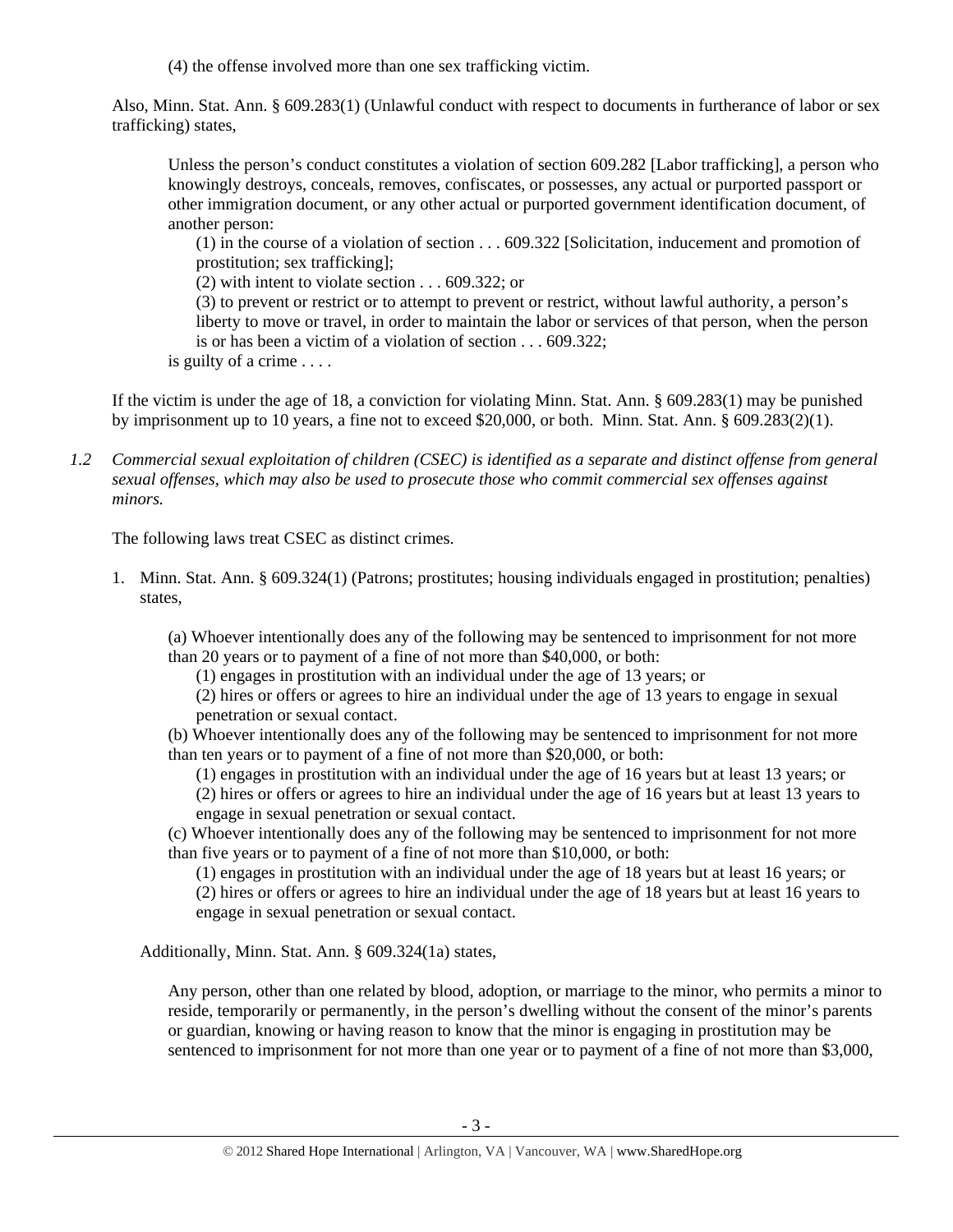or both; except that, this subdivision does not apply to residential placements made, sanctioned, or supervised by a public or private social service agency.

2. Minn. Stat. Ann. § 617.246(2) (Use of minors in sexual performance prohibited) states in part, "It is unlawful for a person to promote, employ, use or permit a minor to engage in or assist others to engage minors in posing or modeling alone or with others in any sexual performance<sup>6</sup> or pornographic work<sup>7</sup> if the person knows or has reason to know that the conduct intended is a sexual performance or a pornographic work . . . ." A conviction under Minn. Stat. Ann. § 617.246(2) is punishable as a felony by imprisonment up to 10 years, a fine not to exceed \$20,000 for a first offense or a fine not to exceed \$40,000 for a second offense, or both imprisonment and a fine.

Several other laws, while not expressly commercial, may also apply to cases of commercial sexual exploitation of a child. These include the following statutes:

1. Minn. Stat. Ann. § 609.342(1) (Criminal sexual conduct in the first degree) states in part,

A person who engages in sexual penetration<sup>8</sup> with another person, or in sexual contact with a person under 13 years of age as defined in section 609.341, subdivision 11, paragraph  $(c)$ , is guilty of criminal sexual conduct in the first degree if any of the following circumstances exists:

[A]ny of the following:

(3) masturbation;

(4) lewd exhibitions of the genitals; or

(5) physical contact with the clothed or unclothed pubic areas or buttocks of a human male or female, or the breasts of the female, whether alone or between members of the same or opposite sex or between humans and animals in an act of apparent sexual stimulation or gratification. 7

<sup>7</sup> Minn. Stat. Ann. § 617.246(1)(f) defines a "pornographic work" as the following:

(1) an original or reproduction of a picture, film, photograph, negative, slide, videotape, videodisc, or drawing of a sexual performance involving a minor; or

(2) any visual depiction, including any photograph, film, video, picture, drawing, negative, slide, or computer-generated image or picture, whether made or produced by electronic, mechanical, or other means that:

(i) uses a minor to depict actual or simulated sexual conduct;

(ii) has been created, adapted, or modified to appear that an identifiable minor is engaging in sexual conduct; or

(iii) is advertised, promoted, presented, described, or distributed in such a manner that conveys the impression that the material is or contains a visual depiction of a minor engaging in sexual conduct. 8

 $8$  Minn. Stat. Ann.  $8609.341(12)$  defines "Sexual penetration" as

[A]ny of the following acts committed without the complainant's consent, except in those cases where consent is not a defense, whether or not emission of semen occurs:

(1) sexual intercourse, cunnilingus, fellatio, or anal intercourse; or

<sup>&</sup>lt;sup>6</sup> Under Minn. Stat. Ann. § 617.246(1)(d) "sexual performance," includes, "any play, dance or other exhibition presented before an audience or for purposes of visual or mechanical reproduction that uses a minor to depict actual or simulated sexual conduct as defined by clause (e)." Minn. Stat. Ann. § 617.246(1)(e), defines "sexual conduct" as

<sup>(1)</sup> an act of sexual intercourse, normal or perverted, including genital-genital, anal-genital, or oralgenital intercourse, whether between human beings or between a human being and an animal; (2) sadomasochistic abuse, meaning flagellation, torture, or similar demeaning acts inflicted by or upon a person who is nude or clad in undergarments or in a revealing costume, or the condition of being fettered, bound or otherwise physically restrained on the part of one so clothed;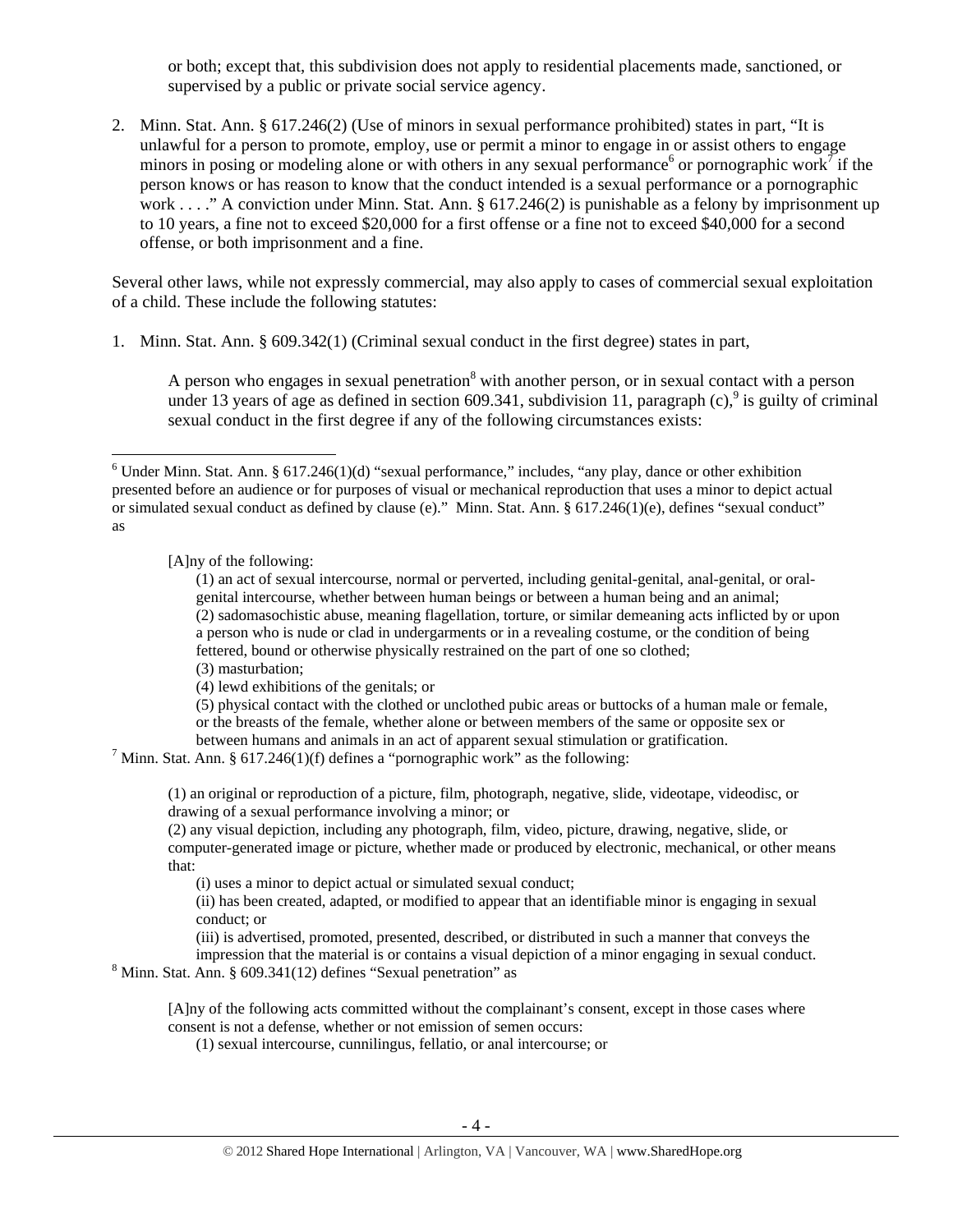(a) the complainant is under 13 years of age and the actor is more than 36 months older than the complainant. Neither mistake as to the complainant's age nor consent to the act by the complainant is a defense;

. . . .

A conviction under Minn. Stat. Ann. § 609.342(1) is punishable by imprisonment up to 30 years, a fine not to exceed \$40,000, or both. Offenders are also subject to "conditional release under section 609.3455 [Dangerous sex offenders; life sentences; conditional release]." Minn. Stat. Ann. § 609.342(2)(c). Additionally, "Unless a longer mandatory minimum sentence is otherwise required by law or the Sentencing Guidelines provide for a longer presumptive executed sentence, the court shall presume that an executed sentence of 144 months must be imposed on an offender convicted of violating this section." Minn. Stat. Ann. § 609.342(2)(b).

2. Minn. Stat. Ann. § 609.343(1)(a) (Criminal sexual conduct in the second degree) states,

A person who engages in sexual contact<sup>10</sup> with another person is guilty of criminal sexual conduct in the second degree if any of the following circumstances exists:

(a) the complainant is under 13 years of age and the actor is more than 36 months older than the complainant. Neither mistake as to the complainant's age nor consent to the act by the complainant is a defense. In a prosecution under this clause, the state is not required to prove that the sexual contact was coerced.

(2) any intrusion however slight into the genital or anal openings:

(i) of the complainant's body by any part of the actor's body or any object used by the actor for this purpose;

impaired.<br><sup>9</sup> Minn. Stat. Ann. § 609.341(11)(c) defines "sexual contact with a person under 13" as "the intentional touching of the complainant's bare genitals or anal opening by the actor's bare genitals or anal opening with sexual or aggressive intent or the touching by the complainant's bare genitals or anal opening of the actor's or another's bare genitals or anal opening with sexual or aggressive intent."

<sup>10</sup> Minn. Stat. Ann. § 609.341(11)(a) states:

(a) "Sexual contact," for the purposes of sections 609.343, subdivision 1, clauses (a) to (f), and 609.345, subdivision 1, clauses (a) to (e), and (h) to (o), includes any of the following acts committed without the complainant's consent, except in those cases where consent is not a defense, and committed with sexual or aggressive intent:

(i) the intentional touching by the actor of the complainant's intimate parts, or

(ii) the touching by the complainant of the actor's, the complainant's, or another's intimate parts effected by a person in a position of authority, or by coercion, or by inducement if the complainant is under 13 years of age or mentally impaired, or

(iii) the touching by another of the complainant's intimate parts effected by coercion or by a person in a position of authority, or

(iv) in any of the cases above, the touching of the clothing covering the immediate area of the intimate parts, or

(v) the intentional touching with seminal fluid or sperm by the actor of the complainant's body or the clothing covering the complainant's body.

<sup>(</sup>ii) of the complainant's body by any part of the body of the complainant, by any part of the body of another person, or by any object used by the complainant or another person for this purpose, when effected by a person in a position of authority, or by coercion, or by inducement if the child is under 13 years of age or mentally impaired; or

<sup>(</sup>iii) of the body of the actor or another person by any part of the body of the complainant or by any object used by the complainant for this purpose, when effected by a person in a position of authority, or by coercion, or by inducement if the child is under 13 years of age or mentally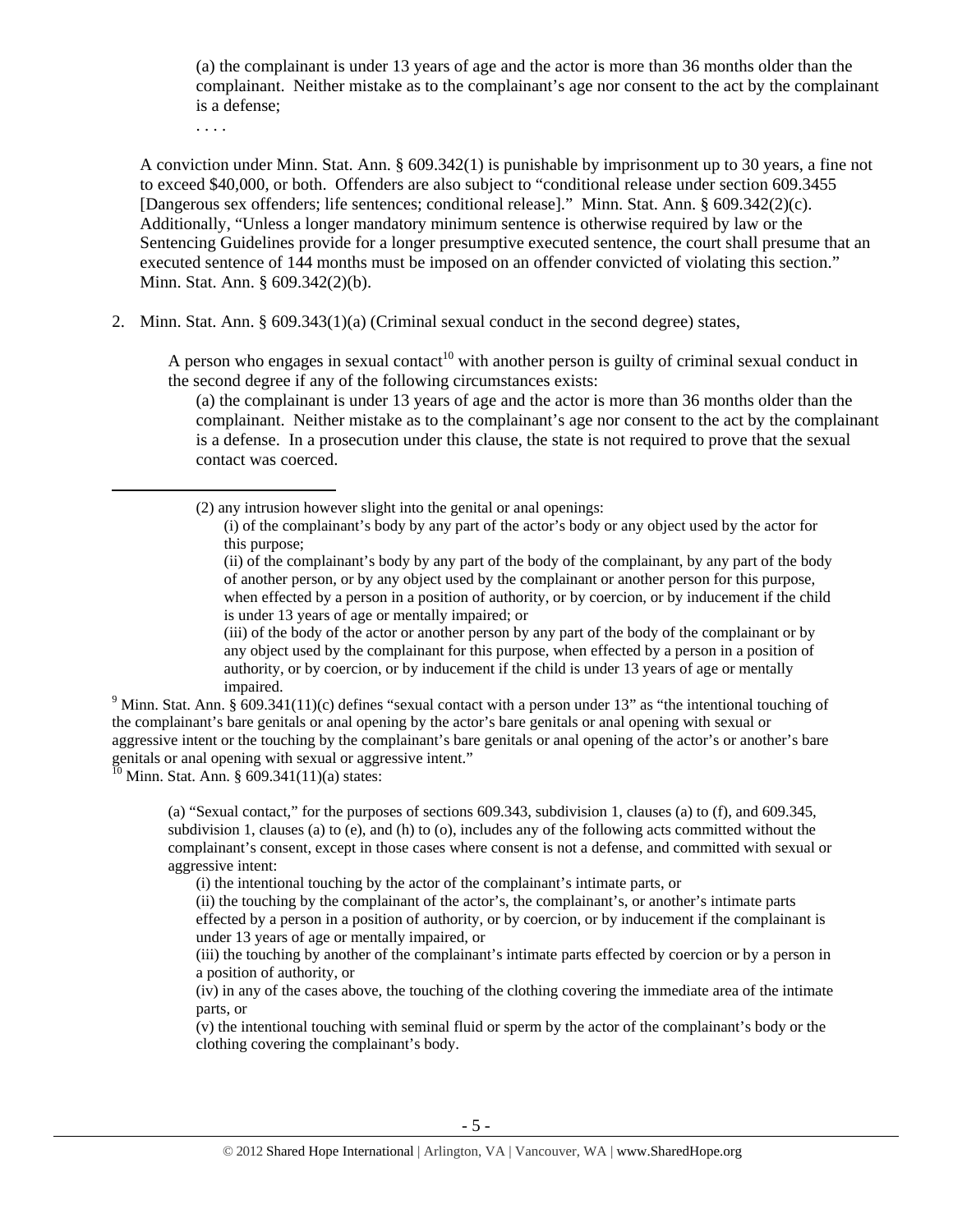A conviction under Minn. Stat. Ann.  $\S 609.343(1)(a)$  is punishable by imprisonment up to 25 years, a fine not to exceed \$35,000, or both. Offenders are also "subject to conditional release under section 609.3455 [Dangerous sex offenders; life sentences; conditional release]." Minn. Stat. Ann. § 609.343(2)(a), (c).

3. Minn. Stat. Ann. § 609.344(1)(b) (Criminal sexual conduct in the third degree)<sup>11</sup> states,

. . . .

A person who engages in sexual penetration with another person is guilty of criminal sexual conduct in the third degree if any of the following circumstances exists:

(b) the complainant is at least 13 but less than 16 years of age and the actor is more than 24 months older than the complainant. In any such case if the actor is no more than 120 months older than the complainant, it shall be an affirmative defense, which must be proved by a preponderance of the evidence, that the actor reasonably believes the complainant to be 16 years of age or older. In all other cases, mistake as to the complainant's age shall not be a defense. If the actor in such a case is no more than 48 months but more than 24 months older than the complainant, the actor may be sentenced to imprisonment for not more than five years. Consent by the complainant is not a defense.

A conviction under Minn. Stat. Ann. § 609.344(1) may be punished by imprisonment up to 15 years, a fine not to exceed \$30,000, or both, except as provided under Minn. Stat. Ann. § 609.344(1)(b) for defendants who are 24–48 months older than the victim. Minn. Stat. Ann. § 609.344(2). Offenders are also "subject to conditional release under section 609.3455 [Dangerous sex offenders; life sentences; conditional release]." Minn. Stat. Ann. § 609.344(2).

4. Minn. Stat. Ann. § 609.345(1)(b) (Criminal sexual conduct in the fourth degree) states,

A person who engages in sexual contact with another person is guilty of criminal sexual conduct in the fourth degree if any of the following circumstances exists:

. . . (b) the complainant is at least 13 but less than 16 years of age and the actor is more than 48 months older than the complainant or in a position of authority over the complainant. Consent by the complainant to the act is not a defense. In any such case, if the actor is no more than 120 months older than the complainant, it shall be an affirmative defense which must be proved by a preponderance of the evidence that the actor reasonably believes the complainant to be 16 years of age or older. In all other cases, mistake as to the complainant's age shall not be a defense.

A conviction under Minn. Stat. Ann. § 609.345(1) is punishable by imprisonment up to 10 years, a fine not to exceed \$20,000, or both. Offenders are also "subject to conditional release under section 609.3455 [Dangerous sex offenders; life sentences; conditional release]." Minn. Stat. Ann. § 609.345(2).

5. Minn. Stat. Ann. § 609.352(2) (Solicitation of children to engage in sexual conduct; communication of sexually explicit materials to children) makes it illegal if a person age 18 or older "solicits<sup>12</sup> a child or

<sup>&</sup>lt;sup>11</sup> Minn. Stat. Ann. § 609.344(1)(b) (Criminal sexual conduct in the third degree) was held unconstitutional as applied in *State v. Bussman*, 741 N.W.2d 79 (Minn. 2007), but it was not found to be facially unconstitutional. The Minnesota Supreme Court stated, "Because we are equally divided on the issue of whether the clergy sexual conduct statute facially violates the Establishment Clause of the United States Constitution, we affirm the decision of the court of appeals that the statute does not facially violate the Establishment Clause." *Id.* at 92. The case was remanded based on excessive government entanglement in the manner of prosecution as applied to the defendant. *Id.* at 93-95.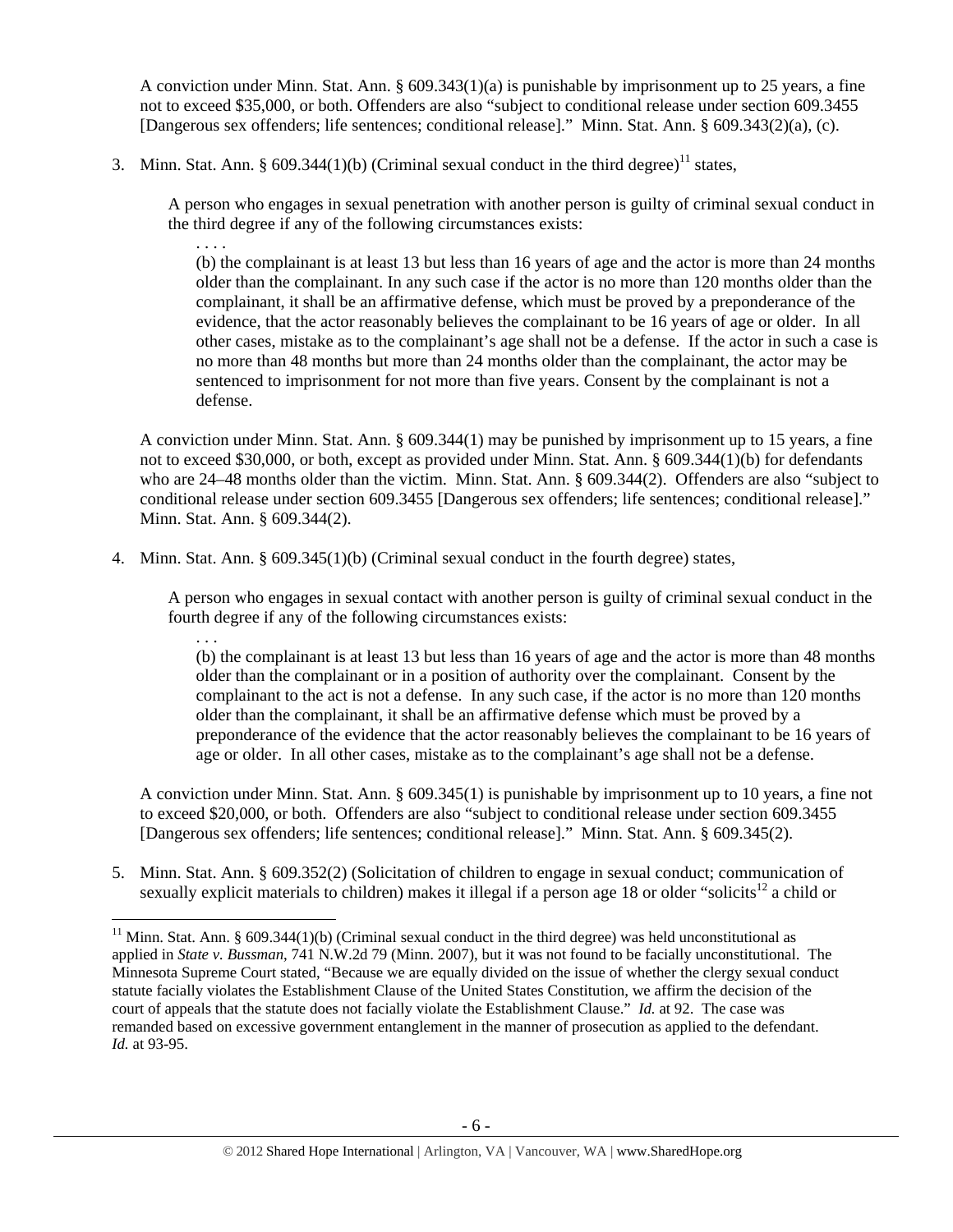someone the person reasonably believes is a child to engage in sexual conduct<sup>13</sup> with intent to engage in sexual conduct . . . ." Additionally, Minn. Stat. Ann. § 609.352(2a) states,

A person 18 years of age or older who uses the Internet, a computer, computer program, computer network, computer system, an electronic communications system, or a telecommunications, wire, or radio communications system, or other electronic device capable of electronic data storage or transmission to commit any of the following acts, with the intent to arouse the sexual desire of any person, is guilty of a felony and may be sentenced as provided in subdivision 4:

(1) soliciting a child or someone the person reasonably believes is a child to engage in sexual conduct;

(2) engaging in communication with a child or someone the person reasonably believes is a child, relating to or describing sexual conduct; or

(3) distributing any material, language, or communication, including a photographic or video image, that relates to or describes sexual conduct to a child or someone the person reasonably believes is a child.

For purposes of Minn. Stat. Ann. § 609.352, a "child" includes only minors "15 years of age or younger." Minn. Stat. Ann.  $\S 609.352(1)(a)$ . Convictions for violating both Minn. Stat.  $\S 609.352(2)$  and (2a) are punishable as felonies by imprisonment up to 3 years, a fine not to exceed \$5,000, or both. Minn. Stat. Ann. § 609.352(4).

*1.3 Commercial sexual exploitation of children (CSEC) or prostitution statutes refer to the sex trafficking statute to identify the commercially sexually exploited minor as a trafficking victim.* 

Minn. Stat. Ann. § 609.324 (Patrons; prostitutes; housing individuals engaged in prostitution; penalties) refers to Minn. Stat. Ann. § 609.322 (Solicitation, inducement, and promotion of prostitution; sex trafficking) for purposes of sentencing enhancement. Minn. Stat. Ann. § 617.246(2) (Use of minors in sexual performance prohibited) does not refer to Minn. Stat. Ann. § 609.322. Similarly, Minn. Stat. Ann. § 609.3243 (Loitering with intent to participate in prostitution) does not refer to  $\S$  609.322 when the person charged is a minor.

- 1.3.1 Recommendation: Amend Minn. Stat. Ann. § 617.246(2) (Use of minors in sexual performance prohibited) and Minn. Stat. Ann. § 609.3243 (Loitering with intent to participate in prostitution) to refer to Minn. Stat. Ann. § 609.322 (Solicitation, inducement and promotion of prostitution; sex trafficking) to clarify status of commercially sexually exploited minors as domestic minor sex trafficking victims.
- *1.4 The state racketeering or gang crimes statute includes sex trafficking and commercial sexual exploitation of children (CSEC) offenses as predicate acts allowing the statute to be used to prosecute trafficking crimes.*

Minnesota includes human trafficking and some CSEC offenses as predicate criminal acts under its Racketeer Influenced and Corrupt Organizations (RICO) Act.<sup>14</sup> Minn. Stat. Ann. § 609.903(1) (Racketeering) states that:

 $12$  Minn. Stat. Ann. § 609.352(1)(c) defines "solicit" as "commanding, entreating, or attempting to persuade a specific person in person, by telephone, by letter, or by computerized or other electronic means."

Minn. Stat. Ann.  $\S 609.352(1)(b)$  defines "sexual conduct" as "sexual contact of the individual's primary genital area, sexual penetration as defined in section 609.341, or sexual performance as defined in section 617.246." *See supra* notes 6 & 8 for the definitions of "sexual performance" and "sexual penetration." 14 For additional information, see http://www.sharedhope.org/wp-content/uploads/2012/11/SHI-

WhitePaperFederalStateRacketeeringGangCrimeLaws.pdf.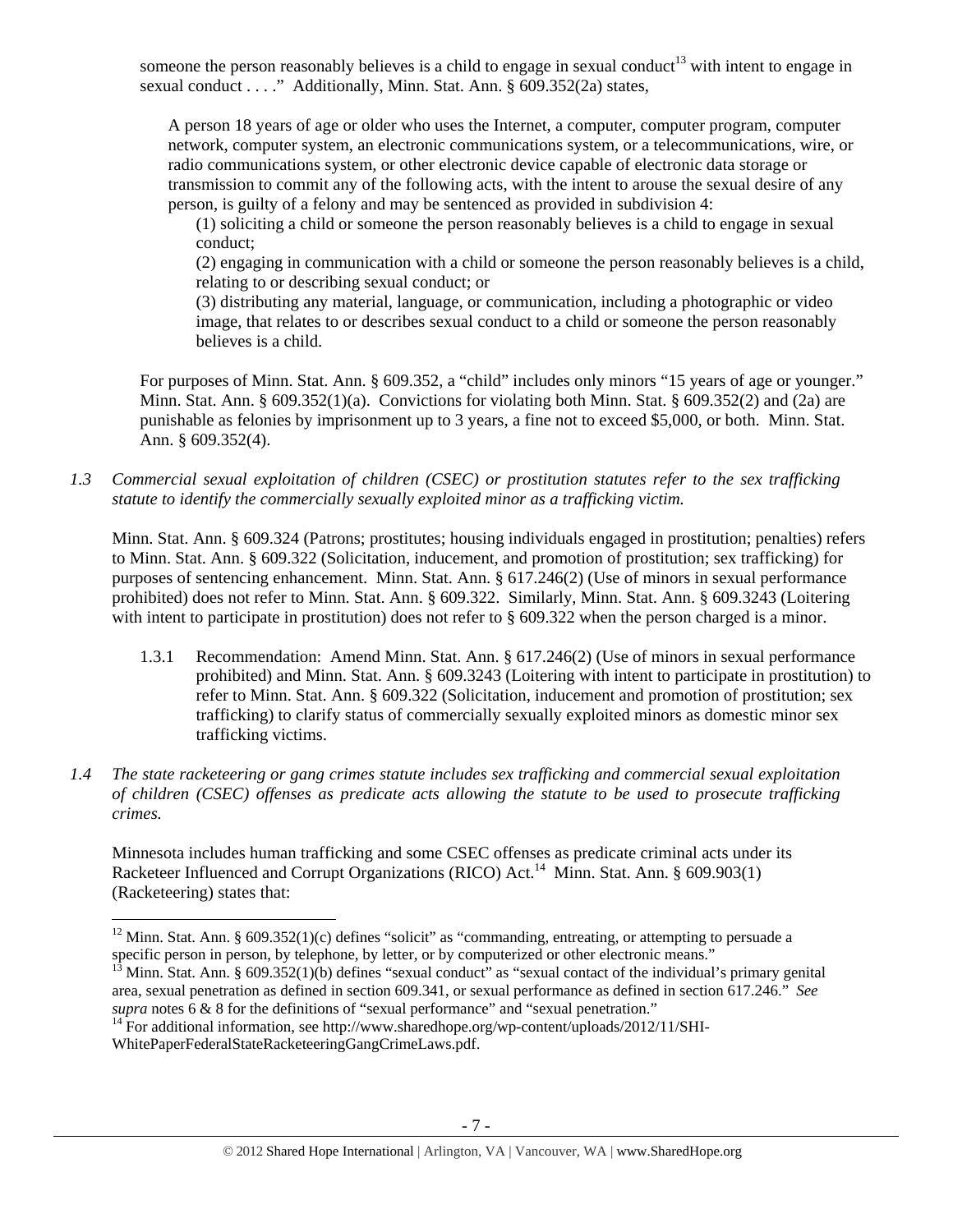A person is guilty of racketeering if the person:

(1) is employed by or associated with an enterprise<sup>15</sup> and intentionally conducts or participates in the affairs of the enterprise by participating in a pattern of criminal activity;<sup>16</sup>

(2) acquires or maintains an interest in real property,<sup>17</sup> by participating in a pattern of criminal activity; or

(3) participates in a pattern of criminal activity and knowingly invests any proceeds derived from that conduct, or any proceeds derived from the investment or use of those proceeds, in an enterprise or in real property.

Minn. Stat. Ann. §609.902(4)(Definitions) defines a "criminal act" as:

conduct constituting, or a conspiracy or attempt to commit, a felony violation of . . . 609.322 [Solicitation, inducement, and promotion of prostitution; sex trafficking]; . . . 609.342 [Criminal sexual conduct in the first degree]; 609.343 [Criminal sexual conduct in the second degree]; 609.344<sup>18</sup> [Criminal sexual conduct in the third degree];  $609.345$  [Criminal sexual conduct in the fourth degree];  $\dots$ 

Pursuant to Minn. Stat. Ann. § 609.902(6) (Definitions),

"Pattern of criminal activity" means conduct constituting three or more criminal acts that:

(1) were committed within ten years of the commencement of the criminal proceeding; (2) are neither isolated incidents, nor so closely related and connected in point or time or circumstance of commission as to constitute a single criminal offense; and (3) were either: (i) related to one another through a common scheme or plan or a shared criminal purpose or (ii) committed, solicited, requested, importuned, or intentionally aided by persons acting with the mental culpability required for the commission of the criminal acts and associated with or in an enterprise involved in those activities.

Pursuant to Minn. Stat. Ann. § 609.904(1) (Criminal penalties), a person convicted of a RICO violation under Minn. Stat. Ann. § 609.903(Racketeering) faces a maximum of 20 years in prison, a fine up to \$1,000,000, or both. Furthermore, instead of the fine mentioned in subdivision (1), a person convicted, "who received economic gain from the act or caused economic gain from the act or caused loss or personal injury during the act may be sentenced to pay a fine . . . [and the] maximum fine is three times the gross value gained or three times the gross loss caused, whichever is greater, plus court costs and the costs of investigation and prosecution, reasonably incurred, less the value of any property forfeited under section 609.905 [Criminal forfeiture]." Minn. Stat. Ann. § 609.904(2).

<sup>&</sup>lt;sup>15</sup> Minn. Stat. Ann. § 609.902(3) (Definitions) defines an "enterprise" as "a sole proprietorship, partnership, corporation, trust, or other legal entity, or a union, governmental entity, association, or group of persons, associated in fact although not a legal entity, an includes illicit as well as legitimate enterprises." 16 Minn. Stat. Ann. § 609.902(5) (Definitions) defines "participation in a pattern of criminal activity" as "when the

person is a principal\* with respect to the conduct constituting at least three of the criminal acts included in the pattern and two of the acts constitute felonies other than conspiracy." Subdivision (8) defines a "principal" as "a person who personally engages in conduct constituting a violation or who is criminally liable under section 609.05 [Criminal forfeiture] for the conduct of another constituting violation." Minn. Stat. Ann. § 609.902(8).

 $17$  Minn. Stat. Ann. § 609.902(10) (Definitions) defines "real property" as "any real property or an interest in real property, including a lease of, or mortgage on, real property. A beneficial interest in real property is deemed to be located where the real property is located." 18 *See supra* note 11.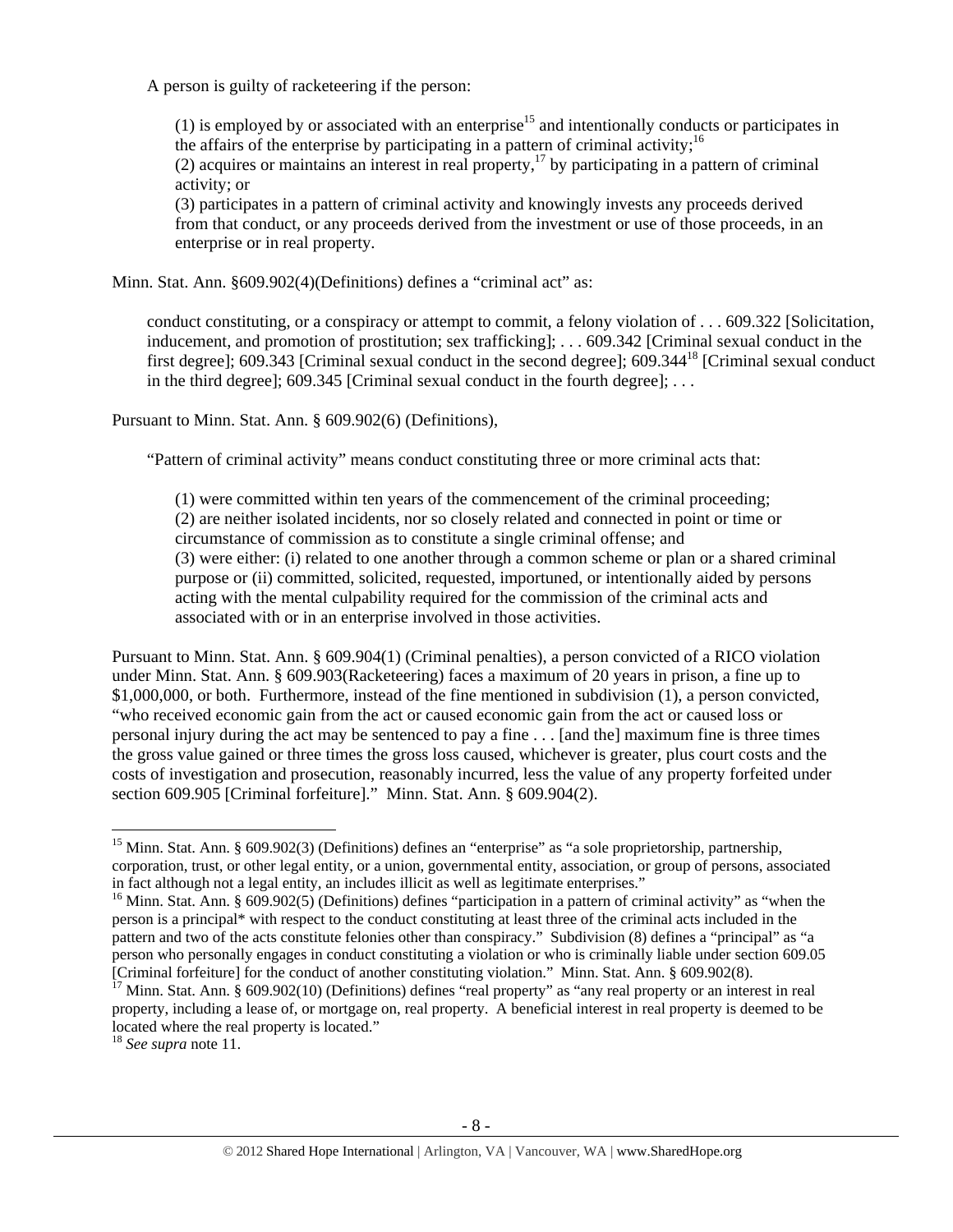Pursuant to Minn. Stat. Ann. § 609.905(1), (2),

[1] When a person is convicted of violating section 609.903, the court may order the person to forfeit to the prosecuting authority any real or personal property subject to forfeiture under this section. Property subject to forfeiture is real and personal property that was used in the course of, intended for use in the course of, derived from, or realized through conduct in violation of section 609.903. A court may not order the forfeiture of property that has been used to pay reasonable attorney fees in connection with a criminal proceeding under section 609.903. . . .

. . . .

[2] The district court may order criminal forfeiture of any other property of the defendant up to the value of the property that is unreachable if any property subject to criminal forfeiture under subdivision 1:

(1) cannot be located;

(2) has been sold to a bona fide purchaser for value;

(3) has been placed beyond the jurisdiction of the court;

(4) has been substantially diminished in value by the conduct of the defendant;

(5) has been commingled with other property that cannot be divided without difficulty or undue injury to innocent persons; or

(6) is otherwise unreachable without undue injury to an innocent person.

For defendants who violate Minn. Stat. Ann. § 609.903 (Racketeering), pursuant to Minn. Stat. Ann. § 609.911(3),

The prosecuting authority may institute proceedings against an enterprise or an individual to recover a civil penalty. The penalty may be imposed in the discretion of the district court for conduct constituting a violation of section 609.903. The civil penalty may not exceed \$1,000,000 less a fine imposed under section 609.903. Penalties collected under this section must be applied to the costs and expenses of investigation and prosecution, including costs of resources and personnel incurred in investigation and prosecution, and the balance, if any, to the state general fund.

Finally, Minn. Stat. Ann. § 609.904(5) directs the prosecuting authority to "vigorously advocate full and complete restitution to an aggrieved person" when a trafficker is convicted of Minn. Stat. Ann. § 609.903.

1.4.1 Recommendation: Amend Minnesota's RICO statute to include as "criminal acts" Minn. Stat. Ann. § 609.324(1) (Patrons; prostitutes; housing individuals engaged in prostitution; penalties) and § 617.246(2) (Use of minors in sexual performance prohibited).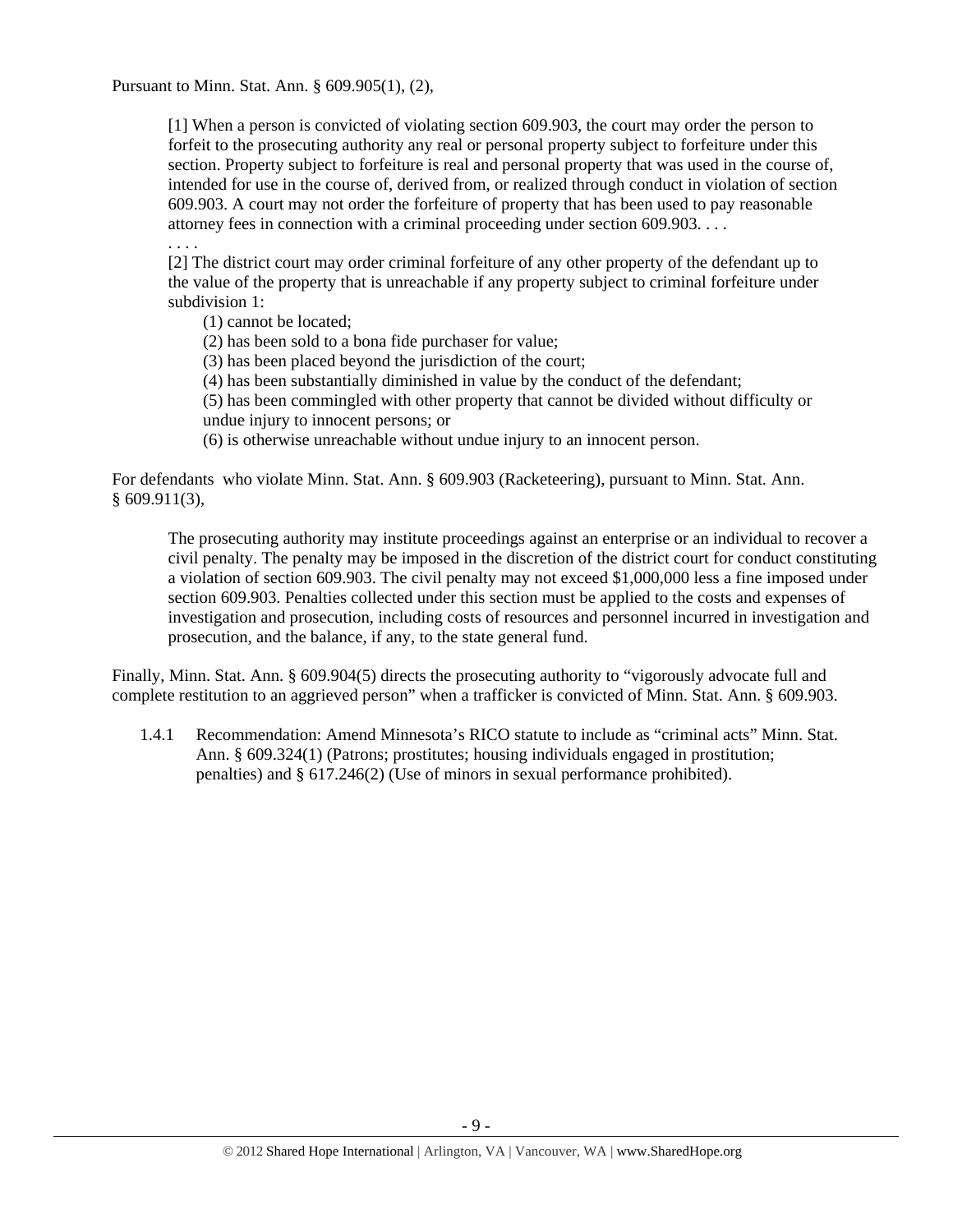#### **FRAMEWORK ISSUE 2: CRIMINAL PROVISIONS ADDRESSING DEMAND**

# *Legal Components:*

- *2.1 The state sex trafficking law can be applied to buyers of commercial sex acts with a victim of domestic minor sex trafficking.*
- *2.2 Buyers of commercial sex acts with a minor can be prosecuted under commercial sexual exploitation of children (CSEC) laws.*
- *2.3 Solicitation of prostitution laws differentiate between buying sex acts with an adult and buying sex acts with a minor under 18.*
- *2.4 Penalties for buyers of commercial sex acts with minors are as high as federal penalties.*
- *2.5 Using the Internet to lure, entice, or purchase, or attempt to lure, entice, or purchase commercial sex acts with a minor is a separate crime or results in an enhanced penalty for buyers.*
- *2.6 No age mistake defense is permitted for a buyer of commercial sex acts with any minor under 18.*
- *2.7 Base penalties for buying sex acts with a minor under 18 are sufficiently high and not reduced for older minors.*
- *2.8 Financial penalties for buyers of commercial sex acts with minors are sufficiently high to make it difficult for buyers to hide the crime.*
- *2.9 Buying and possessing child pornography carries penalties as high as similar federal offenses.*
- *2.10 Convicted buyers of commercial sex acts with minors and child pornography are required to register as sex offenders.*

\_\_\_\_\_\_\_\_\_\_\_\_\_\_\_\_\_\_\_\_\_\_\_\_\_\_\_\_\_\_\_\_\_\_\_\_\_\_\_\_\_\_\_\_\_\_\_\_\_\_\_\_\_\_\_\_\_\_\_\_\_\_\_\_\_\_\_\_\_\_\_\_\_\_\_\_\_\_\_\_\_\_\_\_\_\_\_\_\_\_\_\_\_\_

# *Legal Analysis:*

*2.1 The state sex trafficking law can be applied to buyers of commercial sex acts with a victim of domestic minor sex trafficking.*

Minn. Stat. Ann. § 609.322(1)(a) (Solicitation, inducement, and promotion of prostitution; sex trafficking) does not apply to the buyer of sex with a victim of domestic minor sex trafficking. Minn. Stat. Ann. § 609.322(1)(a) expressly states that its provisions only apply to a person who solicits a minor to practice prostitution if the person is "acting other than as a prostitute or patron."

- 2.1.1 Recommendation: Amend Minn. Stat. Ann. § 609.322(1)(a) (Solicitation, inducement, and promotion of prostitution; sex trafficking) to include language that reaches buyers of commercial sex acts with minors.
- *2.2 Buyers of commercial sex acts with a minor can be prosecuted under commercial sexual exploitation of children (CSEC) laws.*

Minn. Stat. Ann. § 609.324 (Patrons; prostitutes; housing individuals engaged in prostitution; penalties) makes it a crime to buy sex with a minor. If the minor is 16–17, a buyer convicted under the statute may receive imprisonment up to 5 years, a fine not to exceed \$10,000, or both. Minn. Stat. Ann. § 609.324(1)(c). If the minor is 13–15, a buyer convicted under the statute may receive imprisonment up to 10 years, a fine not to exceed \$20,000, or both. Minn. Stat. Ann. § 609.324(1)(b). Lastly, if the minor is under 13, a buyer convicted under the statute may receive imprisonment up to 20 years, a fine not to exceed \$40,000, or both. Minn. Stat. Ann. § 609.324(1)(a).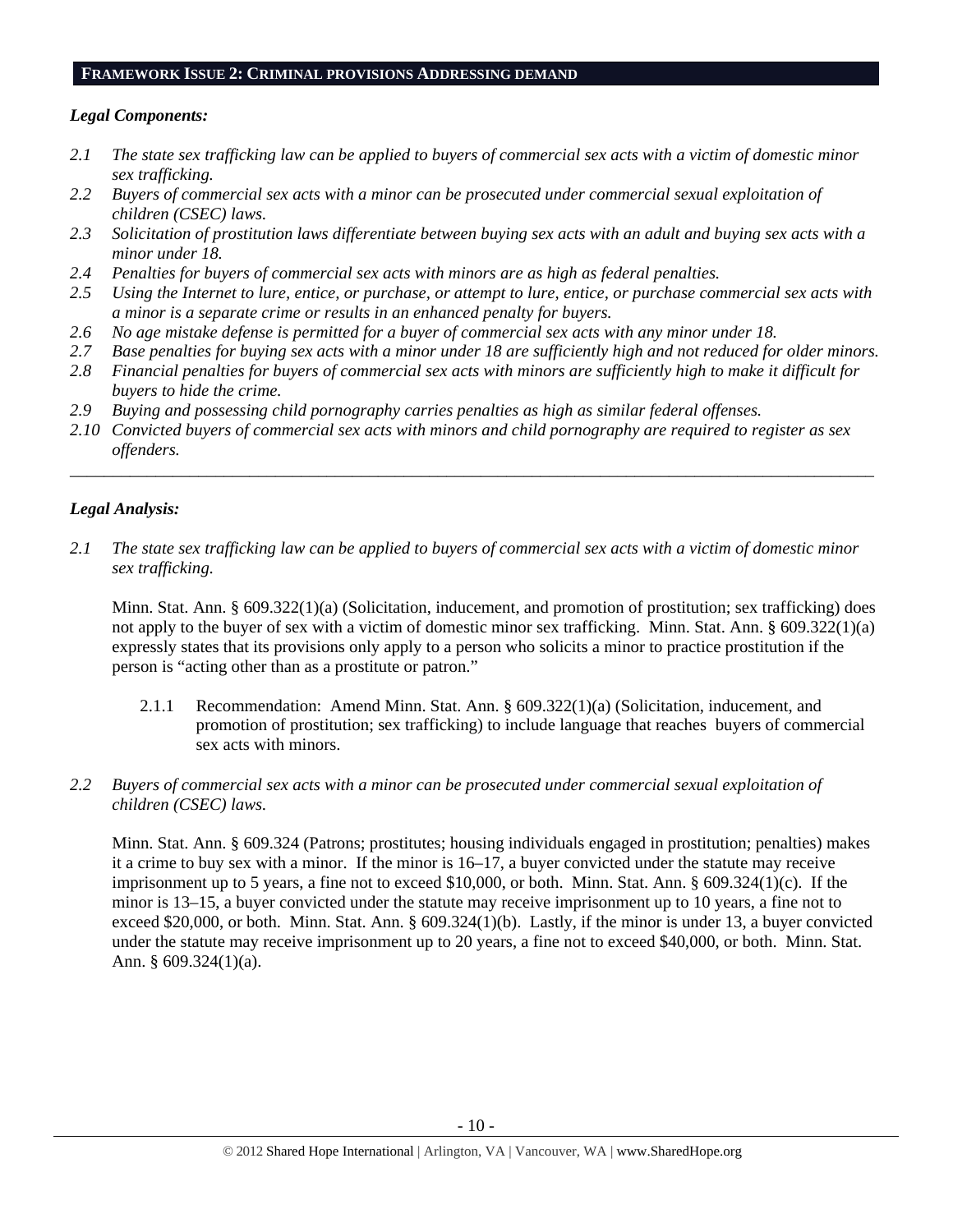Several sexual offenses could be used to prosecute certain buyers of commercial sex acts with a minor, but these statutes do not specifically make the commercial sexual exploitation of a child illegal.<sup>19</sup>

*2.3 Solicitation of prostitution laws differentiate between buying sex acts with an adult and buying sex acts with a minor under 18.* 

Minn. Stat. Ann. § 609.324 (Patrons; prostitutes; housing individuals engaged in prostitution; penalties) differentiates between the act of buying sex with a minor and the act of buying sex with an adult.<sup>20</sup> Minn. Stat. Ann. § 609.324(1) generally criminalizes "[e]ngaging in, hiring, or agreeing to hire [a] minor to engage in prostitution," while Minn. Stat. Ann. § 609.324(3)(a) applies when a buyer "(1) engages in prostitution with an individual 18 years of age or older; or (2) hires, offers to hire, or agrees to hire an individual 18 years of age or older to engage in sexual penetration or sexual contact. . . ." The penalty for a conviction under subsection (1), depending on the minor's age, ranges from 5 to 20 years imprisonment, a fine ranging from \$10,000 to \$20,000, or both. Minn. Stat. Ann. § 609.324(1)(a), (b), (c). By contrast, a conviction under Minn. Stat. Ann. § 609.324(3)(a) is punishable as a misdemeanor by a fine of at least \$500, unless the buyer has been convicted of Minn. Stat. Ann. § 609.324(3)(a) or § 609.322 within the previous 2 years, in which case the buyer will be guilty of a gross misdemeanor punishable by a fine of at least \$1,500 and a minimum of community work service for 20 hours, which may be waived by the court if it "makes specific, written findings that the community work service is not feasible or appropriate under the circumstances of the case." Minn. Stat. Ann. § 609.324(3)(a), (b). If a person "hires, offers to hire, or agrees to hire an individual 18 years of age or older to engage in sexual penetration or sexual contact" in a public place, a conviction is punishable by a fine of at least  $$1,500.<sup>21</sup>$  Minn. Stat. Ann. § 609.324(2).

*2.4 Penalties for buyers of commercial sex acts with minors are as high as federal penalties.* 

Buyers of commercial sex with minors may be prosecuted for crimes carrying penalties ranging from imprisonment between 1 and 30 years, fines of \$5,000–\$40,000, or both imprisonment and a fine. Buyers convicted of Minn. Stat. Ann. § 609.324 (Patrons; prostitutes; housing individuals engaged in prostitution; penalties) may receive imprisonment between 5 and 20 years, based on the minor's age, a fine ranging from \$10,000–\$40,000, based on the minor's age, or both imprisonment and a fine. Minn. Stat. Ann. § 609.324(1).

Buyers found convicted of violating Minn. Stat. Ann. § 609.352(2) (Solicitation of children to engage in sexual conduct; communication of sexually explicit materials to children) may receive imprisonment up to 3 years, fines of up to \$5,000, or both. Minn. Stat. Ann. § 609.352(4).

 $19$  See supra Section 1.2 for a full description of the sexual offense laws that may be used to prosecute buyers.

<sup>&</sup>lt;sup>20</sup> See supra Section 1.2 for the substantive provisions of Minn. Stat. Ann. § 609.324 (Patrons, prostitutes; housing individuals engaged in prostitution; penalties).

<sup>&</sup>lt;sup>21</sup> Minn. Stat. Ann. § 609.324(4), entitled "Community service in lieu of minimum fine," states,

The court may order a person convicted of violating subdivision 2 or 3 to perform community work service in lieu of all or a portion of the minimum fine required under those subdivisions if the court makes specific, written findings that the convicted person is indigent or that payment of the fine would create undue hardship for the convicted person or that person's immediate family. Community work service ordered under this subdivision is in addition to any mandatory community work service ordered under subdivision 3.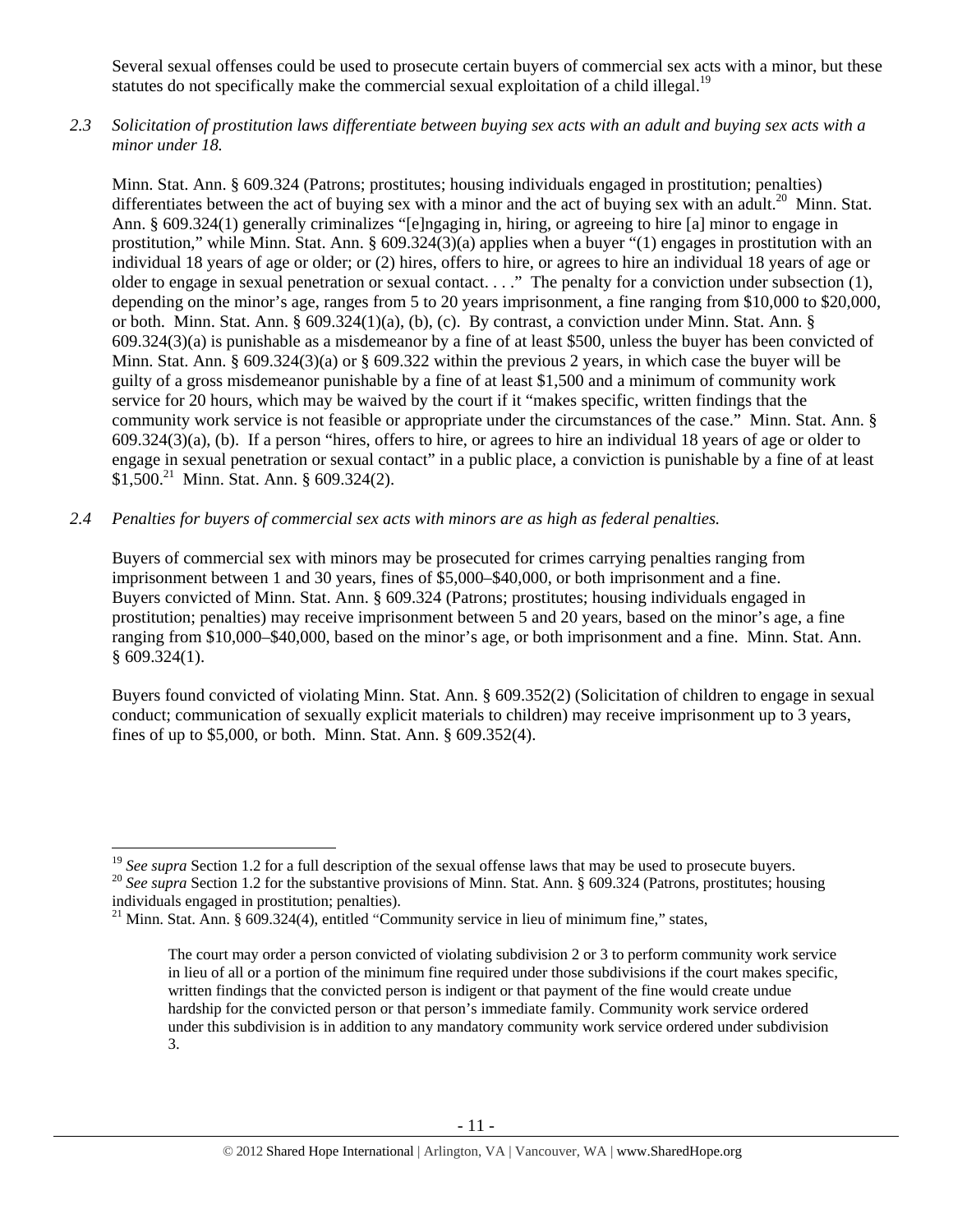Lastly, several other sexual offense laws could be used to prosecute some buyers of commercial sex acts with minors, which could result, depending on the offense, in imprisonment up to 30 years, a fine up to \$40,000, or both imprisonment and a fine.<sup>22</sup>

In contrast, if the victim is under the age of 14, a conviction under the Trafficking Victims Protection Act  $(TVPA)<sup>23</sup>$  for child sex trafficking is punishable by 15 years to life imprisonment and a fine not to exceed \$250,000. 18 U.S.C. §§ 1591(b)(1), 3559(a)(1), 3571(b)(3). If the victim is between the ages of 14–17, a conviction is punishable by 10 years to life imprisonment and a fine not to exceed \$250,000. 18 U.S.C. §§ 1591(b)(2), 3559(a)(1), 3571(b)(3). A conviction is punishable by mandatory life imprisonment, however, if the buyer has a prior conviction for a federal sex offense<sup>24</sup> against a minor. 18 U.S.C. §  $3559(e)(1)$ . To the extent buyers can be prosecuted under other federal CSEC laws,<sup>25</sup> a conviction is punishable by penalties ranging from a fine not to exceed \$250,000 to life imprisonment and a fine not to exceed \$250,000.<sup>26</sup>

*2.5 Using the Internet to lure, entice, or purchase, or attempt to lure, entice, or purchase commercial sex acts with a minor is a separate crime or results in an enhanced penalty for buyers.* 

Under Minn. Stat. Ann. § 609.352(2a) (Solicitation of children to engage in sexual conduct; communication of sexually explicit materials to children),

A person 18 years of age or older who uses the Internet, a computer, computer program, computer network, computer system, an electronic communications system, or a telecommunications, wire, or radio communications system, or other electronic device capable of electronic data storage or transmission to commit any of the following acts, with the intent to arouse the sexual desire of any person, is guilty of a felony and may be sentenced as provided in subdivision 4:

(1) soliciting<sup>27</sup> a child or someone the person reasonably believes is a child to engage in sexual conduct: $28$ 

<sup>27</sup> *See supra* note 12.

<sup>&</sup>lt;sup>22</sup> *See supra* Section 1.2 for the substantive provisions of Minn. Stat. Ann. § 609.342, § 609.343, § 609.344, and § 609.345 that may apply to some buyers.

 $\frac{\tilde{c}_3}{2}$  Trafficking Victims Protection Act (TVPA) of 2000, Pub. L. No. 106-386, 114 Stat. 1464, 1466 (codified in scattered sections of 18 and 22 U.S.C.).

<sup>&</sup>lt;sup>24</sup> Pursuant to 18 U.S.C. § 3559(e)(2), "federal sex offense" is defined as

an offense under section 1591 [18 USCS § 1591] (relating to sex trafficking of children), 2241 [18 USCS § 2241] (relating to aggravated sexual abuse), 2242 [18 USCS § 2242] (relating to sexual abuse),  $2244(a)(1)$  [18 USCS §  $2244(a)(1)$ ] (relating to abusive sexual contact),  $2245$  [18 USCS § 2245] (relating to sexual abuse resulting in death), 2251 [18 USCS § 2251] (relating to sexual exploitation of children), 2251A [18 USCS § 2251A] (relating to selling or buying of children), 2422(b) [18 USCS § 2422(b)] (relating to coercion and enticement of a minor into prostitution), or 2423(a) [18 USCS § 2423(a)] (relating to transportation of minors).<br><sup>25</sup> 18 U.S.C. §§ 2251A(b) (Selling or buying of children), 2251(a) (Sexual exploitation of children), 2423(a)

<sup>(</sup>Transportation of a minor with intent for minor to engage in criminal sexual activity), 2422(a) (Coercion and enticement), 2252(a)(2), (a)(4) (Certain activities relating to material involving the sexual exploitation of minors). <sup>26</sup> 18 U.S.C. §§ 2251A(b) (conviction punishable by imprisonment for 30 years to life and a fine), 22 (conviction punishable by imprisonment for 15–30 years and a fine), 2423(a) (conviction punishable by imprisonment for 10 years to life and a fine), 2422(a) (conviction punishable by a fine, imprisonment up to 20 years, or both),  $2252(a)(2)$ , (4) (stating that a conviction under subsection (a)(2) is punishable by imprisonment for 5–20 years and a fine, while a conviction under subsection (a)(4) is punishable by imprisonment up to 10 years, a fine, or both); *see also* 18 U.S.C. §§ 3559(a)(1) (classifying all of the above listed offenses as felonies), 3571(b)(3) (providing a fine up to \$250,000 for any felony conviction).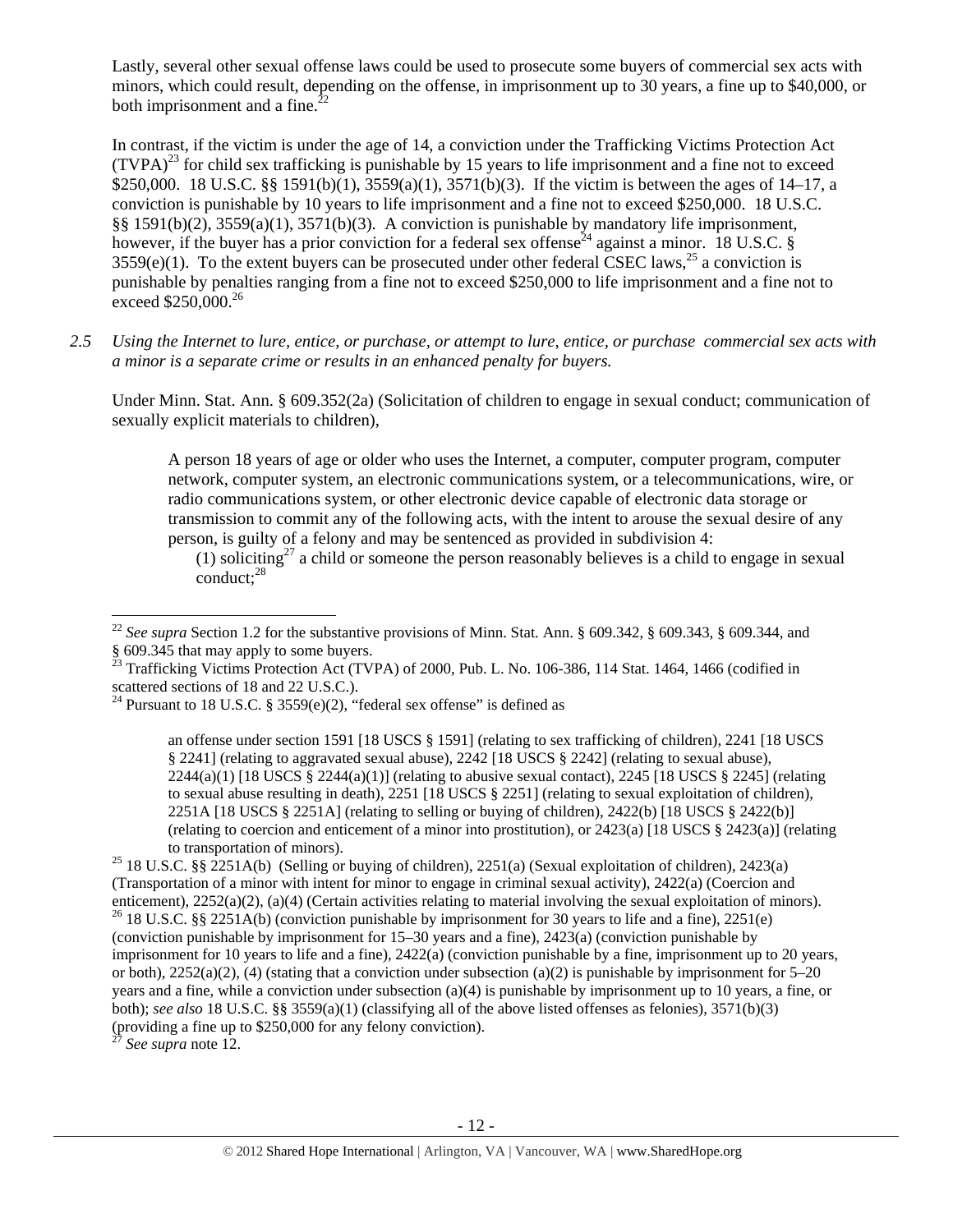(2) engaging in communication with a child or someone the person reasonably believes is a child, relating to or describing sexual conduct; or

(3) distributing any material, language, or communication, including a photographic or video image, that relates to or describes sexual conduct to a child or someone the person reasonably believes is a child.

For purposes of Minn. Stat. Ann. § 609.352(2a), a "child" only includes minors "15 years of age or younger." Minn. Stat. Ann. § 609.352(1)(a). A conviction under Minn. Stat. Ann. § 609.352(2a) is punishable as a felony by imprisonment up to 3 years, a fine not to exceed \$5,000, or both. Minn. Stat. Ann. § 609.352(4).

2.5.1 Recommendation: Amend Minn. Stat. Ann. § 609.352(4) (Solicitation of children to engage in sexual conduct; communication of sexually explicit materials to children) to specifically make illegal and to impose an enhanced penalty on using the Internet to solicit or purchase commercial sex acts with any minor under the age of 18.

# *2.6 No age mistake defense is permitted for a buyer of commercial sex acts with any minor under 18.*

The mistake of age defense is not available to a buyer prosecuted under Minn. Stat. Ann. § 609.324 (Patrons; prostitutes; housing individuals engaged in prostitution; penalties) or § 609.352(2a) (Solicitation of children to engage in sexual conduct; communication of sexually explicit materials to children). Minn. Stat. Ann. §§ 609.325(2), 609.352(3)(a). Similarly, sexual offenses, Minn. Stat. Ann. § 609.342(1)(a) (Criminal sexual conduct in the first degree) and § 609.343(1)(a) (Criminal sexual conduct in the second degree), do not permit a mistake of age defense.

However, for buyers prosecuted under both Minn. Stat. Ann. § 609.344(1)(b) (Criminal sexual conduct in the third degree) (covering situations in which the child is 13–15 and the buyer is more than 2 years older than the child) and § 609.345(1)(b) (Criminal sexual conduct in the fourth degree), if the perpetrator is not more than 10 years older than the victim "it shall be an affirmative defense, which must be proved by a preponderance of the evidence, that the actor reasonably believes the complainant to be 16 years of age or older." Otherwise, mistake of age is not a defense. Minn. Stat. Ann. §§ 609.344(1)(b), 609.345(1)(b).

*2.7 Base penalties for buying sex acts with a minor under 18 are sufficiently high and not reduced for older minors.* 

Minn. Stat. Ann. § 609.324 (Patrons, prostitutes; housing individuals engaged in prostitution; penalties), staggers penalties based on the age of the minor involved in the crime. Specifically, where the minor is 16–17, a convicted buyer may receive imprisonment up to 5 years, a fine not to exceed \$10,000, or both. Minn. Stat. Ann. § 609.324(1)(c). If the minor is 13–15, a convicted buyer may receive imprisonment up to 10 years, a fine not to exceed \$20,000, or both. Minn. Stat. Ann. § 609.324(1)(b). Lastly, if the minor is under 13 years old, a convicted buyer may receive imprisonment up to 20 years, a fine not to exceed \$40,000, or both. Minn. Stat. Ann. § 609.324(1)(a).

- 2.7.1 Recommendation: Amend Minn. Stat. Ann. § 609.324 (Patrons, prostitutes; housing individuals engaged in prostitution; penalties) to impose sufficiently high penalties on buyers convicted of buying commercial sex with any minor under 18.
- *2.8 Financial penalties for buyers of commercial sex acts with minors are sufficiently high to make it difficult for buyers to hide the crime.*

<sup>28</sup> *See supra* note 13.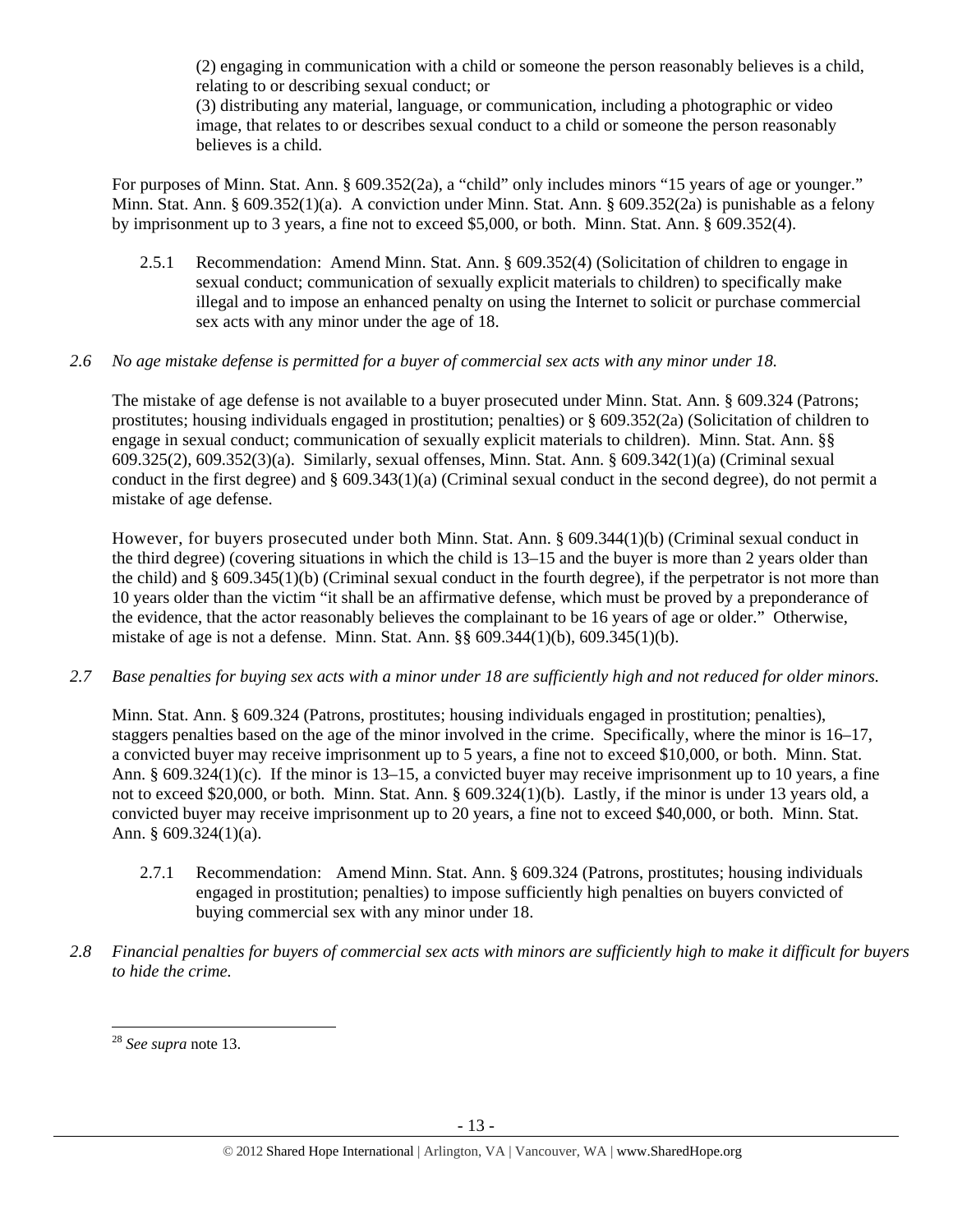Buyers of commercial sex with minors may be required to pay fines ranging from \$5,000–\$40,000. Specifically, buyers convicted of Minn. Stat. Ann. § 609.324 (Patrons; prostitutes; housing individuals engaged in prostitution; penalties) may be required to pay fines ranging from \$10,000–\$40,000, depending on the minor's age. In addition, when a buyer is convicted under Minn. Stat. Ann. § 609.324, "[T]he court shall impose an assessment<sup>29</sup> of not less than \$500 and not more than \$750 for a violation of section 609.324, subdivision 2, or a misdemeanor violation of section 609.324, subdivision 3; otherwise the court shall impose an assessment of not less than \$750 and not more than \$1,000. The assessment . . . is in addition to the surcharge required by section 357.021, subdivision 6." Minn. Stat. Ann. § 609.3241(a). Minn. Stat. Ann. § 357.021(6)(a) requires the court administrator to "collect a \$75 surcharge on every person convicted of any felony, gross misdemeanor, misdemeanor, or petty misdemeanor offense." Buyers convicted of sexual offenses may be required to pay fines up to \$40,000. Minn. Stat. Ann. §§ 609.342(2)(a), 609.343(2)(a), 609.344(2), 609.345(2), 609.352(4).

Defendants, including, presumably, buyers, may also be ordered to make restitution. Pursuant to Minn. Stat. Ann. § 611A.04(1)(a) (Order of restitution),

A victim<sup>30</sup> of a crime has the right to receive restitution as part of the disposition of a criminal charge or juvenile delinquency proceeding against the offender if the offender is convicted or found delinquent. . . . A request for restitution may include, but is not limited to, any out-of-pocket losses resulting from the crime, including medical and therapy costs, replacement of wages and services, expenses incurred to return a child who was a victim of a crime under section 609.26 [Depriving another of custodial or parental rights] to the child's parents or lawful custodian, and funeral expenses. An actual or prospective civil action involving the alleged crime shall not be used by the court as a basis to deny a victim's right to obtain court-ordered restitution under this section. . . .

The assessment collected under paragraph (a) must be distributed as follows:

(d) A safe harbor for youth account is established as a special account in the state

treasury.<br><sup>30</sup> "Victim" is defined in part in Minn. Stat. Ann. § 611A.01(b) as "a natural person who incurs loss or harm as a result of a crime, including a good faith effort to prevent a crime . . . ." "Crime" is defined as "conduct that is prohibited by local ordinance and results in bodily harm to an individual; or conduct that is included within the definition of 'crime' in section 609.02, subdivision 1, or would be included within that definition but for the fact that (1) the person engaging in the conduct lacked capacity to commit the crime under the laws of this state, or (2) the act was alleged or found to have been committed by a juvenile." Minn. Stat. Ann. § 611A.01(a). Pursuant to Minn. Stat. Ann. § 609.02(1), "'Crime' means conduct which is prohibited by statute and for which the actor may be sentenced to imprisonment, with or without a fine."

 <sup>29</sup> Minn. Stat. Ann. § 609.3241(c) provides,

<sup>(1) 40</sup> percent of the assessment shall be forwarded to the political subdivision that employs the arresting officer for use in enforcement, training, and education activities related to combating sexual exploitation of youth, or if the arresting officer is an employee of the state, this portion shall be forwarded to the commissioner of public safety for those purposes identified in clause (3);

<sup>(2) 20</sup> percent of the assessment shall be forwarded to the prosecuting agency that handled the case for use in training and education activities relating to combating sexual exploitation activities of youth; and

<sup>(3) 40</sup> percent of the assessment must be forwarded to the commissioner of public safety to be deposited in the safe harbor for youth account in the special revenue fund and are appropriated to the commissioner for distribution to crime victims services organizations that provide services to sexually exploited youth, as defined in section 260C.007, subdivision 31.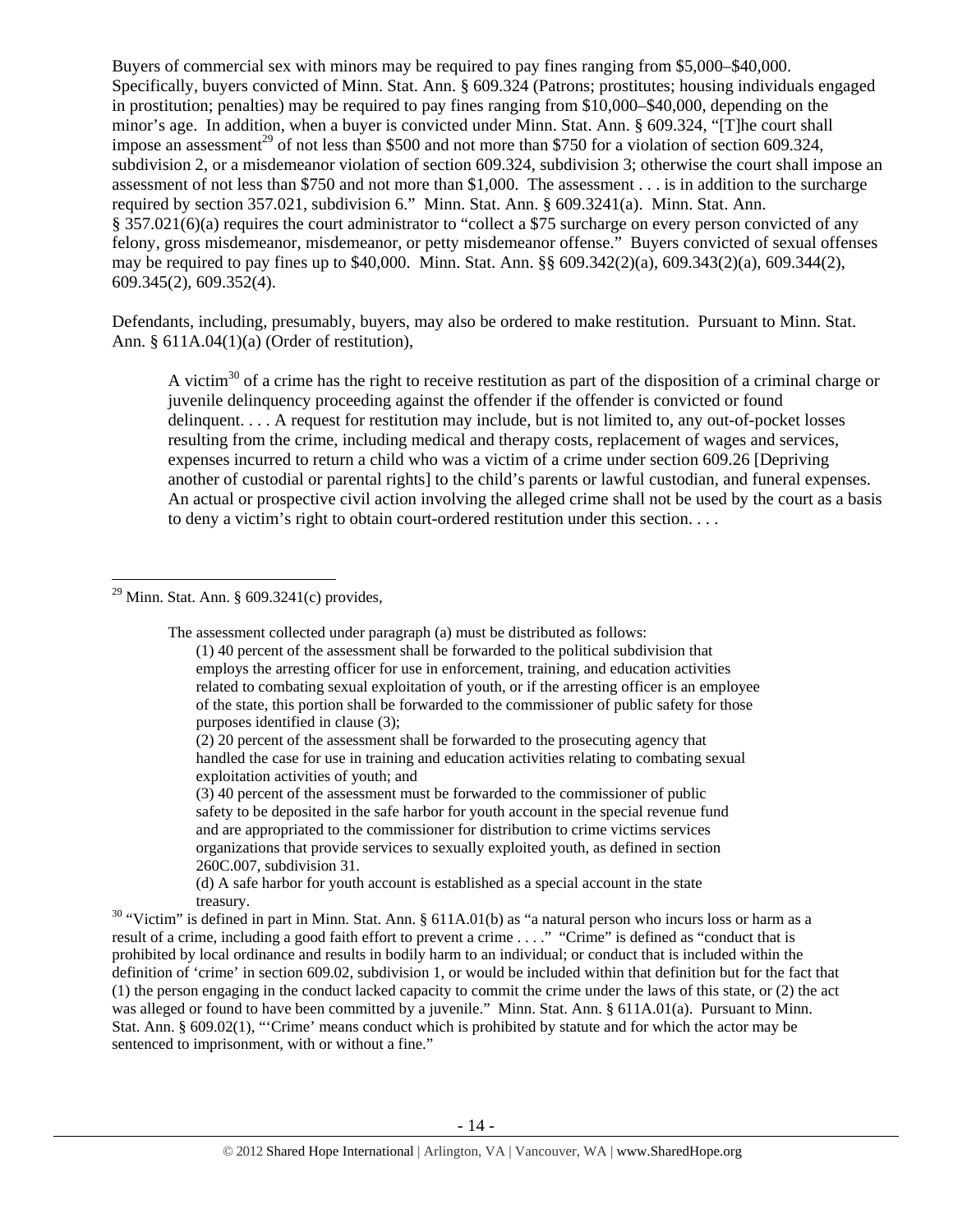Additionally, buyers, through a civil procedure, may be required to forfeit certain property used in committing a designated crime. Minn. Stat. Ann.  $\frac{6}{9}$  609.531(6a) (Forfeitures).<sup>31</sup> Pursuant to Minn. Stat. Ann. § 609.5312(1)(a) (Forfeiture of property associated with designated offenses),

All personal property is subject to forfeiture if it was used or intended for use to commit or facilitate the commission of a designated offense. All money and other property, real and personal, that represent proceeds of a designated offense, and all contraband property, are subject to forfeiture, except as provided in this section.

Seizure of the property may be upon process issued by a court or without process, where certain circumstances apply. Minn. Stat. Ann. § 609.531(4). Minn. Stat. Ann. § 609.531(5) also states that "[a]ll right, title, and interest in property subject to forfeiture under sections  $609.531$  to  $609.5318$  vests in the appropriate agency<sup>32</sup> upon commission of the act or omission giving rise to forfeiture."

As defined in Minn. Stat. Ann. § 609.531(1)(f) (Forfeitures), "designated offenses" include felony violations of, or felony-level attempts and conspiracies to violate Minn. Stat. Ann. § 609.352 (Solicitation of children to engage in sexual conduct; communication of sexually explicit materials to children), § 617.247 (Possession of pornographic work involving minors), or any violation of § 609.324 (Patrons; prostitutes; housing individuals engaged in prostitution; penalties).

Furthermore, Minn. Stat. Ann. § 609.5312(3)(a), states,

A motor vehicle is subject to forfeiture under this subdivision if it was used to commit or facilitate, or used during the commission of, a violation of section 609.324 [Patrons; prostitutes; housing individuals engaged in prostitution; penalties] or a violation of a local ordinance substantially similar to section 609.324. A motor vehicle is subject to forfeiture under this subdivision only if the offense is established by proof of a criminal conviction for the offense. . . .

Buyers may also be ordered to make restitution for a violation of Minnesota's RICO act. Minn. Stat. Ann. § 609.904(5) directs the prosecuting authority to "vigorously advocate full and complete restitution to an aggrieved person" when a trafficker is convicted of Minn. Stat. Ann. § 609.903.

# *2.9 Buying and possessing child pornography carries penalties as high as similar federal offenses.*

Minn. Stat. Ann. § 617.247(4)(a) (Possession of pornographic work involving minors) states,

A person who possesses a pornographic work<sup>33</sup> or a computer disk or computer or other electronic, magnetic, or optical storage system or a storage system of any other type, containing a pornographic work, knowing or with reason to know its content and character, is guilty of a felony and may be sentenced to imprisonment for not more than five years and a fine of not more than \$5,000 for a first offense and for not more than ten years and a fine of not more than \$10,000 for a second or subsequent offense.

  $31$  For additional information on asset forfeiture and seizure procedure, see http://www.sharedhope.org/wpcontent/uploads/2012/11/SHIStateAssetForfeitureLawsChart.pdf.<br><sup>32</sup> Minn. Stat. Ann. § 609.531(1)(e) defines "appropriate agency" as "the Bureau of Criminal Apprehension, the

Department of Commerce Division of Insurance Fraud Prevention, the Minnesota Division of Driver and Vehicle Services, the Minnesota State Patrol, a county sheriff's department, the Three Rivers District park rangers, the Department of Natural Resources Division of Enforcement, the University of Minnesota Police Department, the Department of Corrections Fugitive Apprehension Unit, a city, metropolitan transit, or airport police department; or a multijurisdictional entity established under section 299A.642 or 299A.681." 33 *See supra* note 7 for the definition of "pornographic work."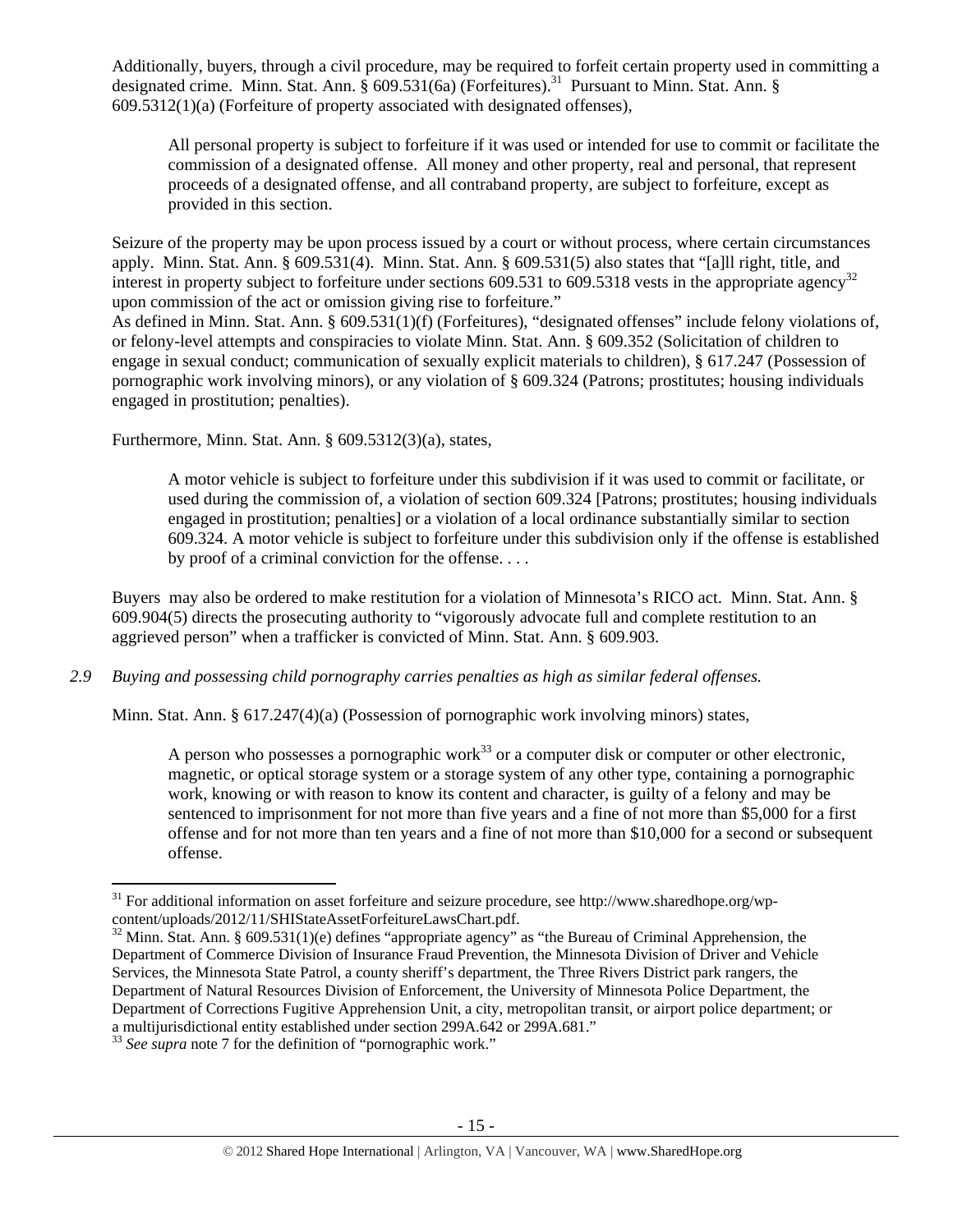In contrast, a federal conviction for possession of child pornography<sup>34</sup> is generally punishable by imprisonment for 5–20 years and a fine not to exceed  $\frac{$250,000^3}{5}$  Subsequent convictions, however, are punishable by imprisonment up to 40 years and a fine not to exceed \$250,000.<sup>36</sup>

*2.10 Convicted buyers of commercial sex acts with minors and child pornography are required to register as sex offenders*.

Pursuant to Minn. Stat. Ann. § 243.166(1b) (Registration of predatory offenders),

(a) A person shall register under this section if:

. . .

(2) the person was charged with or petitioned for a violation of, or attempt to violate, or aiding, abetting, or conspiring to commit . . . soliciting a minor to engage in prostitution in violation of section . . . 609.324 [Patrons, prostitutes; housing individuals engaged in prostitution; penalties]; soliciting a minor to engage in sexual conduct in violation of section 609.352 [Solicitation of children to engage in sexual conduct; communication of sexually explicit materials to children]; . . . or possessing pornographic work involving a minor in violation of section 617.247 [Possession of pornographic work involving minors], and convicted of or adjudicated delinquent for that offense or another offense arising out of the same set of circumstances;

. . .

(4) the person was convicted of or adjudicated delinquent for, including pursuant to a court martial, violating a law of the United States, including the Uniform Code of Military Justice, similar to the offenses described in clause (1), (2), or (3).

  $34$  18 U.S.C. §§ 2252(a)(2), (a)(4) (Certain activities relating to material involving the sexual exploitation of minors),  $2252A(a)(2)$ ,  $(a)(3)$  (Certain activities relating to material constituting or containing child pornography), 1466A(a), (b) (Obscene visual representations of the sexual abuse of children).

 $35$  18 U.S.C. §§ 2252(b) (stating that a conviction under subsection (a)(2) is punishable by imprisonment for 5–20 years and a fine, while a conviction under subsection (a)(4) is punishable by imprisonment up to 10 years, a fine, or both), 2252A(b)(1) (a conviction is punishable by imprisonment for 5–20 years and a fine), 1466A(a), (b) (stating that a conviction under subsection (a) is "subject to the penalties provided in section  $2252A(b)(1)$ ," imprisonment for 5–20 years and a fine, while a conviction under subsection (b) is "subject to the penalties provided in section 2252A(b)(2)," imprisonment up to 10 years, a fine, or both); *see also* 18 U.S.C. §§ 3559(a)(1) (classifying all of the above listed offenses as felonies), 3571(b)(3) (providing a fine up to \$250,000 for any felony conviction).  $36\,18$  U.S.C. §§ 2252(b) (stating if a person has a prior conviction under subsection (a)(2), or a list of other statutes, a

conviction is punishable by a fine and imprisonment for 15–40 years, but if a person has a prior conviction under subsection (a)(4), or a list of other statutes, a conviction is punishable by a fine and imprisonment for  $10-20$  years),  $2252A(b)(1)$  (stating if a person has a prior conviction under subsection (a)(2), (a)(3), or a list of other statutes, a conviction is punishable by a fine and imprisonment for  $15-40$  years),  $1466A(a)$ , (b) (stating that the penalty scheme for section 2252A(b) applies); *see also* 18 U.S.C. §§ 3559(a)(1) (classifying all of the above listed offenses as felonies), 3571(b)(3) (providing a fine up to \$250,000 for any felony conviction).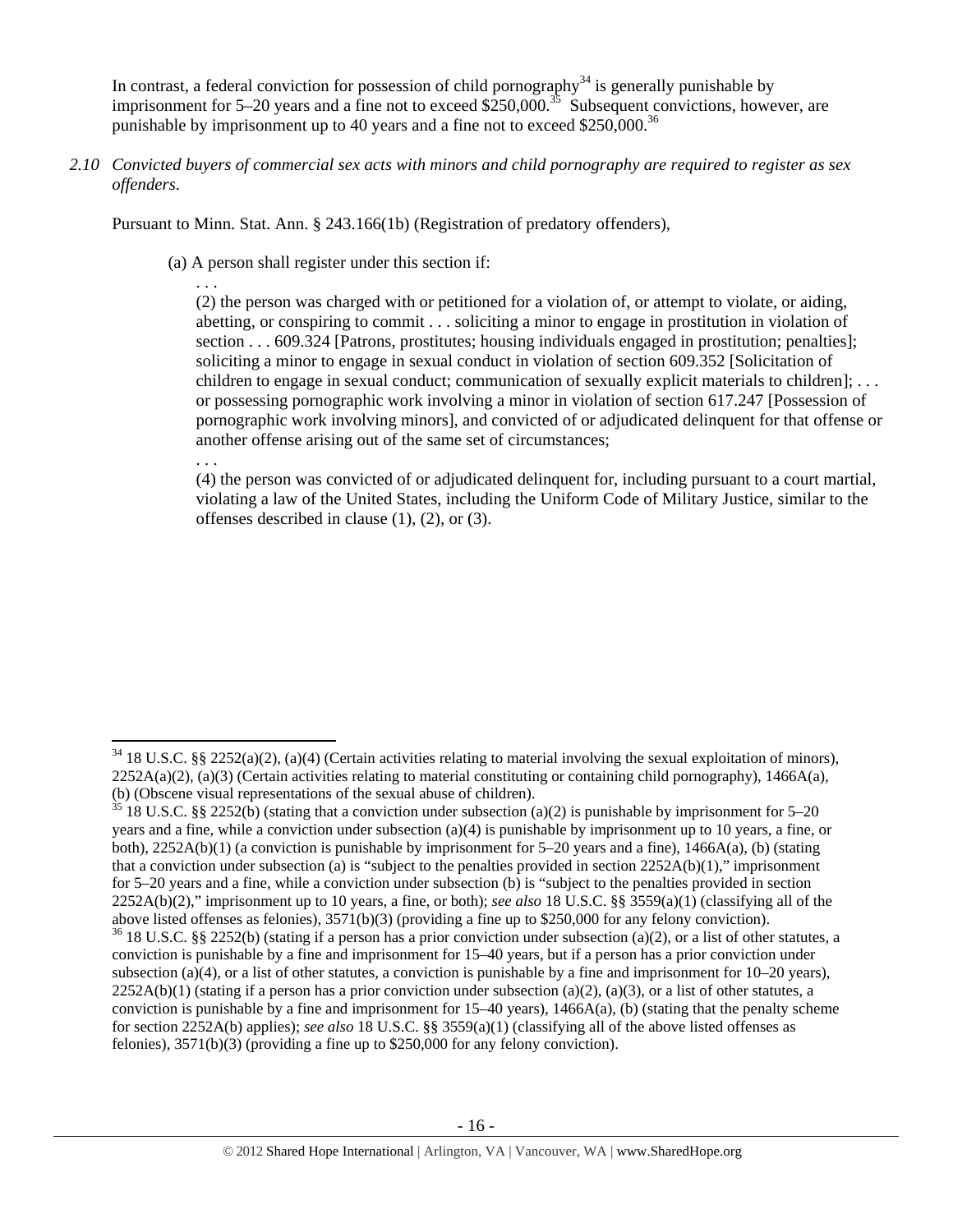© 2012 Shared Hope International | Arlington, VA | Vancouver, WA | www.SharedHope.org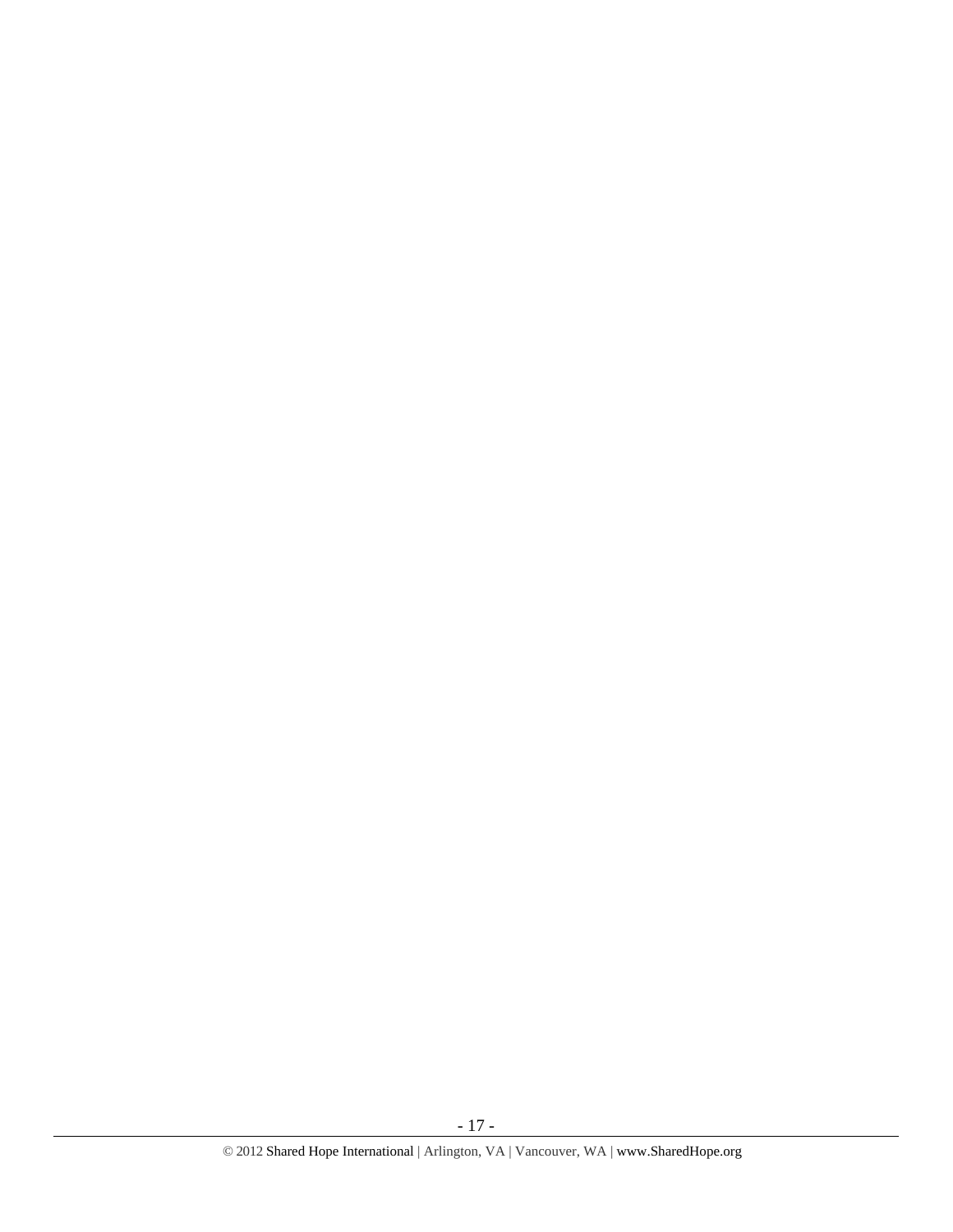#### **FRAMEWORK ISSUE 3: CRIMINAL PROVISIONS FOR TRAFFICKERS**

# *Legal Components:*

- *3.1 Penalties for trafficking a child for sexual exploitation are as high as federal penalties.*
- *3.2 Creating and distributing child pornography carries penalties as high as similar federal offenses.*
- *3.3 Using the Internet to lure, entice, recruit, or sell commercial sex acts with a minor is a separate crime or results in an enhanced penalty for traffickers.*
- *3.4 Financial penalties for traffickers, including asset forfeiture, are sufficiently high.*
- *3.5 Convicted traffickers are required to register as sex offenders.*
- *3.6 Laws relating to termination of parental rights for certain offenses include sex trafficking or commercial sexual exploitation of children (CSEC) offenses in order to remove the children of traffickers from their control and potential exploitation.*

*\_\_\_\_\_\_\_\_\_\_\_\_\_\_\_\_\_\_\_\_\_\_\_\_\_\_\_\_\_\_\_\_\_\_\_\_\_\_\_\_\_\_\_\_\_\_\_\_\_\_\_\_\_\_\_\_\_\_\_\_\_\_\_\_\_\_\_\_\_\_\_\_\_\_\_\_\_\_\_\_\_\_\_\_\_\_\_\_\_\_\_\_\_\_* 

# *Legal Analysis:*

*3.1 Penalties for trafficking a child for sexual exploitation are as high as federal penalties.* 

Traffickers convicted under Minn. Stat. Ann. § 609.322(1)(a) (Solicitation, inducement and promotion of prostitution; sex trafficking in the first degree)<sup>37</sup> may be punished by imprisonment up to 20 years, a fine not to exceed \$50,000, or both. However, a trafficker may receive imprisonment up to 25 years, a fine not to exceed \$60,000, or both under Minn. Stat. Ann. § 609.322(1)(b) if at least one of the following aggravating factors is present:

(1) the offender has committed a prior qualified human trafficking-related offense;

(2) the offense involved a sex trafficking victim who suffered bodily harm during the commission of the offense;

(3) the time period that a sex trafficking victim was held in debt bondage or forced labor or services exceeded 180 days; or

(4) the offense involved more than one sex trafficking victim.

Additionally, traffickers face prosecution under Minn. Stat. Ann. § 609.324(1a) (Patrons; prostitutes; housing individuals engaged in prostitution; penalties) and Minn. Stat. Ann. § 609.283(1) (Unlawful conduct with respect to documents in furtherance of labor or sex trafficking).<sup>38</sup> A trafficker convicted under Minn. Stat. Ann. § 609.324(1a) may receive imprisonment up to 1 year, a fine not to exceed \$3,000, or both. If the victim of Minn. Stat Ann. § 609.283(1) is under the age of 18, a conviction under Minn. Stat. Ann. § 609.283(1) may be punished by imprisonment up to 10 years, a fine not to exceed \$20,000, or both. Minn. Stat. Ann. § 609.283(2).

Furthermore, Minn. Stat. Ann. § 609.3453 (Criminal sexual predatory conduct) enhances a sentence "if the person commits a predatory crime<sup>39</sup> that was motivated by the offender's sexual impulses or was part of a predatory pattern of behavior that had criminal sexual conduct as its goal." Minn. Stat. Ann. § 609.3453(1). A person convicted who falls under Minn. Stat. Ann. § 609.3453(1) may have the sentence enhanced by up to "25

 <sup>37</sup> See supra Section 1.1 for the substantive provisions of Minn. Stat. Ann. § 609.324(1a) and § 609.322(1)(a).<br><sup>38</sup> See supra Section 1.2 for the substantive provisions of Minn. Stat. Ann. § 609.324(1a) and § 609.283(1)

<sup>&</sup>lt;sup>39</sup> "Predatory crime" is defined as "a felony violation of  $\dots$  609.25 (kidnapping), 609.255 (false imprisonment), 609.498 (tampering with a witness), 609.561 (first-degree arson), or 609.582, subdivision 1 (first-degree burglary)." Minn. Stat. Ann. § 609.341(22).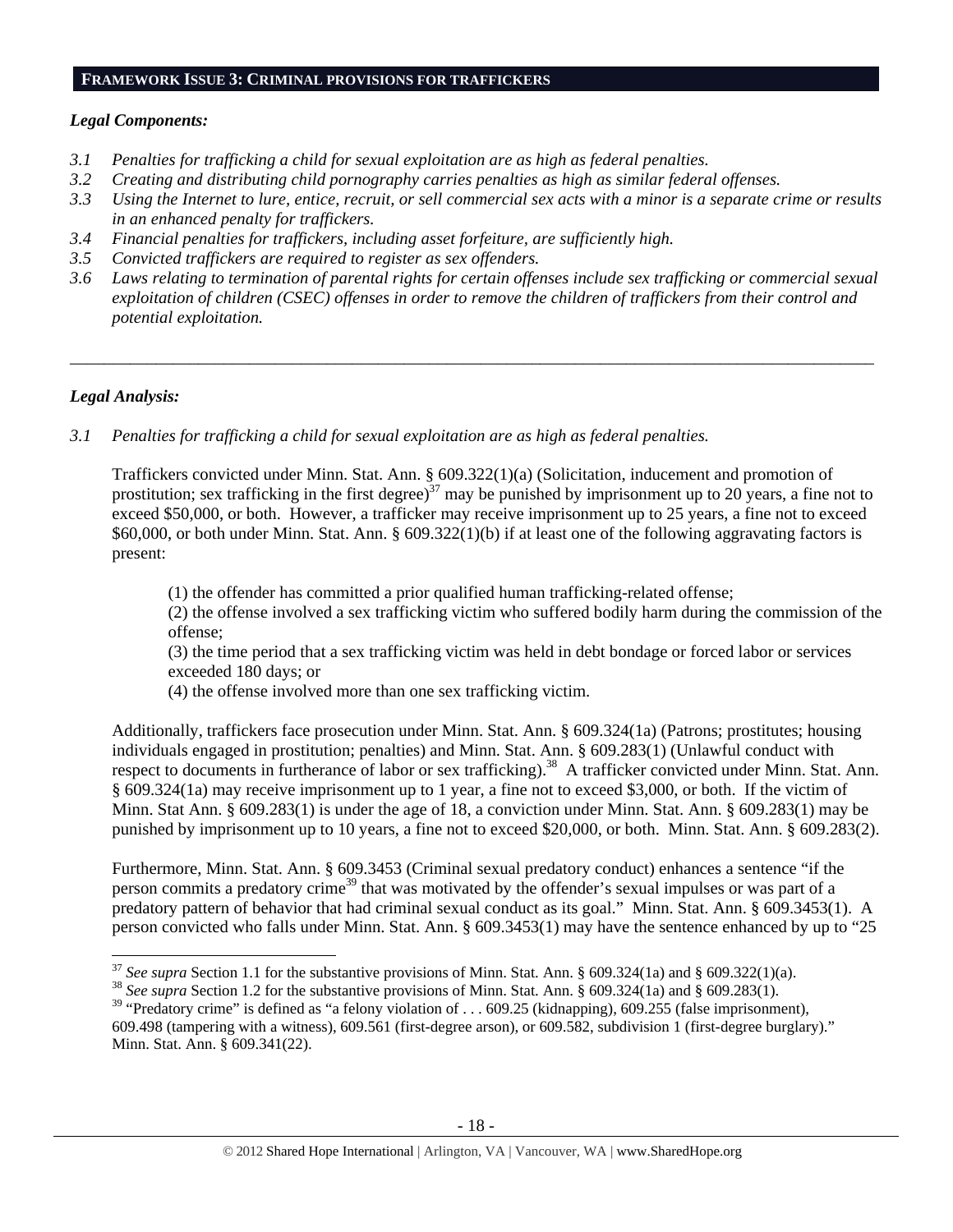percent longer than for the underlying predatory crime" and a possible fine of up to \$20,000. If the offender has prior sex offense convictions, the sentence may be enhanced by up to "50 percent longer than for the underlying predatory crime" and a possible fine of up to \$20,000. Minn. Stat. Ann. § 609.3453(2).

In comparison, if the victim is under the age of 14, a conviction under the Trafficking Victims Protection Act  $(TVPA)<sup>40</sup>$  for child sex trafficking is punishable by 15 years to life imprisonment and a fine not to exceed \$250,000. 18 U.S.C. §§ 1591(b)(1), 3559(a)(1), 3571(b)(3). If the victim is between the ages of 14–17, a conviction is punishable by 10 years to life imprisonment and a fine not to exceed \$250,000. 18 U.S.C. §§ 1591(b)(2), 3559(a)(1), 3571(b)(3). A conviction is punishable by mandatory life imprisonment, however, if the trafficker has a prior conviction for a federal sex offense<sup>41</sup> against a minor.

# *3.2 Creating and distributing child pornography carries penalties as high as similar federal offenses*.

Minn. Stat. Ann. § 617.246(2) (Use of minors in sexual performance prohibited) prohibits creating child pornography.42 Additionally, Minn. Stat. Ann. § 617.246(4) makes it illegal to sell child pornography, by making it unlawful if a person, "knowing or with reason to know its content and character, disseminates for profit . . . a pornographic work,"43 while Minn. Stat. Ann. § 617.246(3) makes it illegal if a person to "owns or operates a business in which pornographic work . . . is disseminated . . . or is reproduced" when the person "knows the content and character of the pornographic work disseminated or reproduced." Convictions under Minn. Stat. Ann. § 617.246(2), (3), and (4) are all felonies punishable by imprisonment up to 10 years, a fine not to exceed \$20,000 for a first offense, or both. The fine rises to \$40,000 for any subsequent offense. Minn. Stat. Ann. § 617.246(2), (3), (4).

In comparison, if the victim is under the age of 14, a conviction under the TVPA for child sex trafficking is punishable by 15 years to life imprisonment and a fine not to exceed \$250,000. 18 U.S.C.  $§§ 1591(b)(1), 3559(a)(1), 3571(b)(3).$  If the victim is between the ages of  $14-17$ , a conviction is punishable by 10 years to life imprisonment and a fine not to exceed \$250,000. 18 U.S.C. §§ 1591(b)(2), 3559(a)(1), 3571(b)(3). A conviction is punishable by mandatory life imprisonment, however, if the trafficker has a prior conviction for a federal sex offense<sup>44</sup> against a minor. Additionally, a federal conviction for distribution of child pornography<sup>45</sup> is generally punishable by imprisonment for  $5-20$  years and a fine not to exceed \$250,000.<sup>46</sup> Subsequent convictions, however, are punishable by imprisonment up to 40 years and a fine not to exceed  $$250,000.<sup>47</sup>$ 

<sup>&</sup>lt;sup>40</sup> See supra note 23.<br>
<sup>41</sup> See supra note 24.<br>
<sup>42</sup> See supra Section 1.2 for the substantive provisions of Minn. Stat. Ann. § 617.246(2).<br>
<sup>42</sup> See supra note 7 for the definition of "pornographic work."<br>
<sup>44</sup> See sup minors),  $2252A(a)(2)$ , (a)(3) (Certain activities relating to material constituting or containing child pornography), 1466A(a) (Obscene visual representations of the sexual abuse of children).<br><sup>46</sup> 18 U.S.C. §§ 2252(b) (stating that a conviction under subsection (a)(1), (a)(2), or (a)(3) is punishable by

imprisonment for 5–20 years and a fine), 2252A(b)(1) (a conviction is punishable by imprisonment for 5–20 years and a fine), 1466A(a), (b) (stating that a conviction under subsection (a) is "subject to the penalties provided in section 2252A(b)(1)," imprisonment for 5–20 years and a fine, while a conviction under subsection (b) is "subject to the penalties provided in section 2252A(b)(2)," imprisonment up to 10 years, a fine, or both); *see also* 18 U.S.C. §§ 3559(a)(1) (classifying all of the above listed offenses as felonies),  $3571(b)(3)$  (providing a fine up to \$250,000 for any felony conviction).

<sup>&</sup>lt;sup>47</sup> 18 U.S.C. §§ 2252(b) (stating if a person has a prior conviction under subsection (a)(1), (a)(2), or (a)(3) or a list of other statutes, a conviction is punishable by a fine and imprisonment for  $15-40$  years),  $2252A(b)(1)$  (stating if a person has a prior conviction under subsection (a)(2), (a)(3), or a list of other statutes, a conviction is punishable by a fine and imprisonment for 15–40 years), 1466A(a), (b) (stating that the penalty scheme for section 2252A(b)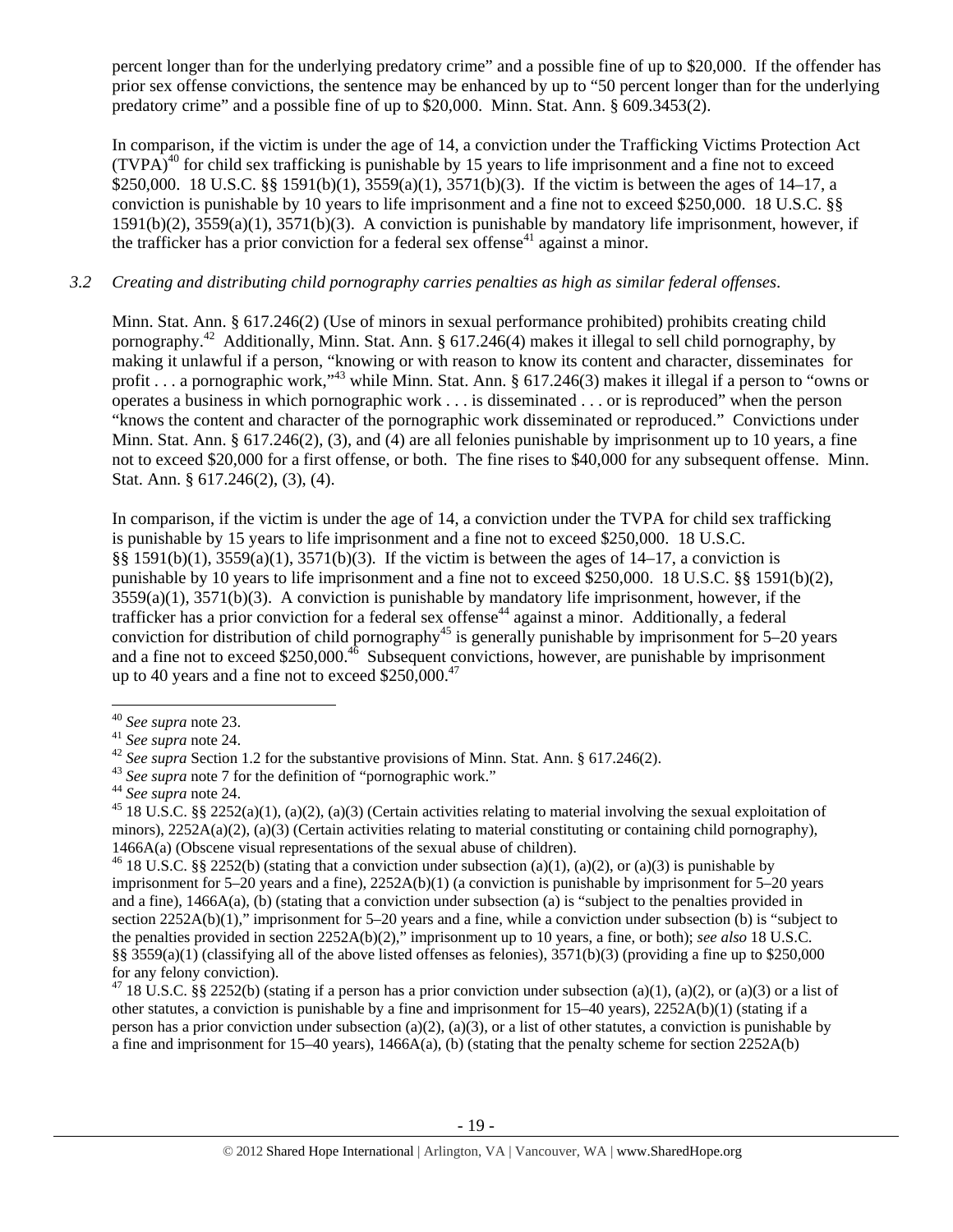*3.3 Using the Internet to lure, entice, recruit, or sell commercial sex acts with a minor is a separate crime or results in an enhanced penalty for traffickers.* 

Minn. Stat. Ann. § 609.352(2a) (Solicitation of children to engage in sexual conduct; communication of sexually explicit materials to children) makes it illegal to use the Internet to solicit a child for the purpose of engaging in sexual conduct.<sup>48</sup> A conviction under Minn. Stat. Ann. § 609.352(2a) is punishable as a felony by imprisonment up to 3 years, a fine not to exceed \$5,000, or both. Minn. Stat. Ann. § 609.352(4).

# *3.4 Financial penalties for traffickers, including asset forfeiture, are sufficiently high*.

Traffickers convicted under Minnesota's trafficking related criminal laws may be required to pay fines ranging from \$3,000 to \$1,000,000. Specifically, traffickers convicted of Minn. Stat. Ann. § 609.322(1)(a) (Solicitation, inducement, and promotion of prostitution; sex trafficking) may be ordered to pay a fine not to exceed \$50,000. Minn. Stat. Ann.  $\S 609.322(1)(a)$ . However, a trafficker may be required to pay a fine not to exceed \$60,000 under Minn. Stat. Ann. § 609.322(1)(b) if at least one aggravating factor is present.

Traffickers prosecuted under Minn. Stat. Ann. § 609.324(1a) (Patrons; prostitutes; housing individuals engaged in prostitution; penalties) may be required to pay a fine not to exceed \$3,000, while those convicted under Minn. Stat. Ann. § 609.283(1) (Unlawful conduct with respect to documents in furtherance of labor or sex trafficking), if the victim is under the age of 18, may be ordered to pay a fine not to exceed \$20,000. Minn. Stat. Ann. §§ 609.324(1a), 609.283(2).

In addition, when a trafficker is convicted under Minn. Stat. Ann. §§ 609.322 or 609.324, "the court shall impose as assessment<sup>49</sup> of not less than \$500 and not more than \$750 for a violation of section 609.324, subdivision 2, or a misdemeanor violation of section 609.324, subdivision 3; otherwise the court shall impose an assessment of not less than \$750 and not more than \$1,000. The assessment . . . is in addition to the surcharge required by section 357.021, subdivision 6." Minn. Stat. Ann. § 609.3241(a). Minn. Stat. Ann. § 357.021(6) requires the court administrator to "collect a \$75 surcharge on every person convicted of any felony, gross misdemeanor, misdemeanor, or petty misdemeanor offense."

A trafficker convicted under Minn. Stat. Ann. § 609.352(2) or (2a) (Solicitation of children to engage in sexual conduct; communication of sexually explicit materials to children), both felonies, may have to pay fines not to exceed \$5,000. Traffickers convicted under Minn. Stat. Ann. § 617.246 (Use of minors in sexual performance prohibited) may be required to pay a fine not to exceed \$20,000 for a first offense, and \$40,000 for any subsequent offense. Minn. Stat. Ann. § 617.246(2), (3), (4). Lastly, traffickers convicted under Minn. Stat. Ann.  $\hat{\S}$  609.903(1) (Racketeering)<sup>50</sup> may be ordered to pay a fine not to exceed \$1,000,000 or "three times the gross value gained or three times the gross loss caused, whichever is greater, plus court costs and the costs of investigation and prosecution reasonably incurred, less the value of any property forfeited under section 609.905 [Criminal forfeiture]." Minn. Stat. Ann. § 609.904(1), (2).

Defendants may also be ordered to make restitution. Pursuant to Minn. Stat. Ann. § 611A.04(1)(a) (Order of restitution),

applies); *see also* 18 U.S.C. §§ 3559(a)(1) (classifying all of the above listed offenses as felonies), 3571(b)(3) (providing a fine up to \$250,000 for any felony conviction).

<sup>&</sup>lt;sup>48</sup> *See supra* Section 2.5 for the substantive provisions of Minn. Stat. Ann. § 609.352(2a). <sup>49</sup> *See supra* note 29.

<sup>&</sup>lt;sup>50</sup> See supra Section 1.2 for relevant RICO provisions under Minnesota law.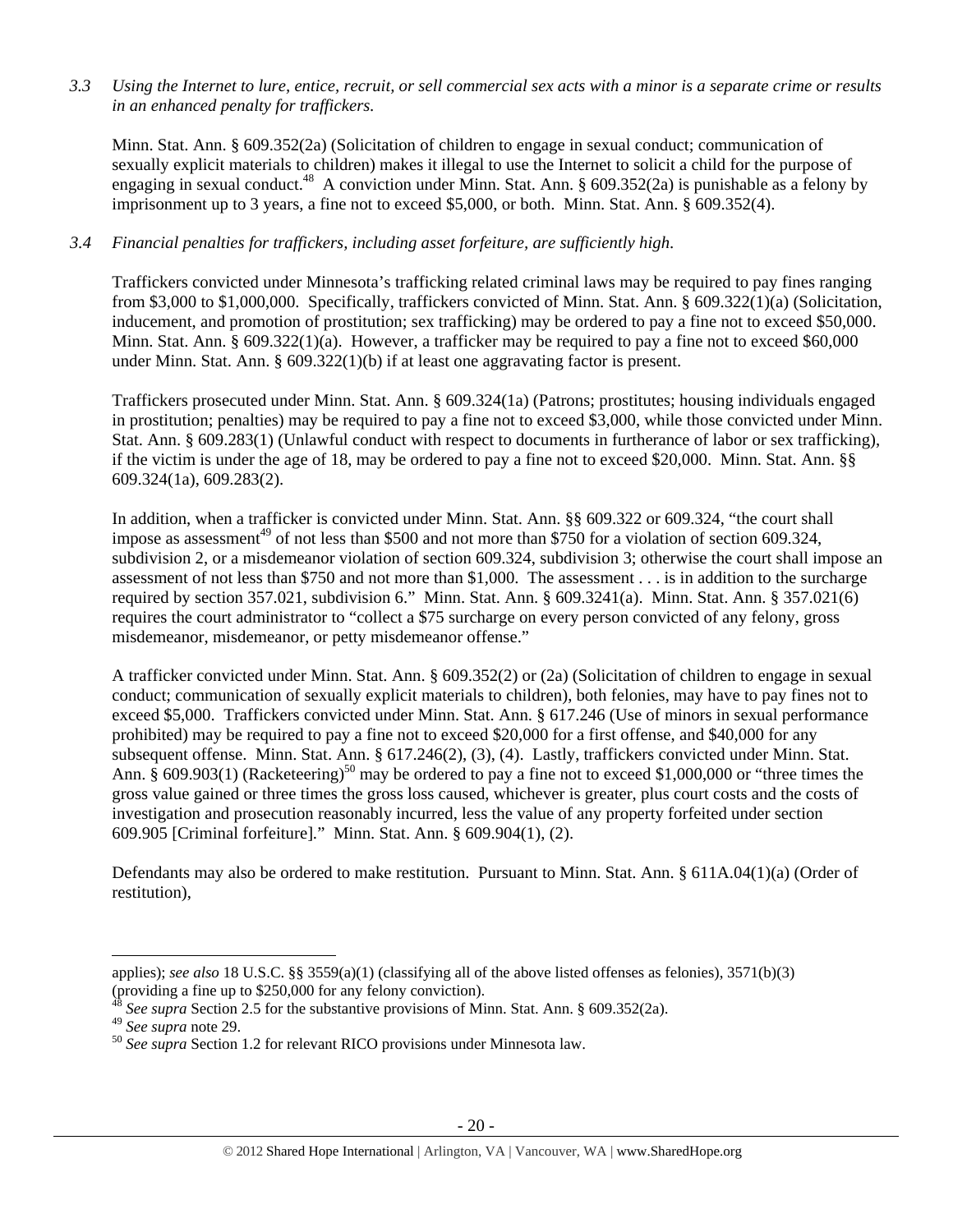A victim<sup>51</sup> of a crime has the right to receive restitution as part of the disposition of a criminal charge or juvenile delinquency proceeding against the offender if the offender is convicted or found delinquent. . . . A request for restitution may include, but is not limited to, any out-of-pocket losses resulting from the crime, including medical and therapy costs, replacement of wages and services, expenses incurred to return a child who was a victim of a crime under section 609.26 [Depriving another of custodial or parental rights] to the child's parents or lawful custodian, and funeral expenses. An actual or prospective civil action involving the alleged crime shall not be used by the court as a basis to deny a victim's right to obtain court-ordered restitution under this section. . . .

Under Minn. Stat. Ann. § 611A.04(1)(a),

A victim<sup>52</sup> of a crime has the right to receive restitution as part of the disposition of a criminal charge or juvenile delinquency proceeding against the offender if the offender is convicted or found delinquent . . . . A request for restitution may include, but is not limited to, any out-of-pocket losses resulting from the crime, including medical and therapy costs, replacement of wages and services, expenses incurred to return a child who was a victim of a crime under section 609.26 [Depriving another of custodial or parental rights] to the child's parents or lawful custodian, and funeral expenses. An actual or prospective civil action involving the alleged crime shall not be used by the court as a basis to deny a victim's right to obtain court-ordered restitution under this section. . . .

Additionally, traffickers may be required, under a civil procedure, to forfeit certain property used in committing a designated crime. Pursuant to Minn. Stat. Ann. § 609.5312(1)(a) (Forfeiture of property associated with designated offenses),

All personal property<sup>53</sup> is subject to forfeiture if it was used or intended for use to commit or facilitate the commission of a designated offense. All money and other property, real and personal, that represent proceeds of a designated offense, and all contraband property are subject to forfeiture, except as provided in this section.

Minn. Stat. Ann. § 609.531(5) states that "[a]ll right, title, and interest in property subject to forfeiture under sections 609.531 to 609.5318 vests in the appropriate agency<sup>54</sup> upon commission of the act or omission giving rise to forfeiture." Seizure of the property may be upon process issued by a court or without process, where certain circumstances apply. Minn. Stat. Ann. § 609.531(4).

As defined in Minn. Stat. Ann. § 609.531(1)(f) (Forfeitures), "designated offenses" include Minn. Stat. Ann. § 609.352 (Solicitation of children to engage in sexual conduct; communication of sexually explicit materials to children), Minn. Stat. Ann. § 617.246 (Use of minors in sexual performance prohibited), Minn. Stat. Ann. § 609.322 (Solicitation, inducement, and promotion of prostitution; sex trafficking), or any violation of section 609.324 (Patrons; prostitutes; housing individuals engaged in prostitution; penalties).

<sup>&</sup>lt;sup>51</sup> See supra note 30.

<sup>&</sup>lt;sup>52</sup> *See supra* note 30.<br><sup>53</sup> Minn. Stat. Ann. § 609.531 (Forfeitures) defines "property" for the purposes of Minn. Stat. Ann. § 609.5312(1), according to "section 609.52, subdivision 1, clause (1)," which states that property

means all forms of tangible property, whether real or personal, without limitation including documents of value, electricity, gas, water, corpses, domestic animals, dogs, pets, fowl, and heat supplied by pipe or conduit by municipalities or public utility companies and articles, as defined in clause (4), representing trade secrets, which articles shall be deemed for the purposes of Extra Session Laws 1967, chapter 15 to include any trade secret represented by the article. 54 *See supra* note 32.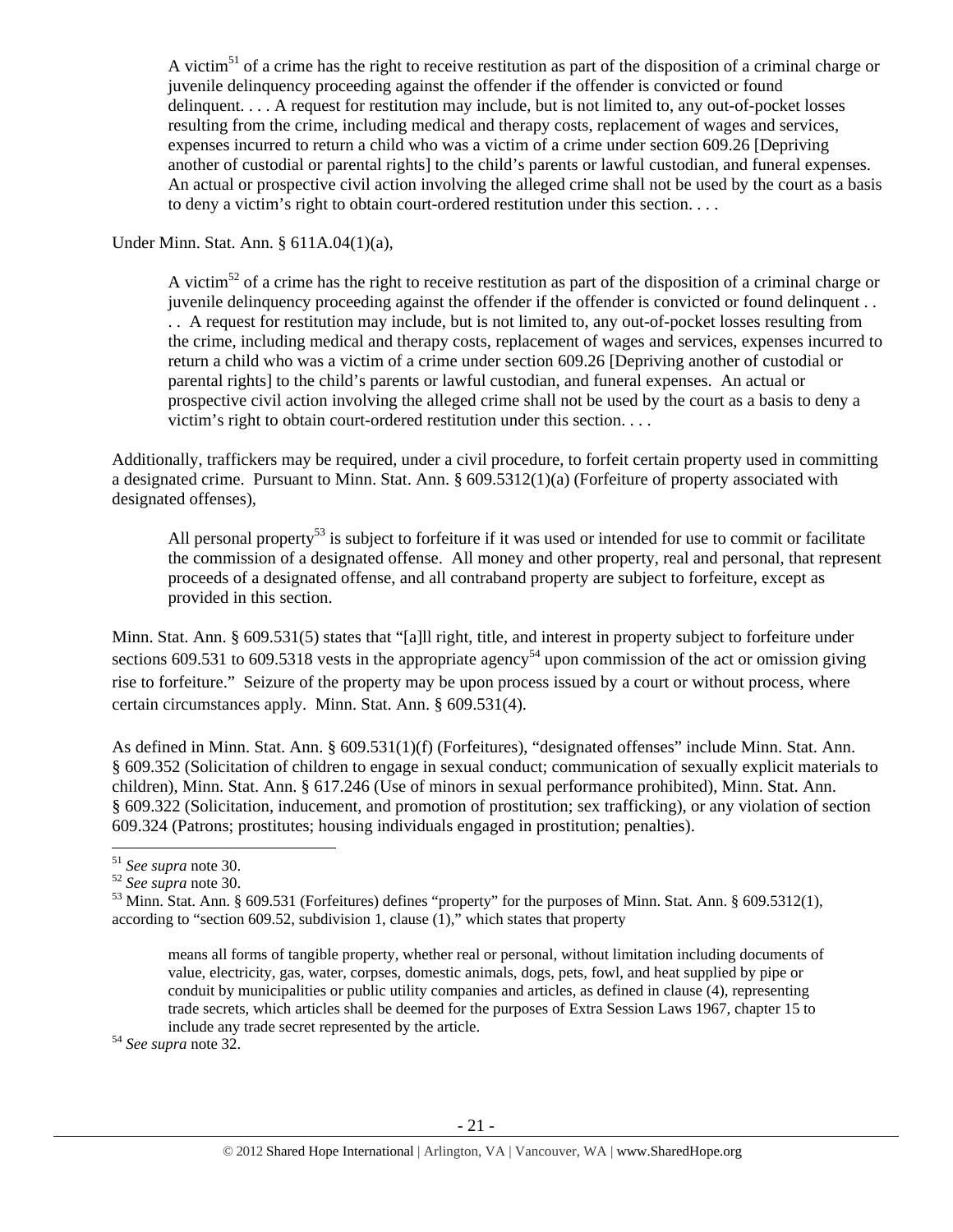Furthermore, Minn. Stat. Ann. § 609.5312(3)(a), states,

A motor vehicle is subject to forfeiture under this subdivision if it was used to commit or facilitate, or used during the commission of, a violation of section 609.324 [Patrons; prostitutes; housing individuals engaged in prostitution; penalties] or a violation of a local ordinance substantially similar to section 609.324. A motor vehicle is subject to forfeiture under this subdivision only if the offense is established by proof of a criminal conviction for the offense. . . .

*3.5 Convicted traffickers are required to register as sex offenders.*

Pursuant to Minn. Stat. Ann. § 243.166(1b),

(a) A person shall register under this section if:

. . . . (2) the person was charged with or petitioned for a violation of, or attempt to violate, or aiding, abetting, or conspiring to commit . . . soliciting a minor to engage in prostitution in violation of section 609.322 [Solicitation, inducement, and promotion of prostitution; sex trafficking] or 609.324 [Patrons; prostitutes; housing individuals engaged in prostitution; penalties]; soliciting a minor to engage in sexual conduct in violation of section 609.352 [Solicitation of children to engage in sexual conduct; communication of sexually explicit materials to children]; using a minor in a sexual performance in violation of section 617.246 [Use of minors in sexual performance prohibited] . . . and convicted of or adjudicated delinquent for that offense or another offense arising out of the same set of circumstances;

. . . .

(4) the person was convicted of or adjudicated delinquent for, including pursuant to a court martial, violating a law of the United States, including the Uniform Code of Military Justice, similar to the offenses described in clause (1), (2), or (3).

*3.6 Laws relating to termination of parental rights for certain offenses include sex trafficking or commercial sexual exploitation of children (CSEC) offenses in order to remove the children of traffickers from their control and potential exploitation.* 

Under Minn. Stat. Ann. § 260C.301(1),<sup>55</sup> the juvenile court has discretion to file a petition to terminate parental rights under certain circumstances:

The juvenile court may upon petition, terminate all rights of a parent to a child:

(a) with the written consent of a parent who for good cause desires to terminate parental rights; or (b) if it finds that one or more of the following conditions exist:

. . . . (6) that a child has experienced egregious harm in the parent's care which is of a nature, duration, or chronicity that indicates a lack of regard for the child's well-being, such that a reasonable person would believe it contrary to the best interest of the child or of any child to be in the parent's care;

. . .

<sup>&</sup>lt;sup>55</sup> The text of Min. Stat. Ann. § 260C.301 included here and elsewhere in this report includes amendments made by the passage of Senate File No. 1675 during the 87<sup>th</sup> session of the Minnesota legislature. 2012 Minn, Laws 216. (MN 2012) (effective August 1, 2012).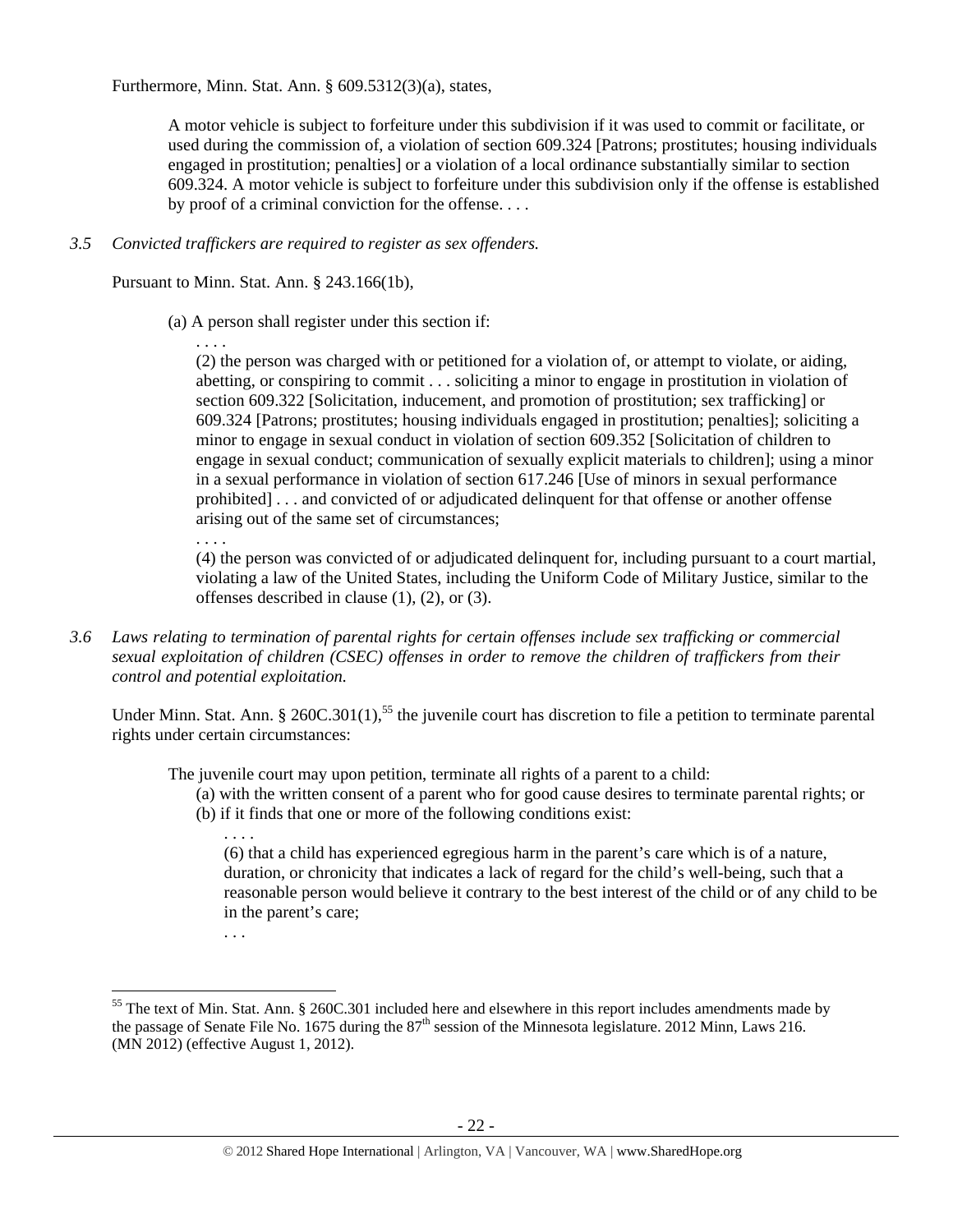(9) that the parent has been convicted of a crime listed in section 260.012, paragraph (g), clauses  $(1)$  to  $(5)$ .

. . . .

. . .

However, a petition to terminate parental rights must be filed as provided under Minn. Stat. § 260C.301, subd. 3 (Termination of parental rights) which requires a county attorney to: "[F]ile a termination of parental rights petition within 30 days of the responsible social services agency determining that a child has been subjected to egregious harm as defined in section 260C.007, subdivision 14 [Definitions], [or] is determined to be the sibling of another child of the parent who was subjected to egregious harm . . . ."

Pursuant to Minn. Stat. Ann. § 260C.007(14), "egregious harm" is defined as the following:

[T]he infliction of bodily harm to a child or neglect of a child which demonstrates a grossly inadequate ability to provide minimally adequate parental care. . . . Egregious harm includes, but is not limited to:

. . . (7) conduct towards a child that constitutes solicitation, inducement, or promotion of, or receiving profit derived from prostitution under section 609.322 [Solicitation, inducement, and promotion of prostitution; sex trafficking];

(10) conduct toward a child that constitutes criminal sexual conduct under sections 609.342 [Criminal sexual conduct in the first degree] to 609.345 [Criminal sexual conduct in the fourth degree].

However, the list of crimes in Minn. Stat. Ann.  $\S 260.012(g)(1)$ –(3) does not include Minn. Stat. Ann. § 609.322(1)(a) (Solicitation, inducement, and promotion of prostitution; sex trafficking), § 609.324(1a) (Patrons; prostitutes; housing individuals engaged in prostitution; penalties), § 609.283(1) (Unlawful conduct with respect to documents in furtherance of labor or sex trafficking), § 609.352(2) or (2a) (Solicitation of children to engage in sexual conduct; communication of sexually explicit materials to children), or § 617.246 (Use of minors in sexual performance prohibited).

3.6.1 Recommendation: Amend the definition of "egregious harm" under Minn. Stat. Ann. § 260C.007(14) (Definitions—Child Protection) to include convictions for Minn. Stat. Ann. § 609.322(1)(a) (Solicitation, inducement, and promotion of prostitution; sex trafficking), § 609.324(1a) (Patrons; prostitutes; housing individuals engaged in prostitution; penalties), § 609.283(1) (Unlawful conduct with respect to documents in furtherance of labor or sex trafficking), § 609.352(2) or (2a) (Solicitation of children to engage in sexual conduct; communication of sexually explicit materials to children), or § 617.246 (Use of minors in sexual performance prohibited) when the victim is any child.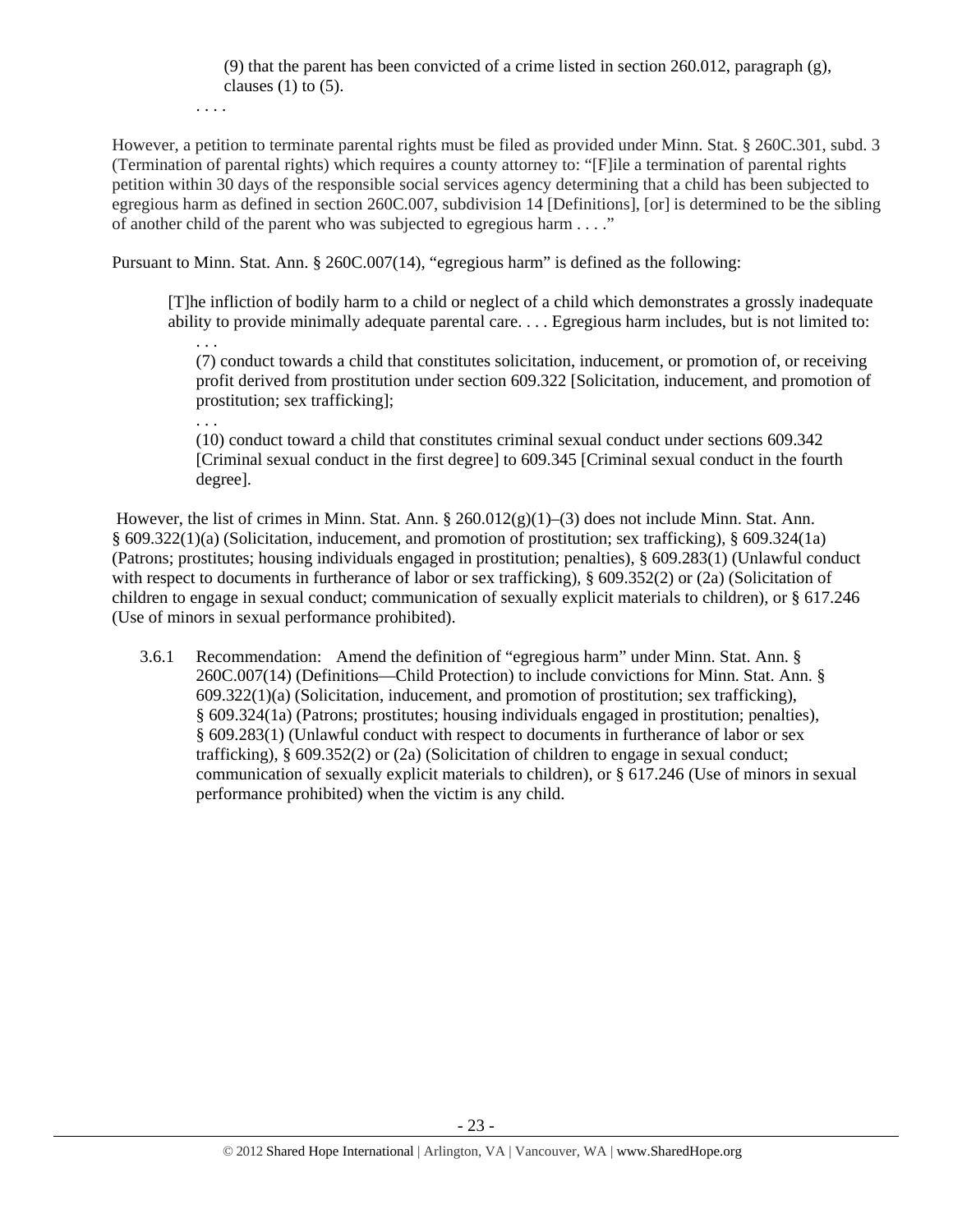#### **FRAMEWORK ISSUE 4: CRIMINAL PROVISIONS FOR FACILITATORS**

#### *Legal Components:*

- *4.1 The acts of assisting, enabling, or financially benefitting from child sex trafficking are included as criminal offenses in the state sex trafficking statute.*
- *4.2 Financial penalties, including asset forfeiture laws, are in place for those who benefit financially from or aid and assist in committing domestic minor sex trafficking.*

*\_\_\_\_\_\_\_\_\_\_\_\_\_\_\_\_\_\_\_\_\_\_\_\_\_\_\_\_\_\_\_\_\_\_\_\_\_\_\_\_\_\_\_\_\_\_\_\_\_\_\_\_\_\_\_\_\_\_\_\_\_\_\_\_\_\_\_\_\_\_\_\_\_\_\_\_\_\_\_\_\_\_\_\_\_\_\_\_\_\_\_\_\_\_* 

- *4.3 Promoting and selling child sex tourism is illegal.*
- *4.4 Promoting and selling child pornography is illegal.*

#### *Legal Analysis:*

*4.1 The acts of assisting, enabling, or financially benefitting from child sex trafficking are included as criminal offenses in the state sex trafficking statute*.

Minn. Stat. Ann. §  $609.322(1)(a)(3)$  (Solicitation, inducement and promotion of prostitution; sex trafficking) could be used to prosecute a facilitator who "receives profit, knowing or having reason to know that it is derived from the prostitution, or the promotion of the prostitution, of an individual under the age of 18 years."<sup>56</sup> A facilitator who is convicted under Minn. Stat. Ann. § 609.322(1)(a) may be punished by imprisonment up to 20 years, a fine not to exceed \$50,000, or both. However, according to Minn. Stat. Ann. § 609.322(1)(b), a facilitator may receive imprisonment up to 25 years, a fine not to exceed \$60,000, or both imprisonment and a fine, if at least one of the following aggravating factors is present:

(1) the offender has committed a prior qualified human trafficking-related offense;

(2) the offense involved a sex trafficking victim who suffered bodily harm during the commission of the offense;

(3) the time period that a sex trafficking victim was held in debt bondage or forced labor or services exceeded 180 days; or

(4) the offense involved more than one sex trafficking victim.

Additionally, facilitators may face prosecution under Minn. Stat. Ann. § 609.324(1a) (Patrons; prostitutes; housing individuals engaged in prostitution; penalties),  $57$  which states,

Any person, other than one related by blood, adoption, or marriage to the minor, who permits a minor to reside, temporarily or permanently, in the person's dwelling without the consent of the minor's parents or guardian, knowing or having reason to know that the minor is engaging in prostitution may be sentenced to imprisonment for not more than one year or to payment of a fine of not more than \$3,000, or both; except that, this subdivision does not apply to residential placements made, sanctioned, or supervised by a public or private social service agency.

*4.2 Financial penalties, including asset forfeiture laws, are in place for those who benefit financially from or aid and assist in committing domestic minor sex trafficking.* 

Facilitators convicted under Minnesota's criminal laws may be required to pay fines ranging from \$3,000 to \$1,000,000. Specifically, facilitators convicted of violating Minn. Stat. Ann. § 609.322(1)(a) (Solicitation,

<sup>&</sup>lt;sup>56</sup> See supra Section 1.1 for the substantive provisions of Minn. Stat. Ann. § 609.322(1)(a).

<sup>&</sup>lt;sup>57</sup> See supra Section 1.2 for the substantive provisions of Minn. Stat. Ann. § 609.324(1a).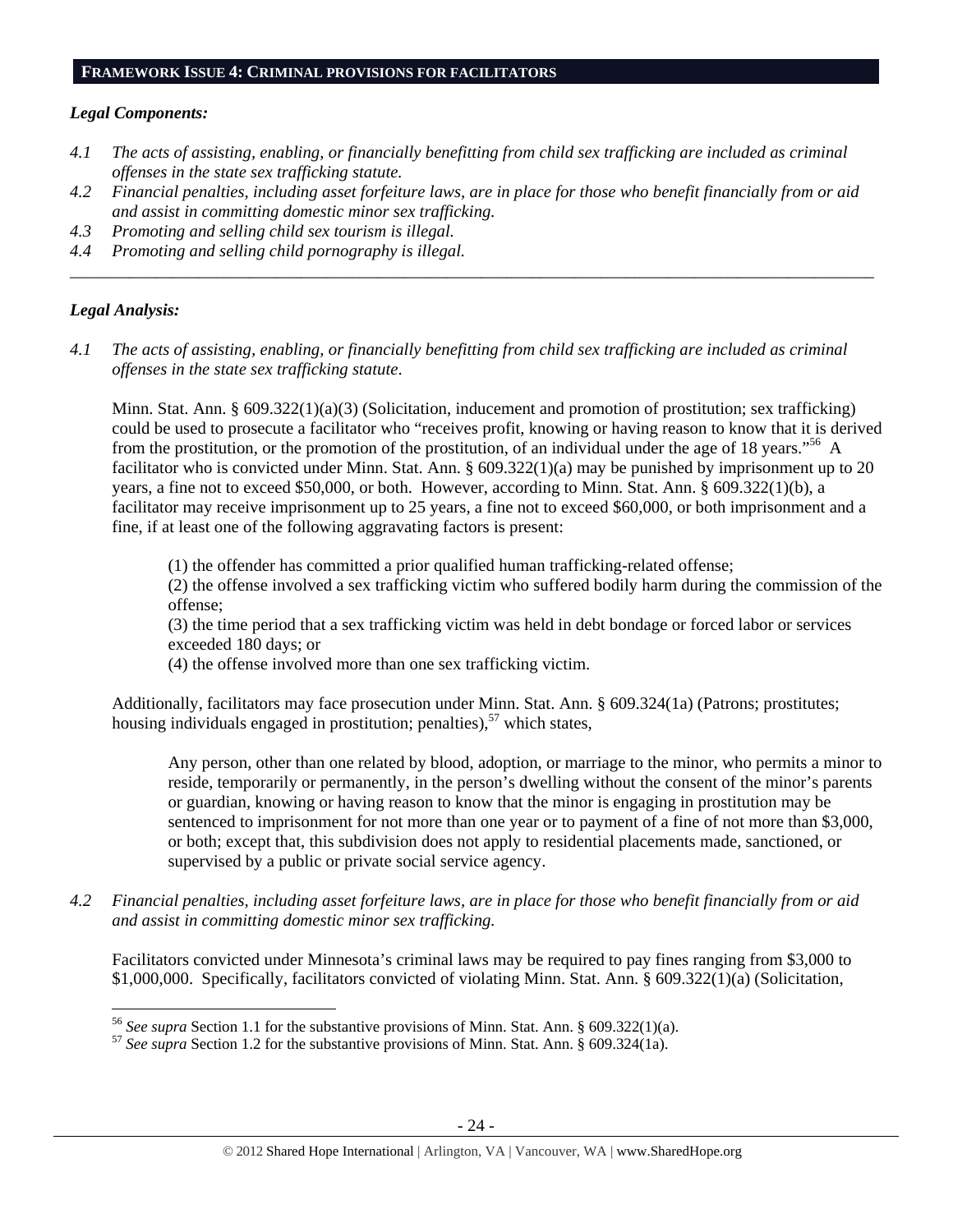inducement and promotion of prostitution; sex trafficking) may be ordered to pay a fine not to exceed \$50,000 or \$60,000 if aggravating factors are present. Minn. Stat. Ann. § 609.322(1)(a), (b).

Facilitators convicted under Minn. Stat. Ann. § 609.324(1a) (Patrons; prostitutes; housing individuals engaged in prostitution; penalties) may be required to pay a fine not to exceed \$3,000. Minn. Stat. Ann. § 609.324(1a). Facilitators convicted of Minn. Stat. Ann. § 617.246 (Use of minors in sexual performance prohibited) may be required to pay a fine not to exceed \$20,000 for a first offense, and \$40,000 for any subsequent offense, while facilitators convicted of Minn. Stat. Ann. § 617.247(3)(a) (Possession of pornographic work involving minors) may have to pay fine not to exceed \$10,000 for a first offense and a fine not to exceed \$20,000 for any subsequent offenses. Minn. Stat. Ann. §§ 617.246(2), (3), (4), 617.247(3)(b).

Defendants may also be ordered to make restitution. Pursuant to Minn. Stat. Ann. § 611A.04(1)(a) (Order of restitution),

A victim58 of a crime has the right to receive restitution as part of the disposition of a criminal charge or juvenile delinquency proceeding against the offender if the offender is convicted or found delinquent. . . . A request for restitution may include, but is not limited to, any out-of-pocket losses resulting from the crime, including medical and therapy costs, replacement of wages and services, expenses incurred to return a child who was a victim of a crime under section 609.26 [Depriving another of custodial or parental rights] to the child's parents or lawful custodian, and funeral expenses. An actual or prospective civil action involving the alleged crime shall not be used by the court as a basis to deny a victim's right to obtain court-ordered restitution under this section. . . .

A person convicted of a RICO violation may also be ordered to criminally forfeit certain items. Pursuant to Minn. Stat. Ann. § 609.905(1), (2) (Criminal forfeiture),

When a person is convicted of violating section 609.903 [Racketeering], the court may order the person to forfeit to the prosecuting authority any real or personal property subject to forfeiture under this section. Property subject to forfeiture is real and personal property that was used in the course of, intended for use in the course of, derived from, or realized through conduct in violation of section 609.903. A court may not order the forfeiture of property that has been used to pay reasonable attorney fees in connection with a criminal proceeding under section 609.903. . . .

Under subdivision (2), "The district court may order criminal forfeiture of any other property of the defendant up to the value of the property that is unreachable if any property subject to criminal forfeiture under subdivision 1: (1) cannot be located  $\dots$ ."

Additionally, a crime<sup>59</sup> victim, including a commercially sexually exploited child who, pursuant to Minn. Stat. Ann. § 611A.01(b), "incurs loss or harm as a result of a crime" and has "the right to receive restitution as part of the disposition of a criminal charge or juvenile delinquency proceeding against the offender if the offender is

Minn. Stat. Ann. § 609.02(1) defines "crime" as "conduct which is prohibited by statute and for which the actor may be sentenced to imprisonment, with or without a fine."

<sup>58</sup> *See supra* note 30.

 $59$  Pursuant to Minn. Stat. Ann. § 611A.01(a) "crime" means

conduct that is prohibited by local ordinance and results in bodily harm to an individual; or conduct that is included within the definition of "crime" in section 609.02, subdivision 1, or would be included within that definition but for the fact that (1) the person engaging in the conduct lacked capacity to commit the crime under the laws of this state, or (2) the act was alleged or found to have been committed by a juvenile.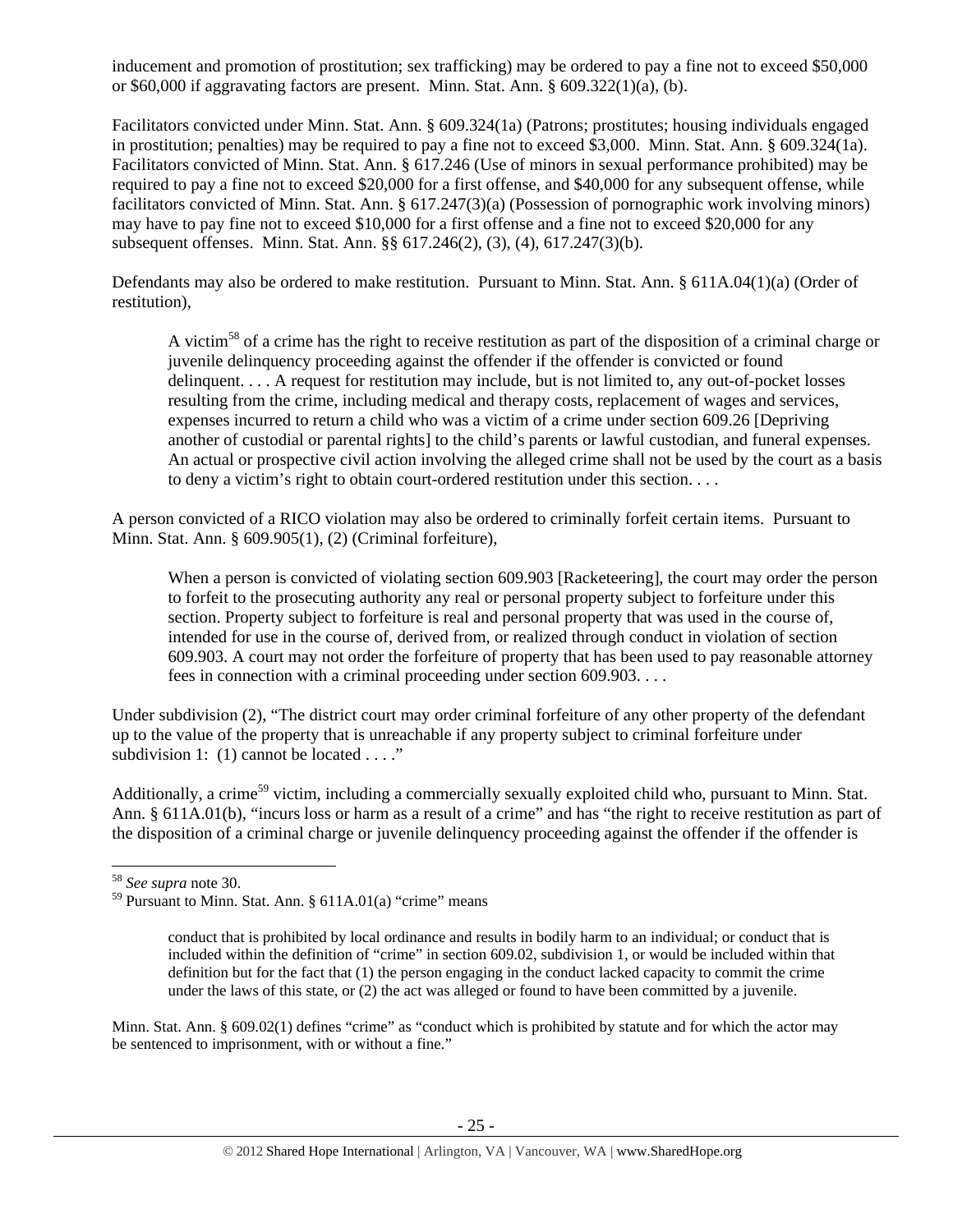convicted or found delinquent." Minn. Stat. Ann. § 611A.04(1). Pursuant to Minn. Stat. Ann. § 611A.04(1)(a) (Order of restitution),

A request for restitution may include, but is not limited to, any out-of-pocket losses resulting from the crime, including medical and therapy costs, replacement of wages and services, expenses incurred to return a child who was a victim of a crime under section 609.26 [Depriving another of custodial or parental rights] to the child's parents or lawful custodian, and funeral expenses. An actual or prospective civil action involving the alleged crime shall not be used by the court as a basis to deny a victim's right to obtain court-ordered restitution under this section. . . .

Additionally, facilitators may be required, under a civil procedure, to forfeit certain property used in committing a crime. Pursuant to Minn. Stat. Ann. § 609.5312(1)(a) (Forfeiture of property associated with designated offenses),

All personal property is subject to forfeiture if it was used or intended for use to commit or facilitate the commission of a designated offense. All money and other property, real and personal, that represent proceeds of a designated offense, and all contraband property are subject to forfeiture [subject to the exceptions listed in Minn. Stat. Ann. § 609.5312(2)].

Minn. Stat. Ann. § 609.531(5) states that "[a]ll right, title, and interest in property subject to forfeiture under sections 609.531 to 609.5318 vests in the appropriate agency<sup>60</sup> upon commission of the act or omission giving rise to forfeiture." Seizure of the property may be upon process issued by a court or without process, where certain circumstances apply. Minn. Stat. Ann. § 609.531(4).

As defined in Minn. Stat. Ann. § 609.531(1)(f) (Forfeitures), "designated offenses" include felony violations, or felony-level attempts and conspiracies to violate Minn. Stat. Ann. § 617.246 (Use of minors in sexual performance prohibited), § 617.247 (Possession of pornographic work involving minors), § 609.322 (Solicitation, inducement, and promotion of prostitution; sex trafficking), or § 609.324 (Patrons; prostitutes; housing individuals engaged in prostitution; penalties).

Additionally, Minn. Stat. Ann. § 609.5312(3) states,

A motor vehicle is subject to forfeiture under this subdivision if it was used to commit or facilitate, or used during the commission of, a violation of section 609.324 [Patrons; prostitutes; housing individuals engaged in prostitution; penalties] or a violation of a local ordinance substantially similar to section 609.324. A motor vehicle is subject to forfeiture under this subdivision only if the offense is established by proof of a criminal conviction for the offense.

# *4.3 Promoting and selling child sex tourism is illegal*.

There is no specific provision in Minnesota law making it illegal to promote or to sell child sex tourism in Minnesota.

4.3.1 Recommendation: Enact a law that prohibits selling or offering to sell travel services that include or facilitate travel for the purpose of engaging in commercial sexual exploitation of a minor, if the offer, travel, or sale is occurring in Minnesota.

# *4.4 Promoting and selling child pornography is illegal*.

<sup>60</sup> *See supra* note 32.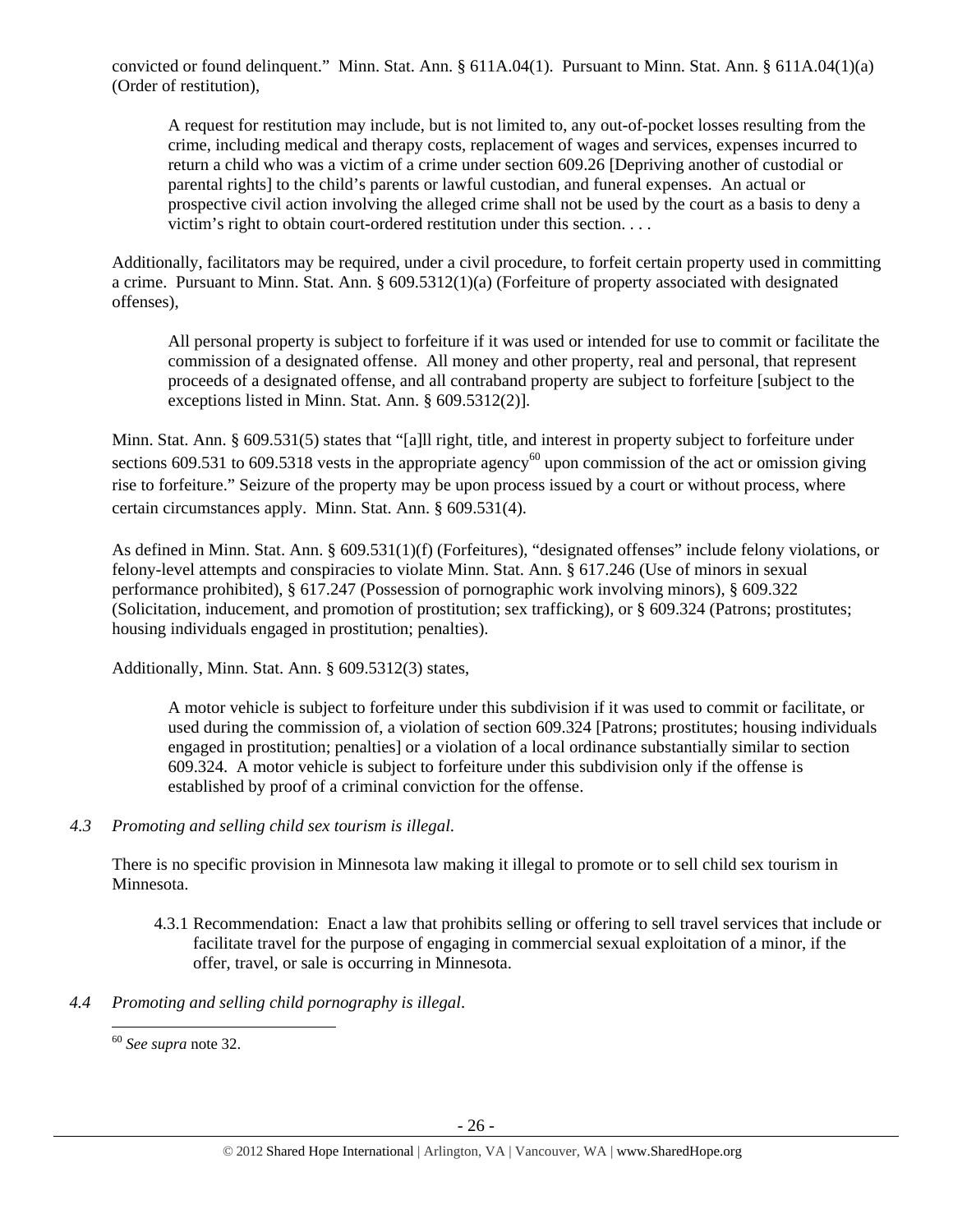Minn. Stat. Ann. § 617.246(3) makes it a crime to own a business that sells child pornography, stating in part, "A person who owns or operates a business in which a pornographic work, as defined in this section, is disseminated to an adult or a minor or is reproduced, and who knows the content and character of the pornographic work disseminated or reproduced, is guilty of a felony." Minn. Stat. Ann. § 617.246(4) separately makes it illegal to disseminate child pornography, stating, "A person who, knowing or with reason to know its content and character, disseminates for profit to an adult or a minor a pornographic work, as defined in this section, is guilty of a felony." Convictions for violating Minn. Stat. Ann. § 617.246, (3), and (4) are all punishable as felonies by imprisonment not to exceed 10 years, a fine not to exceed \$20,000, or both imprisonment and a fine, for a first offense, but the fine is increased up to \$40,000 for any subsequent offense. Minn. Stat. Ann. § 617.246(2), (3), (4).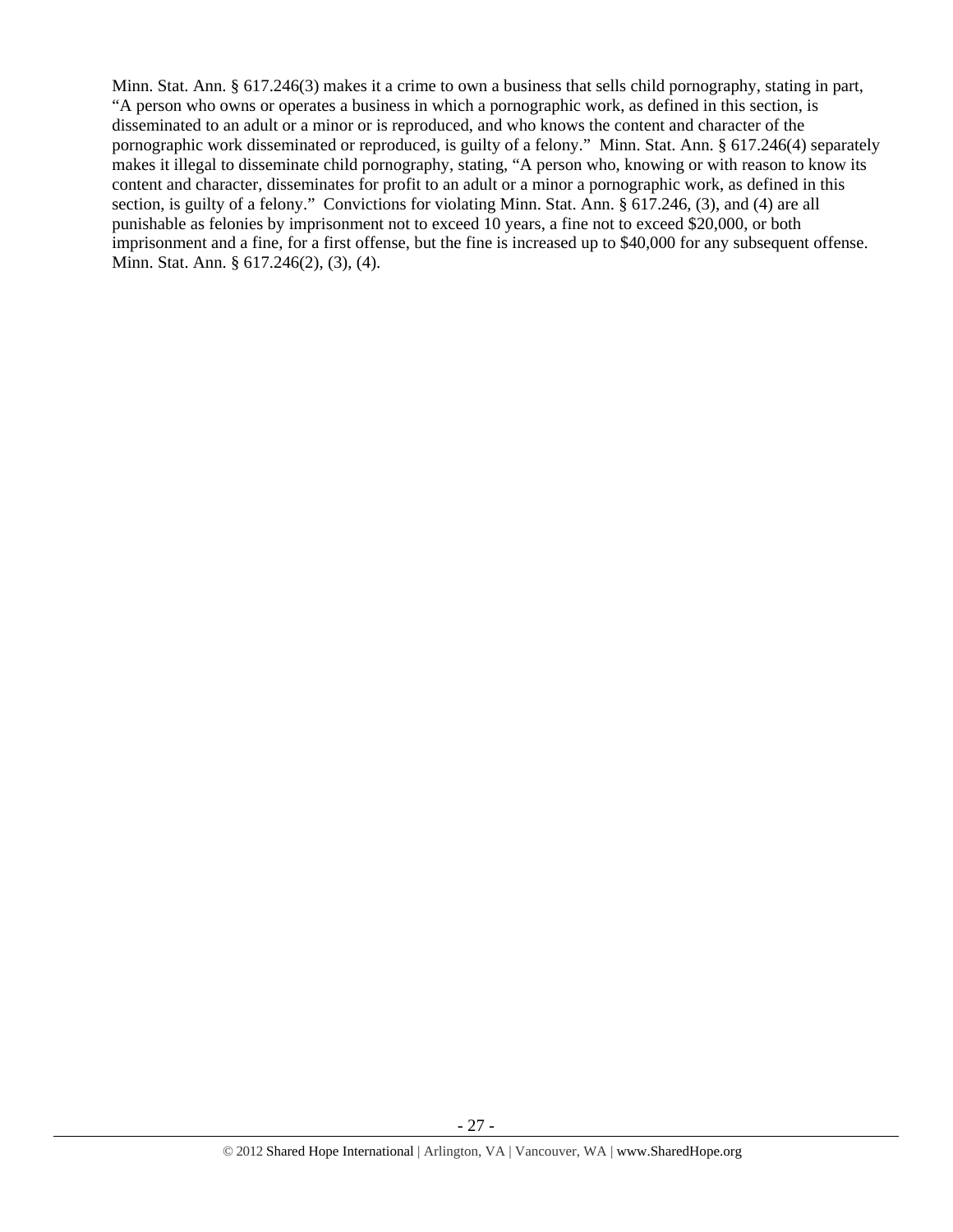#### **FRAMEWORK ISSUE 5: PROTECTIVE PROVISIONS FOR THE CHILD VICTIMS**

# *Legal Components:*

- *5.1 Statutorily-mandated victim services define "victim" to specifically include victims of domestic minor sex trafficking or commercial sexual exploitation of children (CSEC) to ensure prompt identification and access to victims' rights and services.*
- *5.2 The state sex trafficking statute expressly prohibits a defendant from raising consent of the minor to the commercial sex acts as a defense.*
- *5.3 Prostitution laws apply only to adults, making minors under 18 specifically immune from this offense.*
- *5.4 Child victims of sex trafficking or commercial sexual exploitation are provided with a child protection response, including specialized shelter and services, and are not detained in juvenile detention facilities.*
- *5.5 Commercial sexual exploitation or sex trafficking is identified as a type of abuse and neglect within child protection statutes.*
- *5.6 The definition of "caregiver" (or similar term) in the child welfare statutes is broad enough to include a trafficker who has custody or control of a child in order to bring a trafficked child into the protection of child protective services.*
- *5.7 Crime victims' compensation is specifically available to a child victim of sex trafficking or commercial sexual exploitation of children (CSEC) without regard to ineligibility factors.*
- *5.8 Victim-friendly procedures and protections are provided in the trial process for minors under 18.*
- *5.9 Expungement or sealing of juvenile delinquency records resulting from arrests or adjudications for prostitution-related offenses committed as a result of, or in the course of, the commercial sexual exploitation of a minor is available within a reasonable time after turning 18.*
- *5.10 Victim restitution and civil remedies for victims of domestic minor sex trafficking or commercial sexual exploitation of children (CSEC) are authorized by law.*
- *5.11 Statutes of limitations for civil and criminal actions for child sex trafficking or commercial sexual exploitation of children (CSEC) offenses are eliminated or lengthened sufficiently to allow prosecutors and victims a realistic opportunity to pursue criminal action and legal remedies.*

*\_\_\_\_\_\_\_\_\_\_\_\_\_\_\_\_\_\_\_\_\_\_\_\_\_\_\_\_\_\_\_\_\_\_\_\_\_\_\_\_\_\_\_\_\_\_\_\_\_\_\_\_\_\_\_\_\_\_\_\_\_\_\_\_\_\_\_\_\_\_\_\_\_\_\_\_\_\_\_\_\_\_\_\_\_\_\_\_\_\_\_\_\_* 

# *Legal Analysis:*

*5.1 Statutorily-mandated victim services define "victim" to specifically include victims of domestic minor sex trafficking or commercial sexual exploitation of children (CSEC) to ensure prompt identification and access to victims' rights and services.* 

Under Minn. Stat. Ann. § 609.321(7b) (Prostitution and sex trafficking; definition), a "sex trafficking victim" is defined as "a person subjected to the practices in subdivision 7a," which defines "sex trafficking" as "(1) receiving, recruiting, enticing, harboring, providing, or obtaining by any means an individual to aid in the prostitution of the individual; or (2) receiving profit or anything of value, knowing or having reason to know it is derived from an act described in clause (1)."

For purposes of the child protection provisions of Minnesota's Juvenile Court Act, a "sexually exploited youth" is defined to include a sex trafficking victim, as defined in Minn. Stat. Ann. § 609.321(7b) (Prostitution and sex trafficking; definition). Pursuant to Minn. Stat. Ann. § 260C.007(31), defines "sexually exploited youth" as one who

(1) is alleged to have engaged in conduct which would, if committed by an adult, violate any federal, state, or local law relating to being hired, offering to be hired, or agreeing to be hired by another individual to engage in sexual penetration or sexual conduct;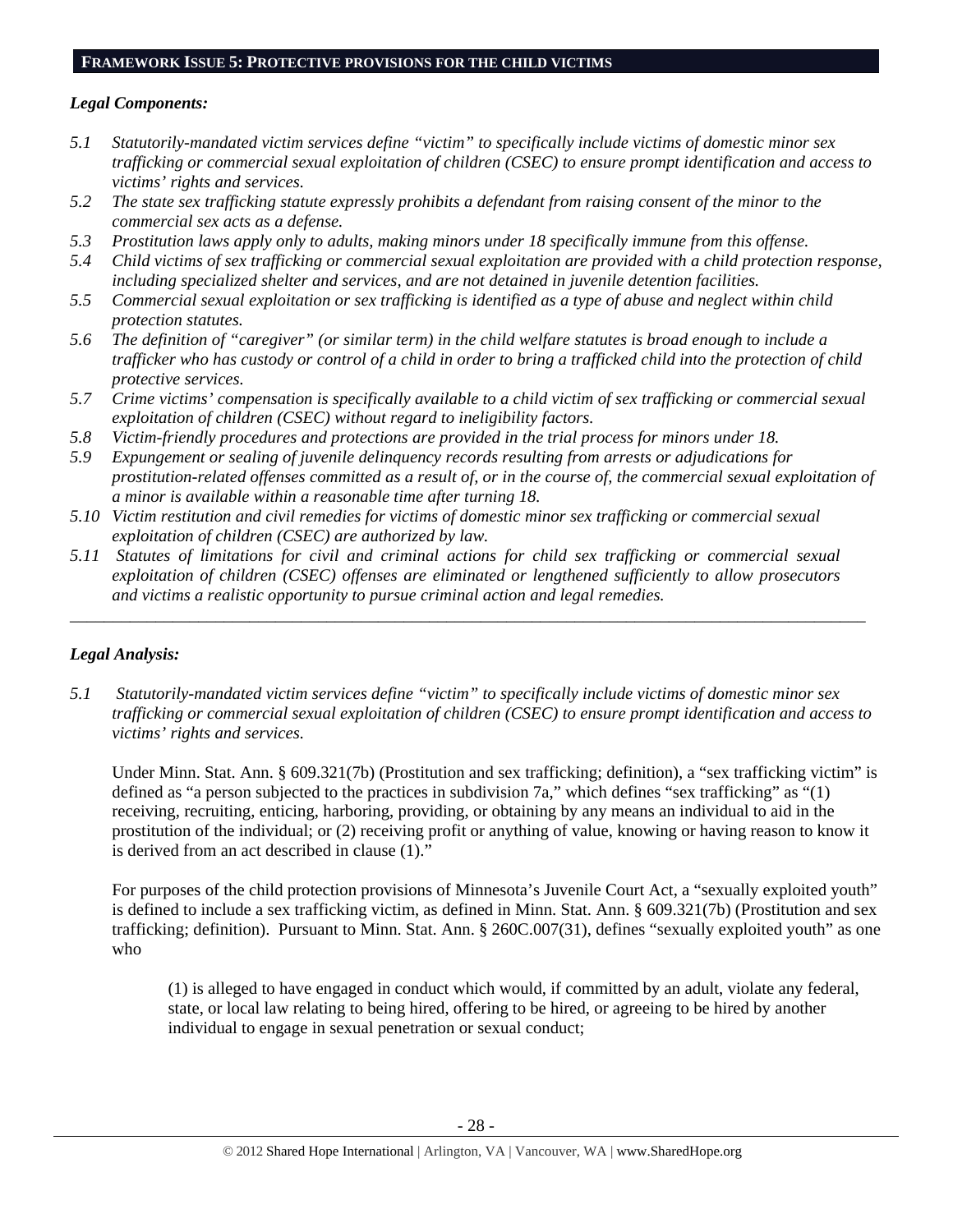(2) is a victim of a crime described in section 609.342 [Criminal sexual conduct in the first degree], 609.343 [Criminal sexual conduct in the second degree], 609.345 [Criminal sexual conduct in the fourth degree], 609.3451 [Criminal sexual conduct in the fifth degree], 609.3453 [Criminal sexual predatory conduct], 609.352 [Solicitation of children to engage in sexual conduct; communications of sexually explicit material to children], 617.246 [Use of minors in sexual performance prohibited], or 617.247 [Possession of pornographic work involving minors];

(3) is a victim of a crime described in United States Code, title 18, section 2260; 2421; 2422; 2423; 2425; 2425A; or 2256; or

(4) is a sex trafficking victim as defined in section 609.321 [Prostitution and sex trafficking; definitions], subdivision 7b.

In addition, Minn. Stat. Ann. §§ 260C.007(6)(11), (17) define a "child in need of protection or services" in part as a child who "has engaged in prostitution as defined in section 609.321" or "is a sexually exploited youth."

In contrast, a "victim" for purposes of Minnesota's victim rights provisions, including eligibility to receive restitution pursuant to Minn. Stat. Ann. § 611A.04 (Order of Restitution), is defined more generally under Minn. Stat. Ann. § 611A.01(b) (Definitions) as,

[A] natural person who incurs loss or harm as a result of a crime, including a good faith effort to prevent a crime<sup>61</sup> . . . . The term "victim" includes the family members, guardian, or custodian of a minor, incompetent, incapacitated, or deceased person. . . . The term "victim" does not include the person charged with or alleged to have committed the crime.

This definition does not expressly include commercially sexually exploited children.

For purposes of the Minnesota Crime Victims Reparation Act, a "victim" is defined, in part, as including a "person who suffers personal injury or death as a direct result of: (1) a crime . . . ." Minn. Stat. Ann. § 611A.52(10). Pursuant to Minn. Stat. Ann. § 611A.52(9) (Definitions), "injury" means "actual bodily harm including pregnancy and emotional trauma." Under Minn. Stat. Ann. § 611A.52(6), a "crime" includes conduct that occurs within the state of Minnesota, "poses a substantial threat of personal injury or death," and is defined as a "crime" in section 609.02 (Criminal Code; general principles), subdivision 1, "or would be included within that definition but for the fact that (i) the person engaging in the conduct lacked capacity to commit the crime under the laws of this state; or (ii) the act was alleged or found to have been committed by a juvenile." $62$ Therefore, a commercially sexually exploited minor who is the victim of any crime under Minnesota law and suffers personal injury or death may be considered a victim for purposes of Minnesota's Crime Victims Reparation Act.

Minnesota's laws also specifically allow victims of sex trafficking to obtain services as victims. Under Minn. Stat. Ann. § 299A.795 (Trafficking victim assistance), the commissioner of the Department of Public Safety may recommend a plan to coordinate services to trafficking victims, including, "(1) medical and mental health services; (2) housing; (3) education and job training; (4) English as a second language; (5) interpreting services; (6) legal and immigration services; and (7) victim compensation." Under Minn. Stat. Ann. § 299C.065(1)(4) (Undercover buy fund; witness and victim protection), the commissioner can give grants to local officials for "violations of section 609.322 or any other state or federal law prohibiting the recruitment, transportation, or use of juveniles for purposes of prostitution." Additionally, Minnesota has also set up a toll-free hotline, under Minn. Stat. Ann. § 299A.7957, with interpreters of languages commonly spoken in Minnesota, for trafficking victims to call and be referred to attorneys and victims' service organizations. For purposes of this section,

 $61$  See supra note 59.

<sup>&</sup>lt;sup>62</sup> See supra note 59 for further definitions of "crime."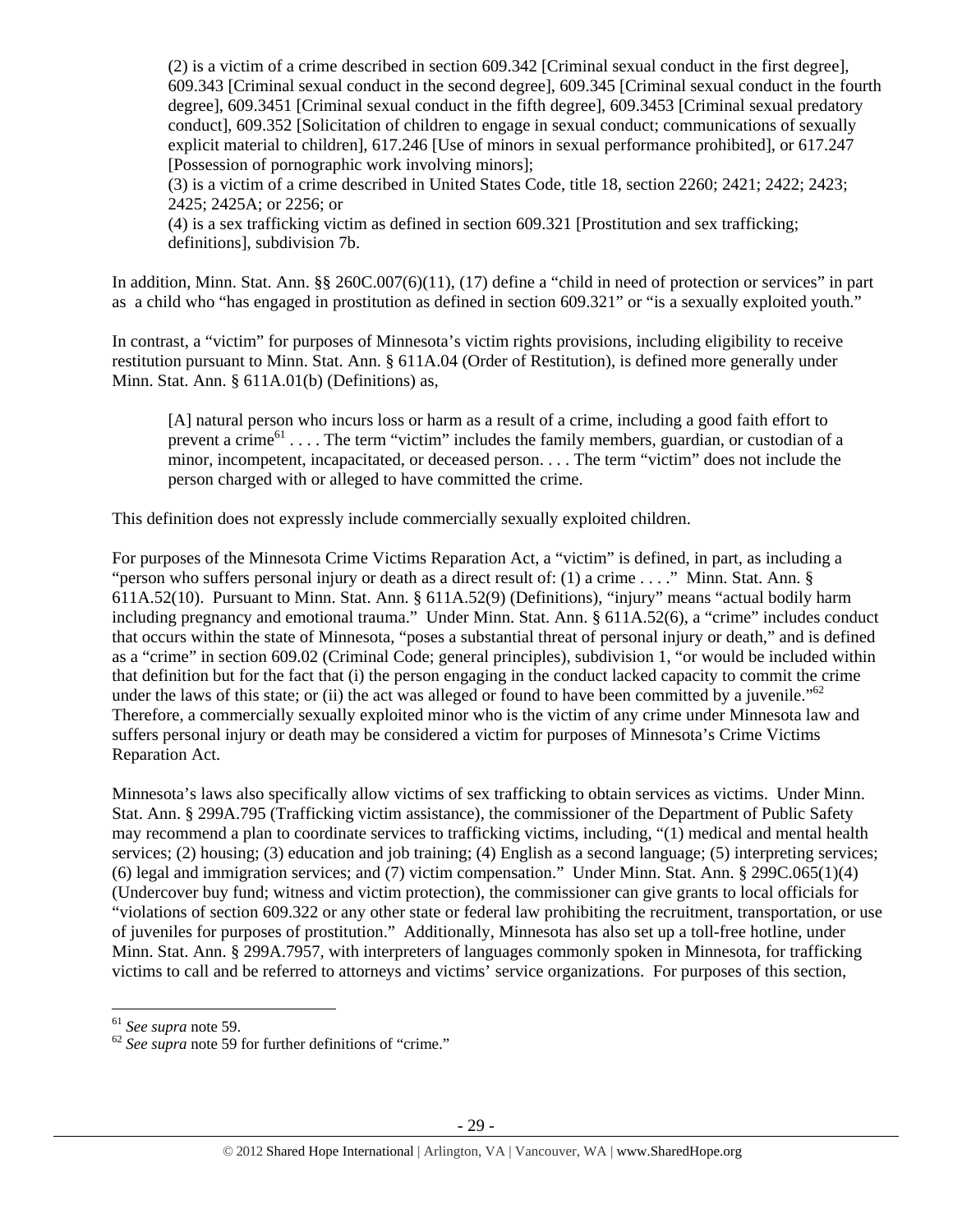"trafficking victims" are defined in Minn. Stat. Ann. § 299A.78(1)(i), which refers to the definition of "sex trafficking victim" in Minn. Stat. Ann. § 609.321(7b).

- 5.1.1 Recommendation: Amend Minn. Stat. Ann. § 609.007(30)(2) to expressly include all CSEC offenses by adding Minn. Stat. Ann. § 609.324 (Patrons; Prostitutes; Housing Individuals engaged in prostitution; Penalties) to the listed offenses.
- 5.1.2 Recommendation: Amend the definitions of "victim" in Minn. Stat. Ann. § 611A.01(b) (Definitions) and "crime" in Minn. Stat. Ann. § 611A.52(6) to expressly include all victims of domestic minor sex trafficking and CSEC offenses under Minn. Stat. Ann. § 609.322(1)(a) (Solicitation, inducement, and promotion of prostitution; sex trafficking), § 609.321(7)(b) (Prostitution and sex trafficking; definitions), § 609.283(1) (Unlawful conduct with respect to documents in furtherance of labor or sex trafficking), § 609.324(1) (Patrons; prostitutes; housing individuals engaged in prostitution; penalties), and § 617.246(2) (Use of minors in sexual performance prohibited).

# *5.2 The state sex trafficking statute expressly prohibits a defendant from raising consent of the minor to the commercial sex acts as a defense.*

The consent of a minor to a commercial sex act is not available as a defense to a prosecution under Minn. Stat. Ann. § 609.322 (Solicitation, inducement, and promotion of prostitution; sex trafficking) or § 609.324 (Patrons; prostitutes; housing individuals engaged in prostitution; penalties) as Minn. Stat. Ann. § 609.325(2) (Defenses) expressly states that "[c]onsent . . . shall be no defense to prosecutions under 609.322 or 609.324." Minn. Stat. Ann. § 609.283(1) (Unlawful conduct with respect to documents in furtherance of labor or sex trafficking) also provides that "the consent or age of the victim is not a defense."

*5.3 Prostitution laws apply only to adults, making minors under 18 specifically immune from this offense.* 

While Minnesota's prostitution laws, Minn. Stat. Ann. § 609.324(6), (7) (Patrons; Prostitutes; Housing Individuals engaged in prostitution; Penalties) and Minn. Stat. Ann. § 609.3243 (Loitering with intent to participate in prostitution), do not facially make minors immune from committing these offenses, Minn. Stat. Ann. § 260B.007(6)(c),  $^{63}$  states

The term delinquent child does not include a child under the age of 16 years alleged to have engaged in conduct which would, if committed by an adult, violate any federal, state, or local law relating to being hired, offering to be hired, or agreeing to be hired by another individual to engage in sexual penetration or sexual conduct.

The definition of "juvenile petty offender" in Minn. Stat. Ann.  $\S 260B.007(16)(d)^{64}$  states,

A child who commits a juvenile petty offense is a "juvenile petty offender." The term juvenile petty offender does not include a child under the age of 16 years alleged to have violated any law relating to

 $63$ The text of Minn. Stat. Ann. § 260B.007(6) included here and elsewhere in this report includes amendments made by the passage of Senate File No. 1 during the Minnesota 2011 1st Special Session. 2011 Minn. Laws 1, *available at* https://www.revisor.mn.gov/bin/bldbill.php?bill=S0001.0.html&session\_year=2011&session\_number=1 (effective dates vary, relevant section effective Aug. 1, 2014).

 $64$  The text of Minn. Stat. Ann. § 260B.007(16) included here and elsewhere in this report includes amendments made by the passage of Senate File No. 1 during the Minnesota 2011 1st Special Session. 2011 Minn. Laws 1, *available at* https://www.revisor.mn.gov/bin/bldbill.php?bill=S0001.0.html&session\_year=2011&session number=1 (effective dates vary, relevant section effective Aug. 1, 2014).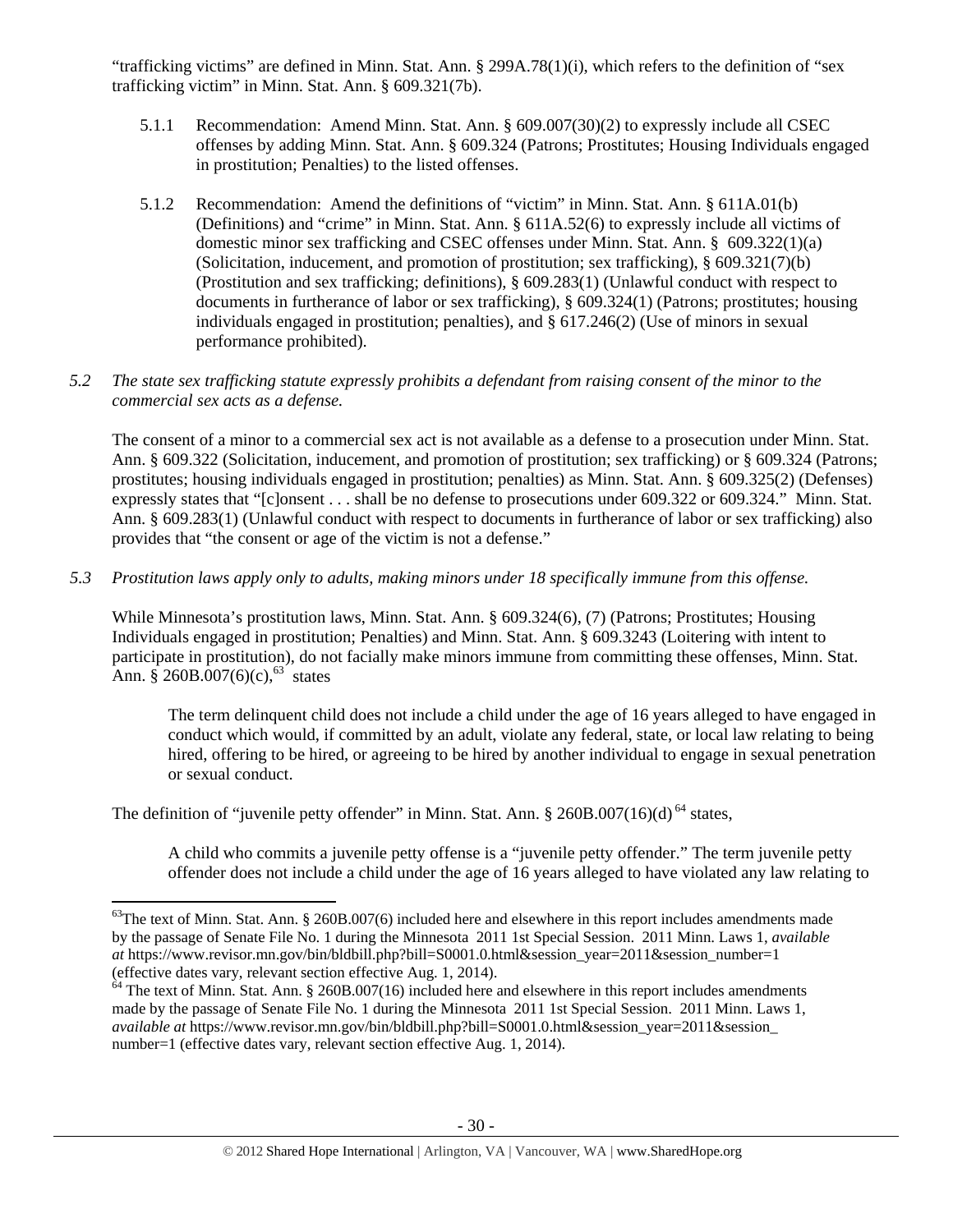being hired, offering to be hired, or agreeing to be hired by another individual to engage in sexual penetration or sexual conduct which, if committed by an adult, would be a misdemeanor.

Under these provisions, minors under 16 years who violate Minn. Stat. Ann. § 609.324(6), (7) (Patrons; prostitutes; housing individuals engaged in prostitution; penalties) or § 609.3243 (Loitering with intent to participate in prostitution) will not be treated as delinquent or as petty offenders. Additionally, Minn. Stat. Ann. § 609.093(1) (Juvenile prostitutes; diversion or child protection proceedings) states,

(a) This section applies to a 16 or 17 year old child alleged to have engaged in prostitution as defined in section 609.321, subdivision 9, who:

(1) has not been previously adjudicated delinquent for engaging in prostitution as defined in section 609.321, subdivision 9;

(2) has not previously participated in or completed a diversion program for engaging in prostitution as defined in section 609.321, subdivision 9;

(3) has not previously been placed on probation without an adjudication or received a continuance under section 260B.198, subdivision 7, for engaging in prostitution as defined in section 609.321, subdivision 9;

(4) has not previously been found to be a child in need of protection or services for engaging in prostitution as defined in section 609.321, subdivision 9, or because the child is a sexually exploited youth as defined in section 260C.007, subdivision 31, clause (1); and

(5) agrees to successfully complete a diversion program under section 388.24 [Pretrial diversion programs for juveniles] or fully comply with a disposition order under section 260C.201.

(b) The prosecutor shall refer a child described in paragraph (a) to a diversion program under section 388.24 or file a petition under section 260C.141 alleging the child to be in need of protection or services.

Pursuant to Minn. Stat. Ann. § 609.093(3) (Juvenile Prostitutes; Diversion or Child Protection Proceedings),

The court shall dismiss the charge against the child if any of the following apply:

(1) the prosecutor referred the child to diversion program and the prosecutor notifies the court that the child successfully completed the program;

(2) the prosecutor filed a petition under section 260C.141 and the court does not find that the child is in need of protection or services; or

(3) the prosecutor filed a petition under section 260C.141, the court entered an order under section 260C.201, and the child fully complied with the order.

However, a child who "fails to successfully complete diversion or fails to fully comply with a disposition order under section 260C.201" may be referred back to the court for further juvenile delinquency proceedings. Minn. Stat. Ann. § 609.093(2) (Juvenile Prostitutes; Diversion or Child Protection Proceedings)<sup>65</sup>

[7] General prostitution crimes; penalties for prostitutes.

(a) Whoever, while acting as a prostitute, intentionally does any of the following is guilty of a misdemeanor:

 $65$  Until these amendments become effective on August 1, 2014, a minor-victim still may be adjudicated a delinquent child by violating Minn. Stat. Ann. § 609.324(6) or (7), which states,

<sup>[6]</sup> Prostitution in public place; penalty for prostitutes. Whoever, while acting as a prostitute, intentionally does any of the following while in a public place is guilty of a gross misdemeanor:

<sup>(1)</sup> engages in prostitution with an individual 18 years of age or older; or

<sup>(2)</sup> is hired, offers to be hired, or agrees to be hired by an individual 18 years of age or older to engage in sexual penetration or sexual contact.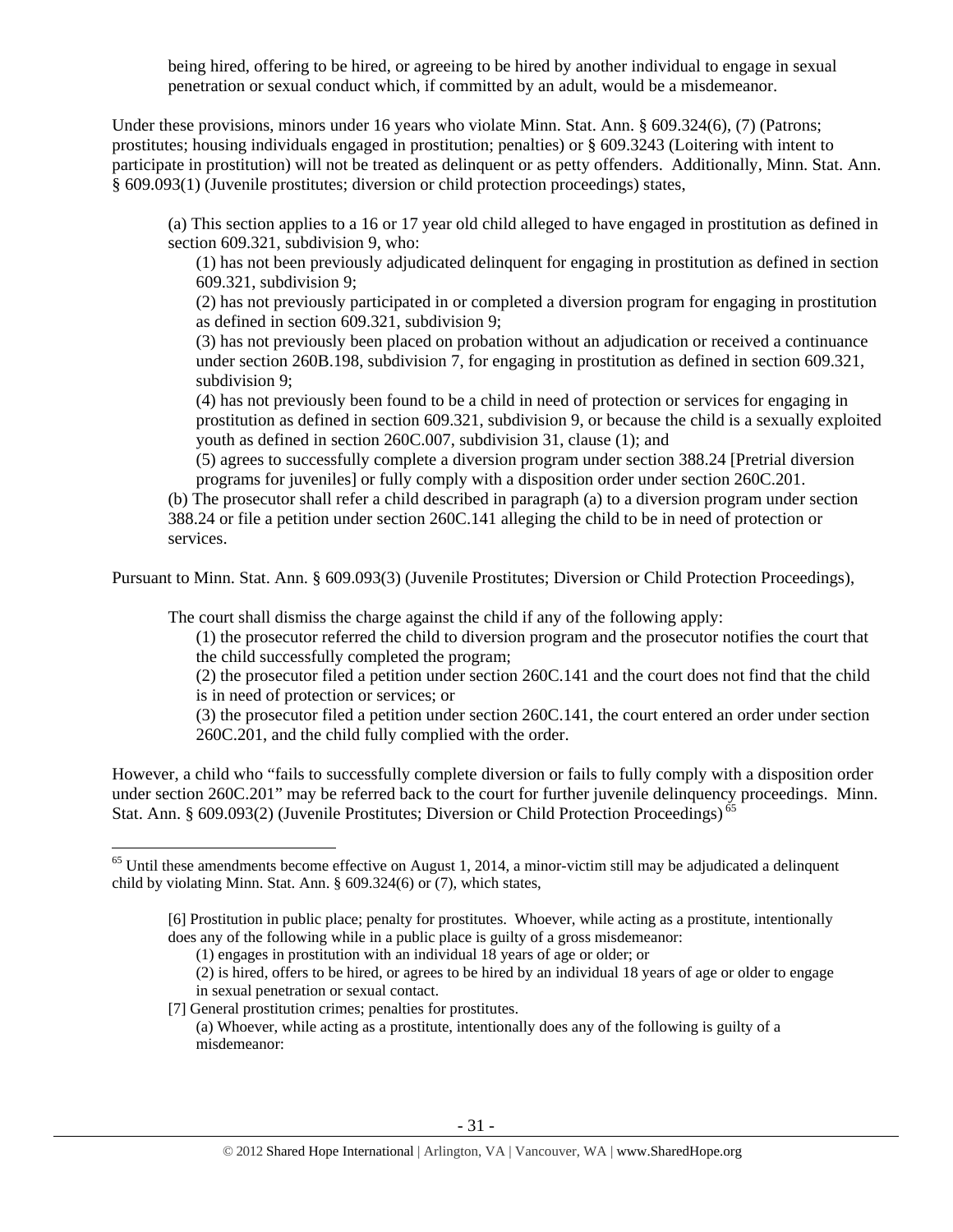Additionally, sex trafficking victims may assert an affirmative defense to a charge under Minn. Stat. Ann. § 609.324 under some circumstances. Minn. Stat. Ann. § 609.325(4) (Defenses) states,

It is an affirmative defense to a charge under section 609.324 if the defendant proves by a preponderance of the evidence that the defendant is a labor trafficking victim, as defined in section 609.281, or a sex trafficking victim, as defined in section 609.321, and that the defendant committed the act only under compulsion by another who by explicit or implicit threats created a reasonable apprehension in the mind of the defendant that if the defendant did not commit the act, the person would inflict bodily harm upon the defendant.

- 5.3.1 Recommendation: Amend Minn. Stat. Ann. § 609.324(6), (7) (Patrons; Prostitutes; Housing Individuals engaged in prostitution; Penalties) and § 609.3243 (Loitering with intent to participate in prostitution) to make all minors under 18 immune from prosecution for prostitution-related offenses.
- *5.4 Child victims of sex trafficking or commercial sexual exploitation are provided with a child protection response, including specialized shelter and services, and are not detained in juvenile detention facilities.*

Senate File 1,<sup>66</sup> which was passed during the 2011 Special Session, states in article, 4, section 9,

(a) If sufficient funding from outside sources is donated, the commissioner of public safety shall develop a statewide model as provided in this section. By June 30, 2012, the commissioner of public safety, in consultation with the commissioners of health and human services, shall develop a victim services model to address the needs of sexually exploited youth and youth at risk of sexual exploitation. The commissioner shall take into consideration the findings and recommendations as reported to the legislature on the results of the safe harbor for sexually

The text of Minn. Stat. Ann. § 609.324(6), (7) included here and elsewhere in this report includes amendments made by the passage of Senate File No. 1 during the Minnesota 2011 1st Special Session. 2011 Minn. Laws 1, *available at* https://www.revisor.mn.gov/bin/bldbill.php?bill=S0001.0.html&session\_year=2011&session\_ number=1 (effective dates vary, relevant section effective Aug. 1, 2011). Under the new bill, "prostitution" means "hiring, offering to hire, or agreeing to hire another individual to engage in sexual penetration or sexual contact, or

being hired, offering to be hired, or agreeing to be hired by another individual to engage in sexual penetration or sexual contact." Minn. Stat. Ann § 609.321(9). The text of Minn. Stat. Ann. § 609.321(8) included here and elsewhere in this report includes amendments made by the passage of Senate File No. 1 during the Minnesota 2011 1st Special Session. 2011 Minn. Laws 1, *available at* 

https://www.revisor.mn.gov/bin/bldbill.php?\bill=S0001.0.html&session\_year=2011&session

<sup>(1)</sup> engages in prostitution with an individual 18 years of age or older; or

<sup>(2)</sup> is hired, offers to be hired, or agrees to be hired by an individual 18 years of age or older to engage in sexual penetration or sexual contact.

<sup>(</sup>b) Whoever violates the provisions of this subdivision within two years of a previous prostitution conviction for violating this section or section 609.322 is guilty of a gross misdemeanor.

\_number=1 (effective dates vary, relevant section effective Aug. 1, 2011). Lastly, a minor still may also be adjudicated a delinquent child for having violated Minn. Stat. Ann. § 609.3243 (Loitering with intent to participate in prostitution), which provides that "[a] person who loiters in a public place with intent to participate in prostitution is guilty of a misdemeanor."

<sup>66</sup> Senate File No. 1 during the Minnesota 2011 1st Special Session. 2011 Minn. Laws 1, *available at*  https://www.revisor.mn.gov/bin/bldbill.php?bill=S0001.0.html&session\_year=2011&session\_number=1 (effective dates vary, relevant section effective Aug. 1, 2011).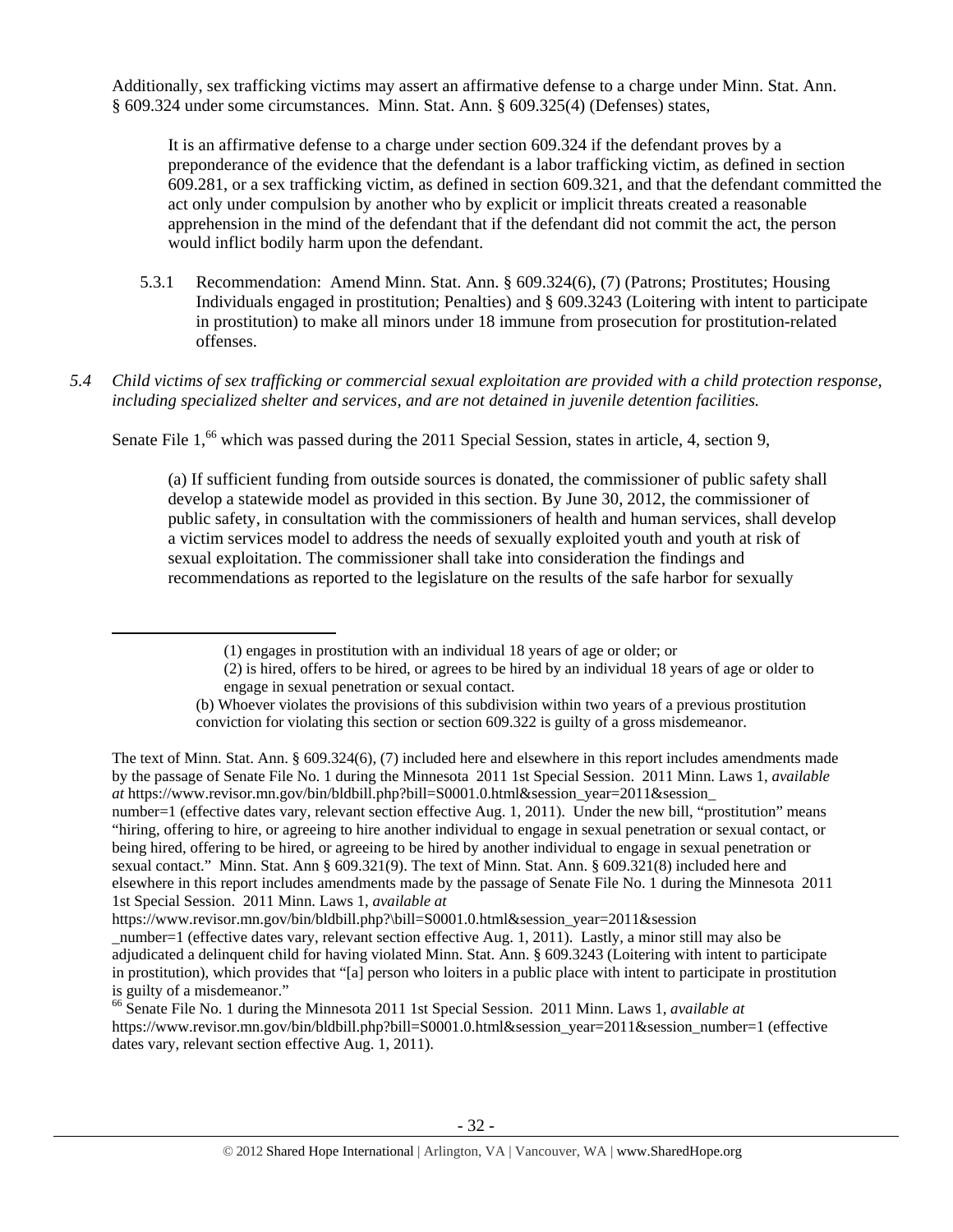exploited youth pilot project authorized by Laws 2006, chapter 282, article 13, section 4, paragraph  $(b)$ ....

(b) By January 15, 2013, the commissioner of public safety shall report to the chairs and ranking minority members of the senate and house of representatives divisions having jurisdiction over health and human services and criminal justice funding and policy on the development of the statewide model, including recommendations for additional legislation or funding for services for sexually exploited youth or youth at risk of sexual exploitation.

(c) As used in this section, "sexually exploited youth" has the meaning given in section 260C.007, subdivision  $31.^{67}$ 

Even if Minnesota does not receive adequate funding to implement this victim services model, several protective provisions exist for sexually exploited youth under the child protection provisions of Minnesota's Juvenile Court Act.

Minnesota recently amended its definition of "delinquent child" in Minn. Stat. Ann. § 260B.007,<sup>68</sup> to include a new subsection (6)(c), which becomes effective August 1, 2014 and states

The term delinquent child does not include a child under the age of 16 years alleged to have engaged in conduct which would, if committed by an adult, violate any federal, state, or local law relating to being hired, offering to be hired, or agreeing to be hired by another individual to engage in sexual penetration or sexual conduct.

An amendment to the definition of "juvenile petty offender" in Minn. Stat. Ann.§  $260B.007(16)$ (d)<sup>69</sup> also becomes effective August 1, 2014 and reads,

A child who commits a juvenile petty offense is a "juvenile petty offender." The term juvenile petty offender does not include a child under the age of 16 years alleged to have violated any law relating to being hired, offering to be hired, or agreeing to be hired by another individual to engage in sexual penetration or sexual conduct which, if committed by an adult, would be a misdemeanor.

Under these provisions, minors under 16 years of age engaging in commercial sex acts will not be treated as delinquent children.70 Furthermore, a "sexually exploited youth" is included in the definition of "child in need of protection or services" in Minn. Stat. Ann. § 260C.007(6) and the definition of a "sexually exploited youth" under Minn. Stat. Ann § 260C.007(31) also includes someone who is "a sex trafficking victim as defined in section 609.321, subdivision 7b."

Under Minn. Stat. Ann. § 260C.175(1) (Taking child into custody), a child in need of protection or services may be taken into immediate custody by some of the following methods:

 $67$  See supra Section 5.1 for definition of "sexually exploited youth."

<sup>&</sup>lt;sup>68</sup> The text of Minn. Stat. Ann. § 260B.007(6) (c)included here and elsewhere in this report includes amendments made by the passage of Senate File No. 1 during the Minnesota 2011 1st Special Session. 2011 Minn. Laws 1, *available at* https://www.revisor.mn.gov/bin/bldbill.php?bill=S0001.0.html&session\_year=2011&session number=1 (effective dates vary, relevant section effective Aug. 1, 2014).

 $69$  The text of Minn. Stat. Ann. § 260B.007(16)(d) included here and elsewhere in this report includes amendments made by the passage of Senate File No. 1 during the Minnesota 2011 1st Special Session. 2011 Minn. Laws 1, *available at* https://www.revisor.mn.gov/bin/bldbill.php?bill=S0001.0.html&session\_year=2011&session\_ number=1 (effective dates vary, relevant section effective Aug. 1, 2014).

<sup>70</sup> *See supra* Section 5.3 for the substantive provisions of Minn. Stat. Ann. § 609.093, which protects minors under 16 from being labeled as delinquent for engaging in commercial sex acts.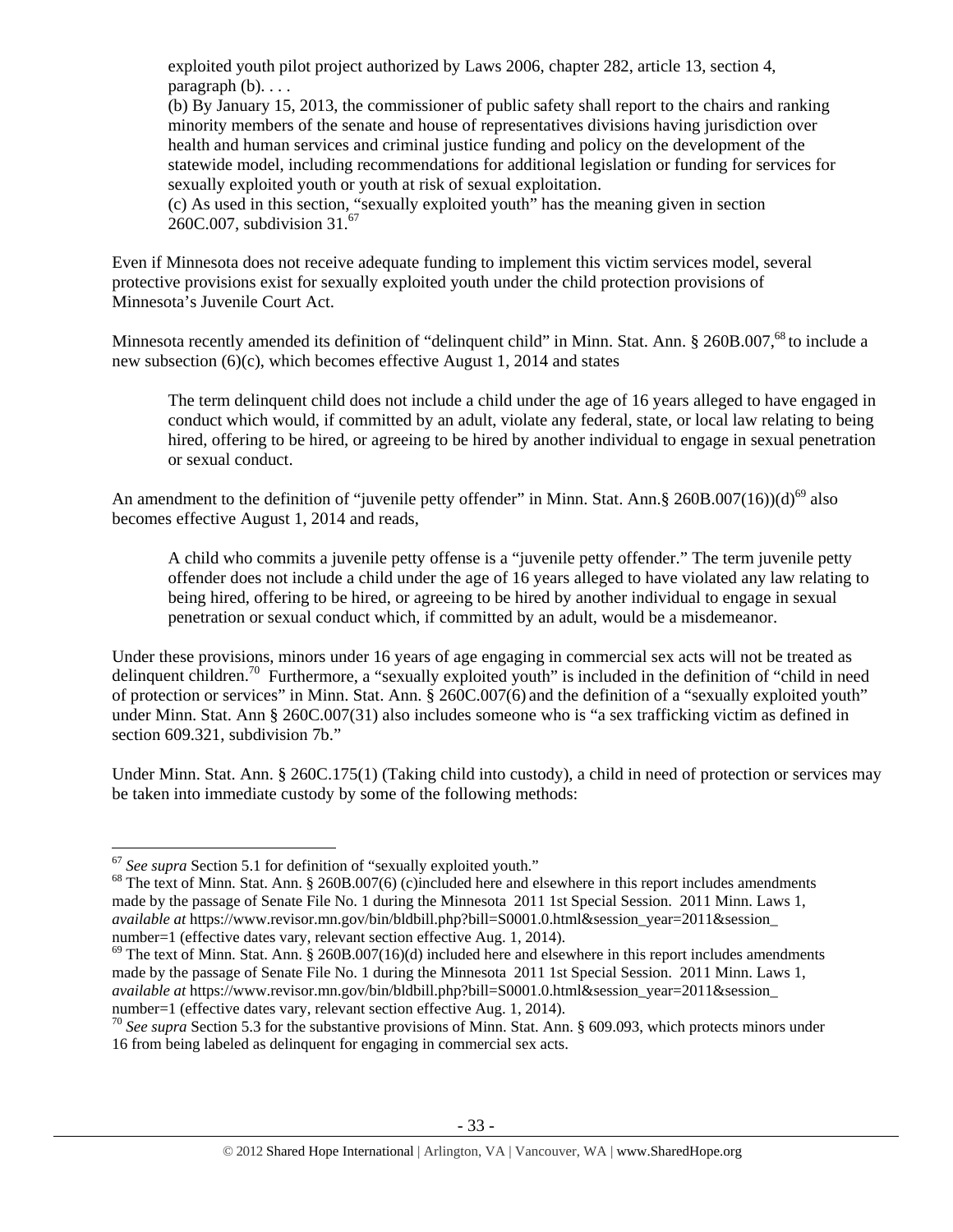(1) with an order issued by the court in accordance with the provisions of section 260C.151, subdivision 6 [Summons; notice] . . .

(2) by a peace officer:

(i) when a child has run away from a parent, guardian, or custodian, or when the peace officer reasonably believes the child has run away from a parent, guardian, or custodian, but only for the purpose of transporting the child home, to the home of a relative, or to another safe place, which may include a shelter care facility; or

(ii) when a child is found in surroundings or conditions which endanger the child's health or welfare or which such peace officer reasonably believes will endanger the child's health or welfare.

. . .

(4) by a peace officer or probation officer under section 260C.143, subdivision 1 or 4 [Procedure; Habitual Truants, Runaways, Offenders].

Pursuant to Minn. Stat. Ann. § 260C.151(6),

If the court makes individualized, explicit findings, based on the notarized petition or sworn affidavit, that there are reasonable grounds to believe the child is in surroundings or conditions which endanger the child's health, safety, or welfare that require that responsibility for the child's care and custody be immediately assumed by the responsible social services agency and that continuation of the child in the custody of the parent or guardian is contrary to the child's welfare, the court may order that the officer serving the summons take the child into immediate custody for placement of the child in foster care. In ordering that responsibility for the care, custody, and control of the child be assumed by the responsible social services agency, the court is ordering emergency protective care as that term is defined in the juvenile court rules.

Runaways and habitually truant minors may be taken into custody by law enforcement under Minn. Stat. Ann. § 260C.143(1), which provides,

When a peace officer, or attendance officer in the case of a habitual truant, has probable cause to believe that a child is in need of protection or services under section 260C.007, subdivision 6, clause (13) [runaway] or (14) [habitual truant], the officer may issue a notice to the child to appear in juvenile court in the county in which the child is found or in the county of the child's residence. . . . If a child fails to appear in response to the notice, the court may issue a summons notifying the child of the nature of the offense alleged and the time and place set for the hearing. If the peace officer finds it necessary to take the child into custody, sections 260C.175 and 260C.176 shall apply.

After being taken into custody, the child's parent, guardian, or custodian "shall be notified as soon as possible," and "[u]nless there is reason to believe that the child would endanger self or others or not return for a court hearing, or that the child's health or welfare would be immediately endangered, the child shall be released to the custody of a parent, guardian, or other suitable relative." Minn. Stat. Ann. § 260C.176(1). Pursuant to Minn. Stat. Ann. § 260C.176(2)(b),

No child taken into custody and placed in a shelter care facility or relative's home by a peace officer pursuant to section 260C.175, subdivision 1, clause (1) or (2), item (ii), may be held in custody longer than 72 hours, excluding Saturdays, Sundays, and holidays, unless a petition has been filed and the judge or referee determines pursuant to section 260C.178 [Emergency removal hearing] that the child shall remain in custody or unless the court has made a finding of domestic abuse perpetrated by a minor after a hearing . . . in which case the court may extend the period of detention for an additional seven days, within which time the social services agency shall conduct an assessment and shall provide recommendations to the court regarding voluntary services or file a child in need of protection or services petition.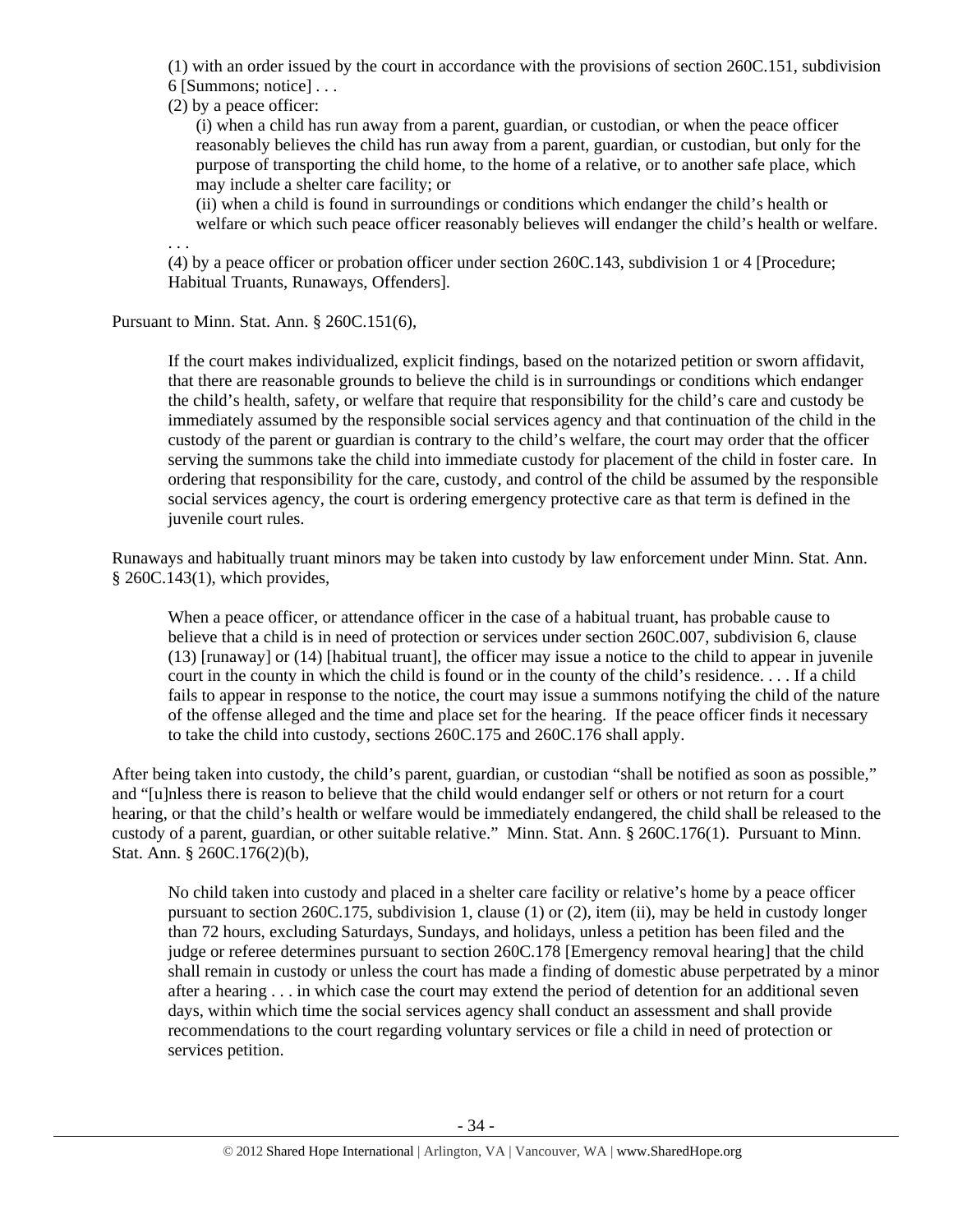When a child in need of protection or services is not released under Minn. Stat. Ann. § 260C.176(1) (Release or detention), "[T]he person taking the child into custody shall notify the court as soon as possible of the detention of the child and the reasons for detention." Minn. Stat. Ann. § 260C.176(2). Pursuant to Minn. Stat. Ann. § 260C.181(1), a child taken into custody under Minn. Stat. Ann. § 260C.175 may be detained for no more than 24 hours in "a shelter care facility, secure detention facility, or, if there is no secure detention facility available for use by the county having jurisdiction over the child, in a jail or other facility for the confinement of adults who have been charged with or convicted of a crime in quarters separate from any adult confined in the facility which has been approved for the detention of juveniles by the commissioner of corrections."

However, a child in need of protection or services taken into custody under Minn. Stat. Ann. § 260C.175(1)(1), or (2)(ii) and who is not allegedly delinquent, "shall be detained in the least restrictive setting consistent with the child's health and welfare and in closest proximity to the child's family as possible." Minn. Stat. Ann. § 260C.181(2). Additionally, Minn. Stat. § 260C.181(3) states,

If the child had been taken into custody and detained as one who is alleged to be in need of protection or services under section 260C.007, subdivision 6, clause (13) or (14) by reason of having been adjudicated, in need of protection or services under section 260C.007, subdivision 6, clause (13) or (14), or conditionally released by the juvenile court without adjudication, has violated probation, parole, or other field supervision under which the child had been placed as a result of behavior described in this subdivision, the child may be placed only in a shelter care facility.

In making a dispositional placement for a child who is found to be in need of protection or services, the court has several options including placing the child "under the protective supervision of the responsible social services agency or child-placing agency in the home of a parent of the child under conditions prescribed by the court,"71 transferring legal custody to a social services or child-placing agency, returning the child to the parent or guardian from whom the child was removed for up to six months for a trial home visit,<sup>72</sup> or allowing the child to live independently if he is at least 16 years old and the court believes the "child has sufficient maturity and judgment." Minn. Stat. Ann. § 260C.201(1)(a).

In making a dispositional placement for a child who is found to be a child in need of services or protection because he or she is a habitual truant or runaway, the court has a number of options, including leaving the child in the child's home under supervision, transferring legal custody to probation officer for placement of the child in a group foster home, and transferring legal custody of the child to a "reputable person of good moral character." Minn. Stat. Ann. § 260C.201(1)(b).

Despite these protections and services, under the law in effect until August 1, 2014, and for children aged 16 and 17 who fail to successfully complete a diversion program after August 1, 2014, it is still possible for children to be taken into custody and detained for committing prostitution offenses. In these cases, the child victim may be labeled a "delinquent child," for having violated a state law. Minn. Stat. Ann. § 260C.007(11). Under Minn. Stat. Ann. § 260B.007(6), a "delinquent child" is defined to include a child "who has violated any state or local law, except as provided in section 260B.225, subdivision 1, and except for juvenile offenders as

<sup>&</sup>lt;sup>71</sup> According to Minn. Stat. Ann. § 260C.201(1)(a)(1), if the child is placed with a child-placing agency, he will reside "in the home of a parent of the child under conditions prescribed by the court directed to the correction of the child's need for protection or services . . . ."

 $72$  During a trial home visit, a social services agency shall continue to have legal custody of the child, the ability to access information pursuant to Minn. Stat. Ann. § 260C.208 (Information for child placement), provide appropriate services to the child and parent, may terminate the trial home visit without a court order, and prepare a report for the court when the trial home visit is terminated. Minn. Stat. Ann. § 260C.201(1)(a)(3).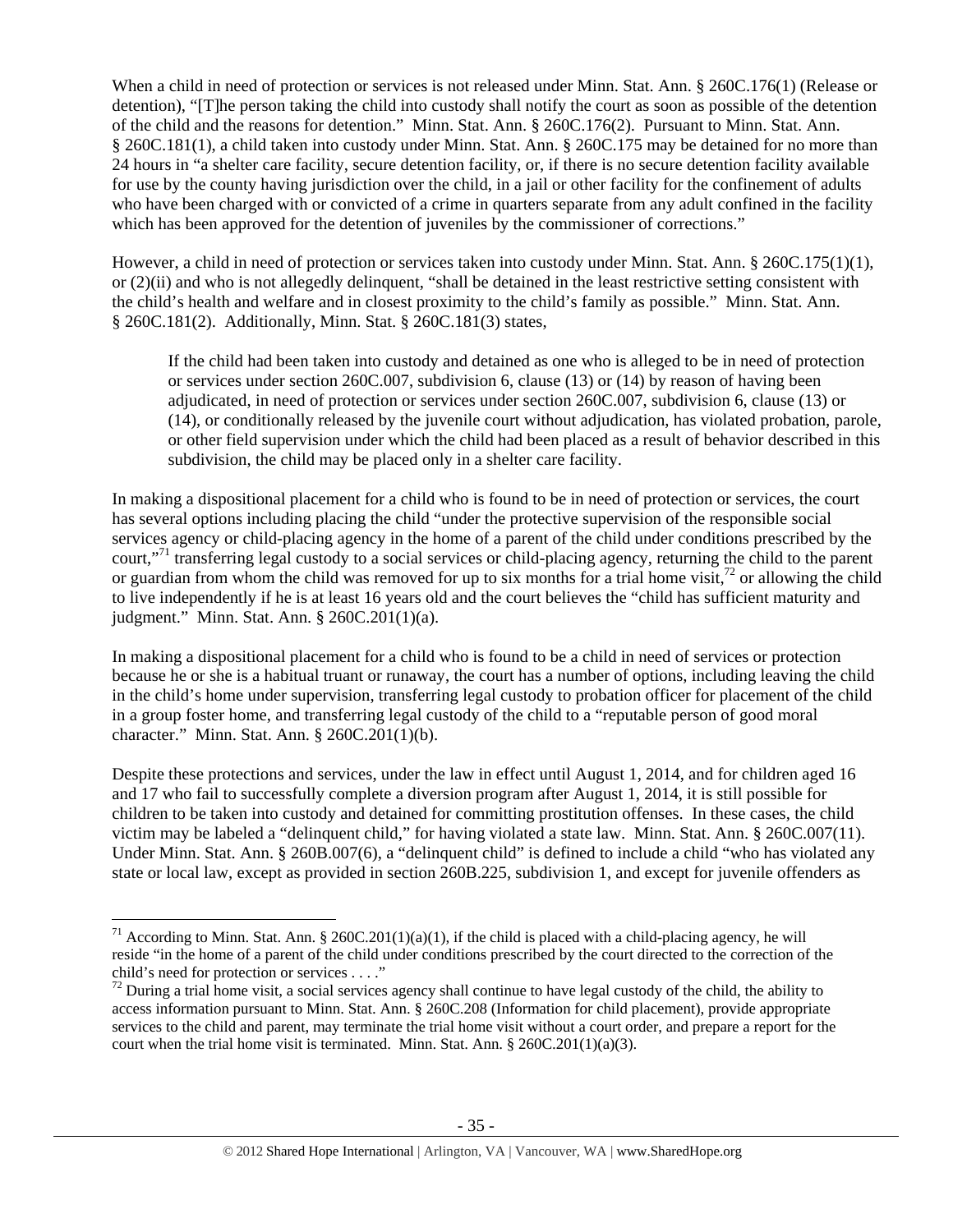described in subdivisions 16 to 18."73 Any reputable person who has knowledge regarding a child in Minnesota who appears to be delinquent may file a delinquency petition with the court, and the juvenile court will have "original and exclusive jurisdiction in proceedings concerning any child who is alleged to be delinquent." Minn. Stat. Ann. §§ 260B.101, 260B.141(1).

Under Minn. Stat. Ann. § 260B.175(1) (Taking child into custody),

No child may be taken into immediate custody except:

(a) with an order issued by the court in accordance with the provisions of section 260C.151 [Summons; notice] . . . or by a warrant issued in accordance with the provisions of section 260B.154 [Failure to obey summons or subpoena; contempt; arrest];

(b) in accordance with the laws relating to arrests; or

(c) by a peace officer or probation or parole officer when it is reasonably believed that the child has violated the terms of probation, parole, or other field supervision.

Once taken into custody, the child alleged to be a delinquent child "shall be released to the custody of a parent, guardian, custodian, or other suitable person" except when there is "reason to believe that the child would endanger self or others, not return for a court hearing, run away from the child's parent, guardian, or custodian or otherwise not remain in the care or control of the person to whose lawful custody the child is released, or that the child's health or welfare would be immediately endangered." Minn. Stat. Ann. § 260B.176(1). If not released, a child may not be detained in a "juvenile secure detention facility or shelter care facility longer than 36 hours, excluding Saturdays, Sundays, and holidays, after being taken into custody for a delinquent act . . . unless a petition has been filed and the judge or referee determines pursuant to section 260B.178 [Detention hearing] that the child shall remain in detention." Minn. Stat. Ann. § 260B.176(2)(b). Similarly, pursuant to Minn. Stat. Ann.  $§$  260B.176(2)(c),

(c) No child may be detained in an adult jail or municipal lockup longer than 24 hours, excluding Saturdays, Sundays, and holidays, or longer than six hours in an adult jail or municipal lockup in a standard metropolitan statistical area, after being taken into custody for a delinquent act as defined in section 260B.007, subdivision 6, unless:

(1) a petition has been filed under section 260B.141; and

(2) a judge or referee has determined under section 260B.178 that the child shall remain in detention.

After August 1, 1991, no child described in this paragraph may be detained in an adult jail or municipal lockup longer than 24 hours, excluding Saturdays, Sundays, and holidays, or longer than six hours in an adult jail or municipal lockup in a standard metropolitan statistical area, unless the requirements of this paragraph have been met and, in addition, a motion to refer the child for adult prosecution has been made under section 260B.125. Notwithstanding this paragraph, continued detention of a child in an adult detention facility outside of a standard metropolitan statistical area county is permissible if:

(i) the facility in which the child is detained is located where conditions of distance to be traveled or other ground transportation do not allow for court appearances within 24 hours. A delay not to exceed 48 hours may be made under this clause; or

(ii) the facility is located where conditions of safety exist. Time for an appearance may be

 $^{73}$  Minn. Stat. Ann. § 260B.225(1) defines "major traffic offense" and "adult court traffic offense." Minn. Stat. Ann. § 260B.007(16)(c)(1) specifically excludes misdemeanor violations of section 609.324 from being defined as a "juvenile petty offense." Minn. Stat. Ann. § 260B.007(17) covers juvenile alcohol offenses and Minn. Stat. Ann. § 260.007(18) covers juvenile controlled substance offenses.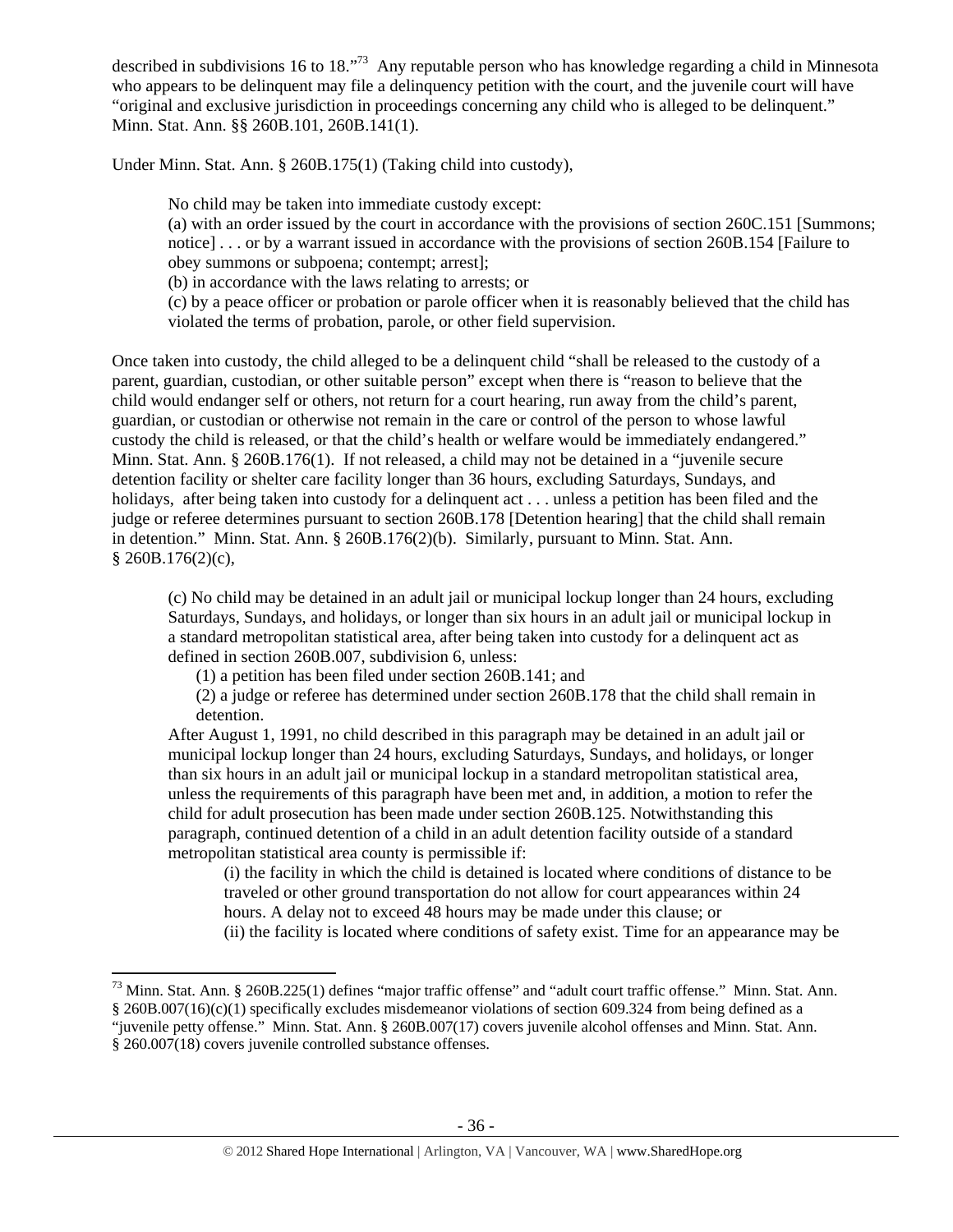delayed until 24 hours after the time that conditions allow for reasonably safe travel. "Conditions of safety" include adverse life-threatening weather conditions that do not allow for reasonably safe travel.

The continued detention of a child under clause (i) or (ii) must be reported to the commissioner of corrections.

If a "child is being held at a juvenile secure detention facility or shelter care facility," a detention hearing must be held "within 36 hours of the time the child was taken into custody, excluding Saturdays, Sundays, and holidays," but if the child is detained at "an adult jail or municipal lockup," the detention hearing must be held "within 24 hours of the time the child was taken into custody, excluding Saturdays, Sundays, and holidays." Minn. Stat. Ann. § 260B.178(1)(a)(1), (1)(a)(2). At the detention hearing, Minn. Stat. Ann. § 260B.178(1)(b) (Detention hearing) provides that

[u]nless there is reason to believe that the child would endanger self or others, not return for a court hearing, run away from the child's parent, guardian, or custodian or otherwise not remain in the care or control of the person to whose lawful custody the child is released, or that the child's health or welfare would be immediately endangered, the child shall be released to the custody of a parent, guardian, custodian, or other suitable person, subject to reasonable conditions of release . . . . In determining whether the child's health or welfare would be immediately endangered, the court shall consider whether the child would reside with a perpetrator of domestic child abuse.

If the court determines that the child is a delinquent child, it may place the child in a variety of settings, including returning the child to the child's home under supervision and court-ordered conditions or, "if the court determines that the child is a danger to self or others," it may transfer legal custody of the child to a "childplacing agency," "local social services agency," "a reputable individual of good moral character," a county home school, "a county probation officer for placement in a group foster home," or to the "commissioner of corrections." Minn. Stat. Ann. § 260B.198(1)(3). Additionally, if the court finds the child to be "in need of special treatment and care for reasons of physical or mental health," the court may "order the child's parent, guardian, or custodian to provide it. If the parent, guardian, or custodian fails to provide this treatment or care, the court may order it provided." Minn. Stat. Ann. § 260B.198(1)(7).

*5.5 Commercial sexual exploitation or sex trafficking is identified as a type of abuse and neglect within child protection statutes.* 

Conduct that amounts to a violation of Minn. Stat. Ann. § 609.322 (Solicitation, inducement, and promotion of prostitution; sex trafficking) or a violation of Minnesota's CSEC laws or sexual offense laws is expressly included within the definition of child abuse used in the child protection provisions of Minnesota's Juvenile Court Act. Specifically, under Minn. Stat. Ann. § 260C.007(5) (Definitions), "child abuse" means the following:

[A]n act that involves a minor victim that constitutes a violation of section . . . 609.322 [Solicitation, inducement, and promotion of prostitution; sex trafficking ], 609.324 [Patrons; prostitutes; housing individuals engaged in prostitution; penalties], 609.342 [Criminal sexual conduct in the first degree], 609.343 [Criminal sexual conduct in the second degree], 609.344 [Criminal sexual conduct in the third degree], 609.345 [Criminal sexual conduct in the fourth degree] . . . 617.246 [Use of minors in sexual performance prohibited], or that is physical or sexual abuse as defined in section 626.556, subdivision 2 [Reporting of maltreatment of minors], or an act committed in another state that involves a minor victim and would constitute a violation of one of these sections if committed in this state.

*5.6 The definition of "caregiver" (or similar term) in the child welfare statutes is broad enough to include a trafficker who has custody or control of a child in order to bring a trafficked child into the protection of child*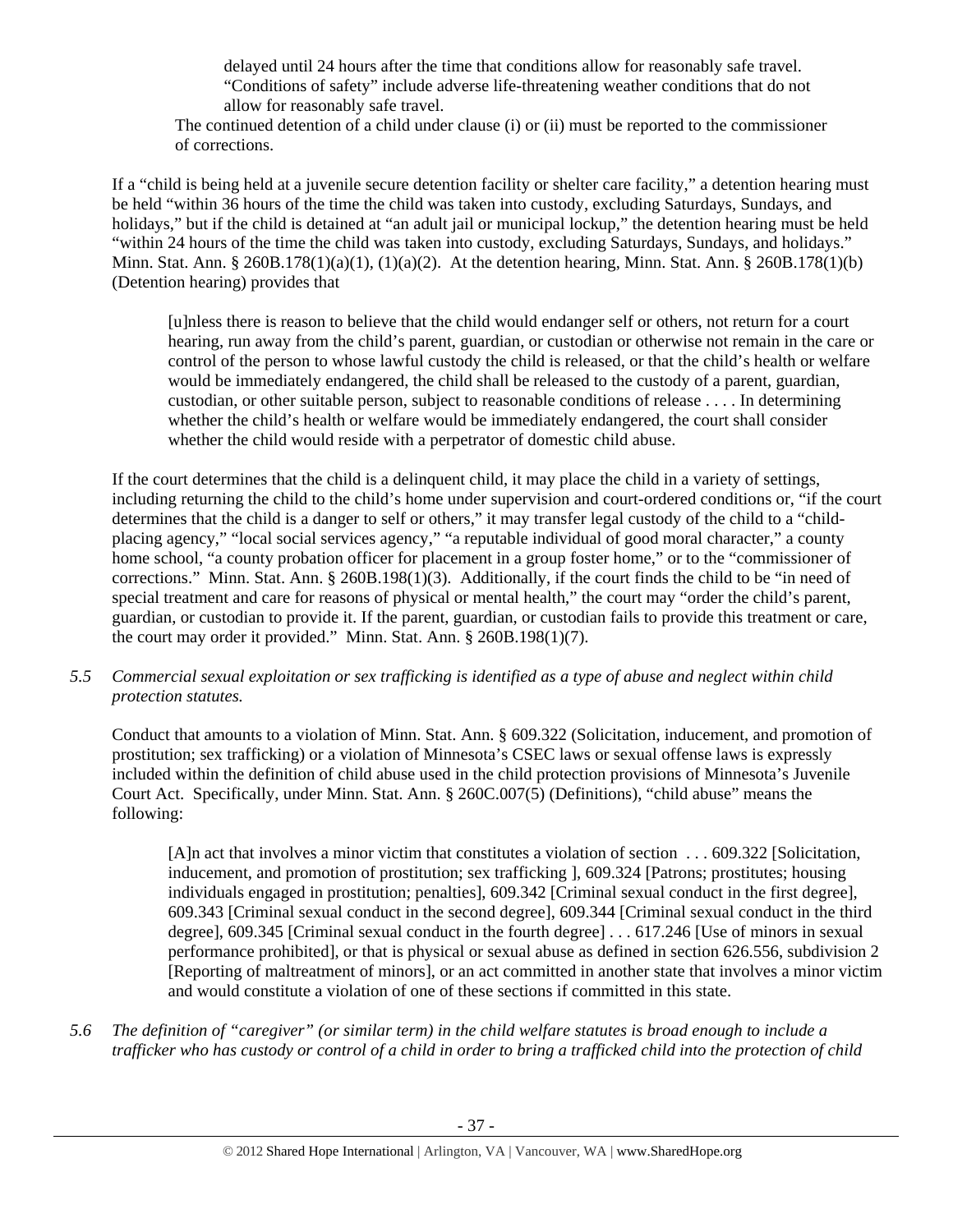The applicable definition of "custodian" under the child protection provisions may not cover every situation in which a trafficker is in custody of a domestic minor sex trafficking victim. Pursuant to Minn. Stat. Ann. § 260C.007(10) (Definitions), a "custodian" means

any person who is under a legal obligation to provide care and support for a minor or who is in fact providing care and support for a minor. This subdivision does not impose upon persons who are not otherwise legally responsible for providing a child with necessary food, clothing, shelter, education, or medical care a duty to provide that care. . . .

By only including individuals who have some "legal obligation to provide care and support" for the child or who are "in fact providing care and support" for a child, the definition of custodian may fail to include all situations where a trafficker is in control of or resides with a child.

- 5.6.1 Recommendation: Amend Minn. Stat. Ann. § 260C.007(10) (Definitions) to include as a "custodian" those persons who control a child in order to bring a trafficked child within the protection of the child protection statutes.
- *5.7 Crime victims' compensation is specifically available to a child victim of sex trafficking or commercial sexual exploitation of children (CSEC) without regard to ineligibility factors.*

Minnesota's Crime Victims Reparation Act does not make reparation awards available to children who are victims of commercial sexual exploitation without regard to ineligibility requirements. Generally, a "victim<sup>74</sup> who has incurred economic loss," will be "entitled to reparations upon a showing by a preponderance of the evidence that the requirements for reparations have been met." Minn. Stat. Ann. § 611A.53(1). As provided in Minn. Stat. Ann. § 611A.52(8) within the Crime Victims Reparation Act,

- (a) "Economic loss" means actual economic detriment incurred as a direct result of injury or death.
- (b) In the case of injury the term is limited to:

(1) reasonable expenses incurred for necessary medical, chiropractic, hospital, rehabilitative, and dental products, services, or accommodations, including ambulance services, drugs, appliances, and prosthetic devices;

. . .

(3) reasonable expenses incurred for psychological or psychiatric products, services, or accommodations, not to exceed an amount to be set by the board, where the nature of the injury or the circumstances of the crime are such that the treatment is necessary to the rehabilitation of the victim;

(4) loss of income that the victim would have earned had the victim not been injured;

(5) reasonable expenses incurred for substitute child care or household services to replace those the victim or claimant would have performed had the victim or the claimant's child not been injured; . . .

(6) reasonable expenses actually incurred to return a child who was a victim of a crime under section 609.25 or 609.26 to the child's parents or lawful custodian. These expenses are limited to transportation costs, meals, and lodging from the time the child was located until the child was returned home; and

<sup>74</sup> *See supra* Section 5.1.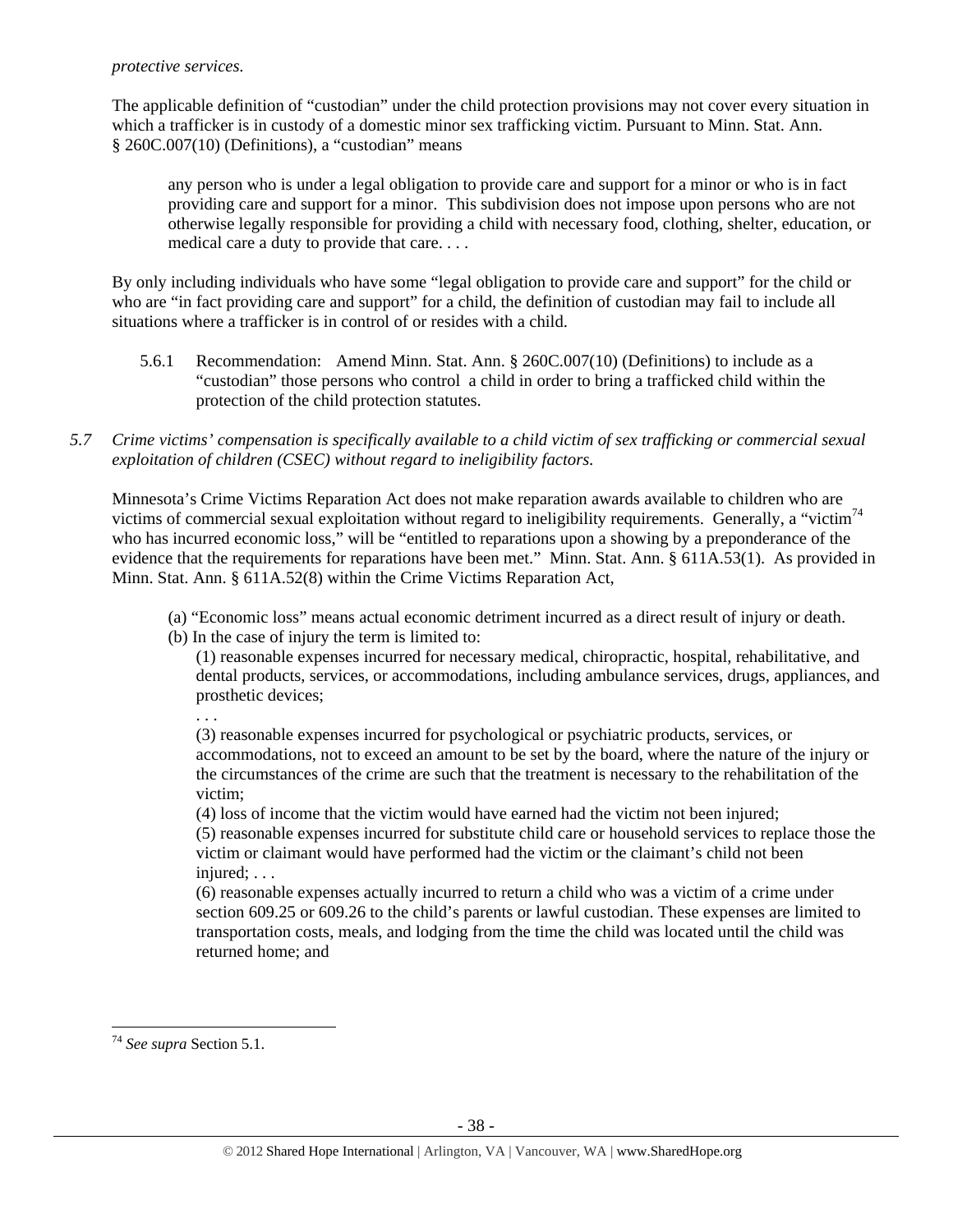(7) the claimant's moving expenses, storage fees, and phone and utility installation fees, up to a maximum of \$1,000 per claim, if the move is necessary due to a reasonable fear of danger related to the crime for which the claim was filed.

Although a commercially sexually exploited child who suffers economic loss will generally be eligible to receive reparations under Minnesota's Crime Victims Reparation Act, several additional requirements for reparations could present difficulties for victims of domestic minor sex trafficking. Specifically, reparations will not be awarded unless the crime was "reported to the police within 30 days of its occurrence or, if it could not reasonably have been reported within that period, within 30 days of the time when a report could reasonably have been made." Minn. Stat. Ann. § 611A.53(2)(1). Notably, however, "A victim of criminal sexual conduct in the first, second, third, or fourth degree who does not report the crime within 30 days of its occurrence is deemed to have been unable to have reported it within that period." Minn. Stat. Ann. § 611A.53(2)(1). To be eligible to receive reparations, a victim must also "cooperate fully with the police and other law enforcement officials," must not have been an accomplice of the offender, and must not have been "in the act of committing a crime at the time the injury occurred." Minn. Stat. Ann. § 611A.53(2)(2), (3), (4). Additionally, pursuant to Minn. Stat. Ann. § 611A.53(2)(5), (6), the claim must be for more than \$50, and the victim must file a claim for reparation within 3 years of the date of the harm suffered,

except that (i) if the claimant was unable to file a claim within that period, then the claim can be made within three years of the time when a claim could have been filed; and (ii) if the victim's injury or death was not reasonably discoverable within three years of the injury or death, then the claim can be made within three years of the time when the injury or death is reasonably discoverable. The following circumstances do not render a claimant unable to file a claim for the purposes of this clause: (A) lack of knowledge of the existence of the Minnesota Crime Victims Reparations Act, (B) the failure of a law enforcement agency to provide information or assistance to a potential claimant under section 611A.66, (C) the incompetency of the claimant if the claimant's affairs were being managed during that period by a guardian, guardian ad litem, conservator, authorized agent, or parent, or (D) the fact that the claimant is not of the age of majority.

If the victim's claim is based on child abuse,<sup>75</sup> the claim does not have to be for more than \$50, does not have to be reported to the police within 30 days, and the 3-year period to file a claim will toll until the time the crime actually is reported to the police. Minn. Stat. Ann. § 611A.53(2).

The amount of reparations a victim receives also may be reduced to the extent: (i) "that economic loss is recouped from a collateral source or collateral sources;" and (ii) "the board deems reasonable because of the contributory misconduct of the claimant or of a victim through whom the claimant claims." Minn. Stat. § 611A.54(1), (2). Additionally, in no case will the victim receive more than \$50,000. Minn. Stat. Ann. § 611A.54(3).

Despite the reporting and filing extension granted to victims of child abuse and certain sexual offenses, nothing expressly exempts victims of Minn. Stat. Ann. § 609.322(1)(a) (Solicitation, inducement, and promotion of prostitution; sex trafficking), § 609.324(1) (Patrons; prostitutes; housing individuals engaged in prostitution; penalties), § 617.246(2) (Use of minors in sexual performance prohibited), or § 609.283(1) (Unlawful conduct with respect to documents in furtherance of labor or sex trafficking) from the same requirements as other victims.

<sup>75</sup> *See supra* Section 5.5 for the definition of "child abuse." The term "child abuse" is not defined in Minn. Stat. Ann. § 611A.52.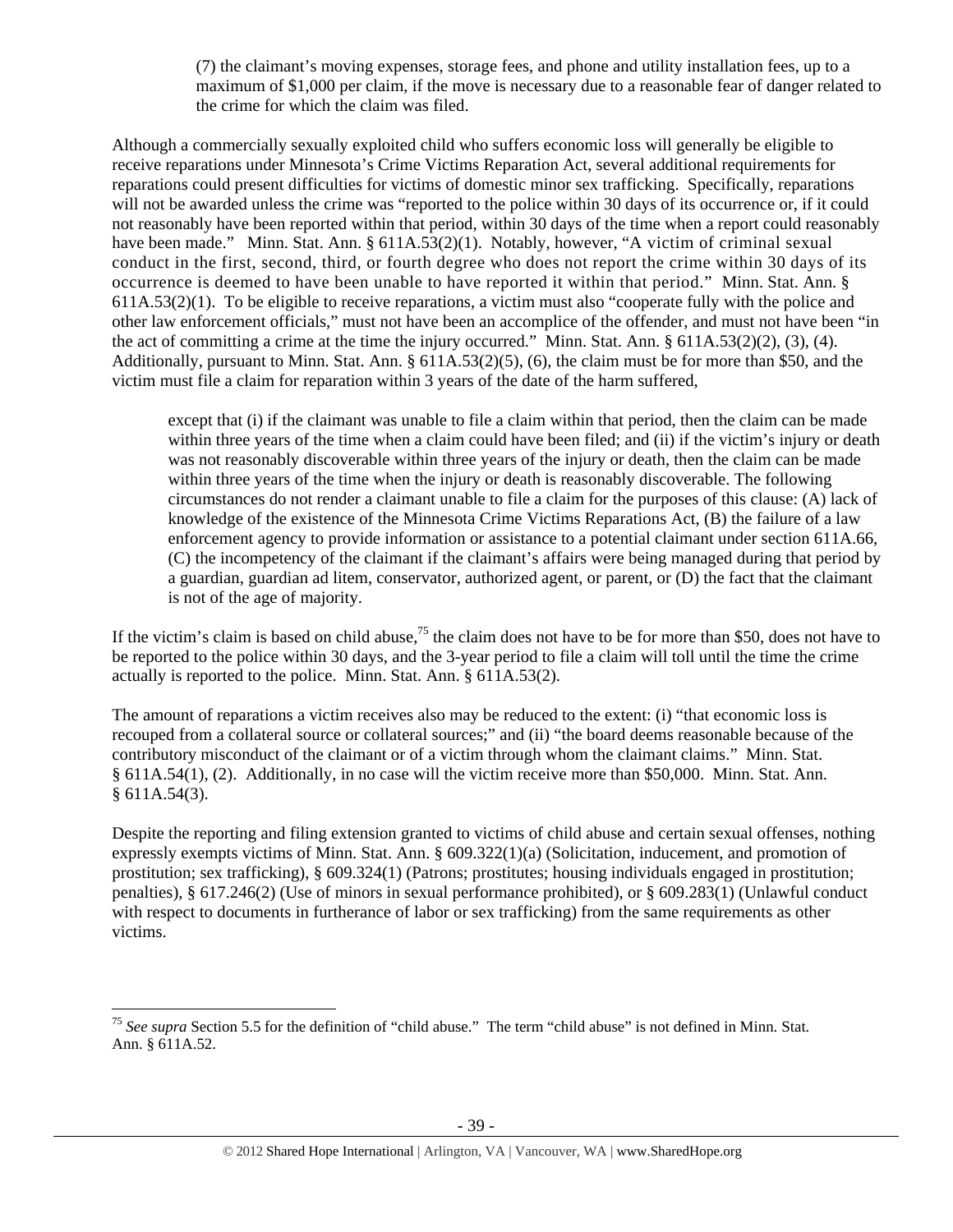5.7.1 Recommendation: Amend Minn. Stat. Ann. § 611A.53(2) to specifically exempt victims of Minn. Stat. Ann. § 609.322(1)(a) (Solicitation, inducement, and promotion of prostitution; sex trafficking), § 609.324(1) (Patrons; prostitutes; housing individuals engaged in prostitution; penalties), § 617.246(2) (Use of minors in sexual performance prohibited), and § 609.283(1) (Unlawful conduct with respect to documents in furtherance of labor or sex trafficking) from the listed limitations on reparations awards.

# *5.8 Victim-friendly procedures and protections are provided in the trial process for minors under 18.*

Minnesota does not afford criminal friendly justice procedures and protections specifically to victims of domestic minor sex trafficking. However, regardless of the victim's age, Minnesota law provides special protections for victims of sexual offenses pursuant to Minn. Stat. Ann. § 609.347 (Evidence in criminal sexual conduct cases). Minn. Stat. Ann. § 609.347(1) provides, "In a prosecution under sections 609.342 [Criminal sexual conduct in the first degree] to 609.3451 [Criminal sexual conduct in the fifth degree]; 609.3453 [Criminal sexual predatory conduct] . . . the testimony of a victim need not be corroborated." Similarly, there is no need to demonstrate that the "victim resisted the accused." Minn. Stat. Ann. § 609.347(2). Additionally, pursuant to Minn. Stat. Ann. § 609.347(3), in prosecutions for those offenses,

[E]vidence of the victim's previous sexual conduct shall not be admitted nor shall any reference to such conduct be made in the presence of the jury, except by court order under the procedure provided in subdivision 4. The evidence can be admitted only if the probative value of the evidence is not substantially outweighed by its inflammatory or prejudicial nature and only in the circumstances set out in paragraphs (a) and (b). For the evidence to be admissible under paragraph (a), subsection (i), the judge must find by a preponderance of the evidence that the facts set out in the accused's offer of proof are true. For the evidence to be admissible under paragraph (a), subsection (ii) or paragraph (b), the judge must find that the evidence is sufficient to support a finding that the facts set out in the accused's offer of proof are true, as provided under Rule 901 of the Rules of Evidence.

- (a) When consent of the victim is a defense in the case, the following evidence is admissible: (i) evidence of the victim's previous sexual conduct tending to establish a common scheme or plan of similar sexual conduct under circumstances similar to the case at issue. In order to find a common scheme or plan, the judge must find that the victim made prior allegations of sexual assault which were fabricated; and
	- (ii) evidence of the victim's previous sexual conduct with the accused.

(b) When the prosecution's case includes evidence of semen, pregnancy, or disease at the time of the incident or, in the case of pregnancy, between the time of the incident and trial, evidence of specific instances of the victim's previous sexual conduct is admissible solely to show the source of the semen, pregnancy, or disease.

Special protections are afforded to minor victims of sexual abuse throughout the process of investigating and prosecuting a criminal offense related to the sexual abuse of the child. For example, Minn. Stat. Ann. § 609.3471 (Records pertaining to victim identity confidential) provides that "no data contained in records or reports relating to petitions, complaints, or indictments issued pursuant to section 609.342 [Criminal sexual conduct in the first degree], 609.343 [Criminal sexual conduct in the second degree], 609.344 [Criminal sexual conduct in the third degree], 609.345 [Criminal sexual conduct in the fourth degree], or 609.3453, which specifically identifies a victim who is a minor shall be accessible to the public, except by order of the court." Pursuant to Minn. Stat. Ann. § 626.561 (Interviews with child abuse victims), a record must be made of every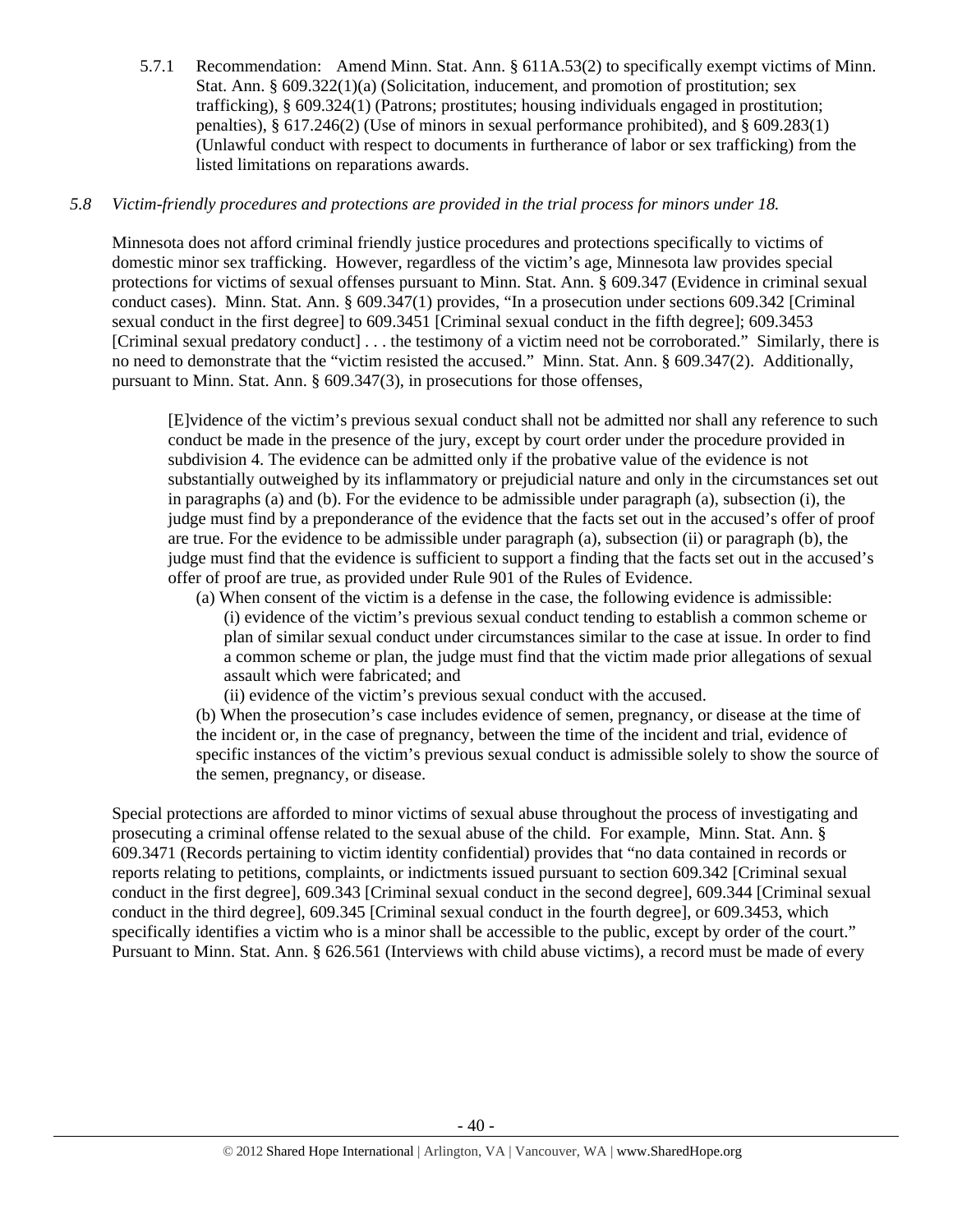interview of an alleged child abuse victim<sup>76</sup> and that every county attorney's office must develop written guidelines for tape recording such interviews. Minn. Stat. Ann. § 626.561(3), (4).

Additional protections apply during a trial. Specifically, certain minors are allowed to give out-of-court statements in lieu of testifying in court. Minn. Stat. Ann. § 595.02(3) (Testimony of witnesses) states,

An out-of-court statement made by a child under the age of ten years . . . alleging, explaining, denying, or describing any act of sexual contact or penetration performed with or on the child or any act of physical abuse of the child or the person who is mentally impaired by another, not otherwise admissible by statute or rule of evidence, is admissible as substantive evidence if:

(a) the court or person authorized to receive evidence finds, in a hearing conducted outside of the presence of the jury, that the time, content, and circumstances of the statement and the reliability of the person to whom the statement is made provide sufficient indicia of reliability; and (b) the child . . . either:

(i) testifies at the proceedings; or

(ii) is unavailable as a witness and there is corroborative evidence of the act; and (c) the proponent of the statement notifies the adverse party of the proponent's intention to offer the statement and the particulars of the statement sufficiently in advance of the proceeding at which the proponent intends to offer the statement into evidence to provide the adverse party with a fair opportunity to prepare to meet the statement.

For purposes of this subdivision, an out-of-court statement includes video, audio, or other recorded statements. An unavailable witness includes an incompetent witness.

Minn. Stat. Ann. § 595.02(4) further provides that when a child under 12 years of age is "alleging, denying, or describing . . . an act of sexual contact or penetration performed with or on the child or any other person by another," the child may provide testimony via closed-circuit television or a videotaped recording. Pursuant to Minn. Stat. Ann. § 595.02(4)(b), (c), when a child under 12 years old provides testimony via closed-circuit television or videotaped recording,

[O]nly the judge, the attorneys for the defendant and for the state, any person whose presence would contribute to the welfare and well-being of the child, persons necessary to operate the recording or closed-circuit equipment and, in a child protection proceeding under chapter 260 [Juveniles] or a dissolution or custody proceeding under chapter 518 [Marriage Dissolution], the attorneys for those parties with a right to participate may be present with the child during the child's testimony. (c) The court shall permit the defendant in a criminal or delinquency matter to observe and hear the testimony of the child in person. If the court, upon its own motion or the motion of any party, finds in a hearing conducted outside the presence of the jury, that the presence of the defendant during testimony taken pursuant to this subdivision would psychologically traumatize the witness so as to render the witness unavailable to testify, the court may order that the testimony be taken in a manner that:

<sup>&</sup>lt;sup>76</sup> Minn. Stat. Ann. § 626.561(2)(1) defines "child abuse" as "physical or sexual abuse as defined in section 626.556, subdivision 2." Minn. Stat. Ann. § 626.556(2)(d) defines "sexual abuse" as

the subjection of a child by a person responsible for the child's care, by a person who has a significant relationship to the child, as defined in section 609.341, or by a person in a position of authority, as defined in section 609.341, subdivision 10, to any act which constitutes a violation of section 609.342 (criminal sexual conduct in the first degree), 609.343 (criminal sexual conduct in the second degree), 609.344 (criminal sexual conduct in the third degree), 609.345 (criminal sexual conduct in the fourth degree), or 609.3451 (criminal sexual conduct in the fifth degree). Sexual abuse also includes any act which involves a minor which constitutes a violation of prostitution offenses under sections 609.321 to 609.324 or 617.246. Sexual abuse includes threatened sexual abuse.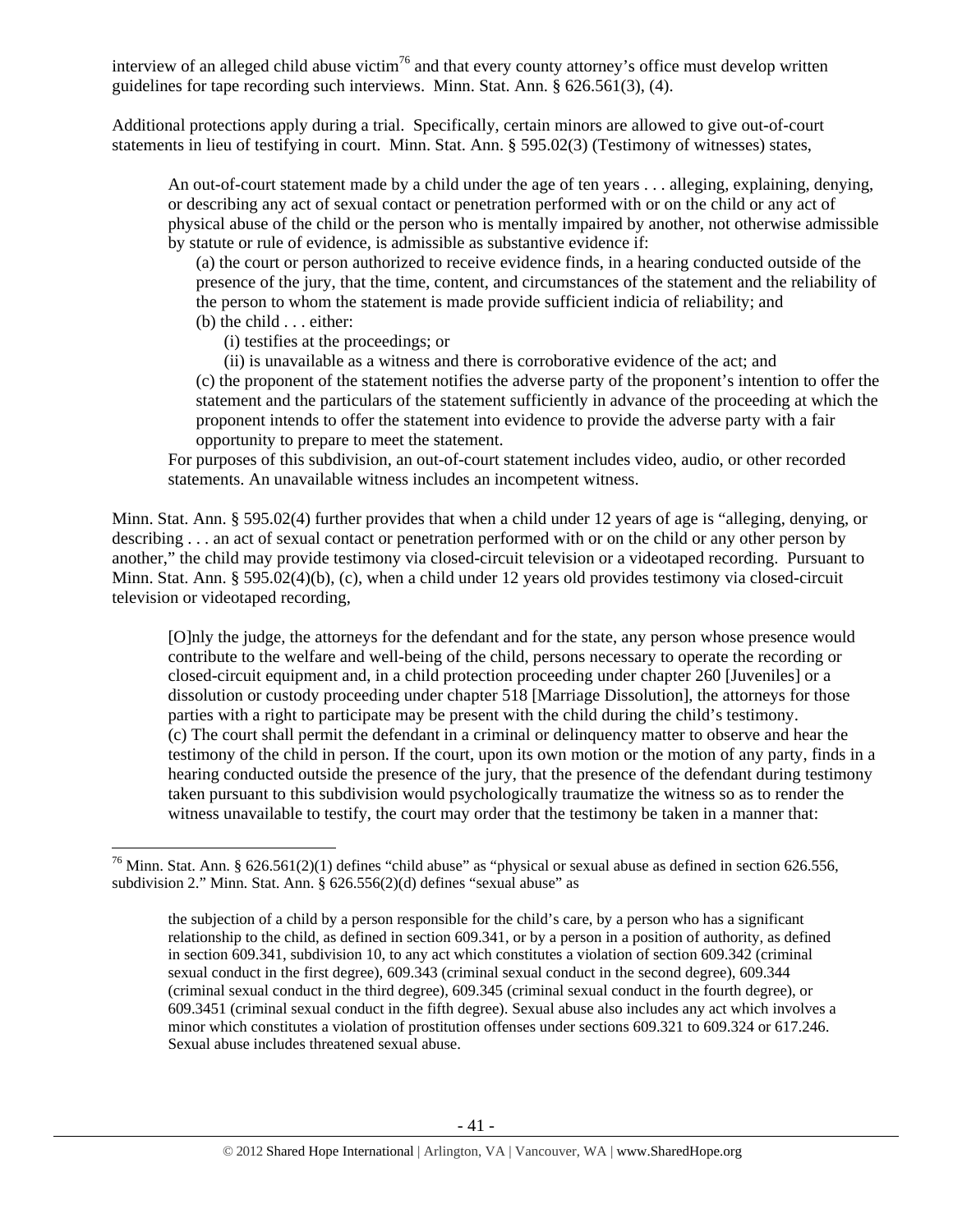(1) the defendant can see and hear the testimony of the child in person and communicate with counsel, but the child cannot see or hear the defendant; or

(2) the defendant can see and hear the testimony of the child by video or television monitor from a separate room and communicate with counsel, but the child cannot see or hear the defendant.

When a prosecuting attorney discloses a videotaped interview of a child victim of physical or sexual abuse to a defendant or the defendant's attorney, only two copies of any portion of the tape may be made by the defendant, the defendant's attorney, or by any agent or representative of the defendant, the tapes may only be used to prepare for defense, may only be publicly shown in judicial proceedings against the defendant, may only be viewed by the defendant and those working on the defense, and must be returned to the prosecuting attorney after a final disposition of the case. Minn. Stat. Ann. § 634.35(a). Furthermore, "[N]o person may be granted access to the tapes, any transcription of the tapes, or the substance of any portion of the tapes unless the person has first signed a written agreement that the person is aware of this statute and acknowledges that the person is subject to the court's contempt powers for any violation of it." Minn. Stat. Ann. § 634.35(a)(6).

In addition to limits on public access to recorded child testimony, restrictions are also placed on the discovery of "a videotape of a child victim or alleged victim alleging, explaining, denying, or describing an act of physical or sexual abuse." In releasing discoverable material "the presiding officer shall consider the provisions of section 611A.90, subdivision 2, paragraph (b)," which states that "[t]he court order may govern the purposes for which the videotape may be used, reproduction, release to other persons, retention and return of copies, and other requirements reasonably necessary for protection of the privacy and best interests of the child." Minn. Stat. Ann. §§ 13.03(6), 611A.90(2)(b).

Additionally, the judge may exclude spectators from the courtroom at "the trial of a complaint or indictment for a violation of sections 609.341 [Definitions] to 609.3451 [Criminal sexual conduct in the fifth degree]; 609.3453 [Criminal sexual predatory conduct]; [or] 617.246, subdivision 2 [Use of minor in sexual performance prohibited] . . . when a minor under 18 years of age is the person upon, with, or against whom the crime is alleged to have been committed," and may also authorize the presence of any supportive person in the courtroom for prosecuting witnesses who are minors in cases involving child abuse as defined in Minn. Stat. Ann. § 630.36 (Issues, how disposed of), which expressly includes conduct amounting to violations of, among other laws, Minn. Stat. Ann. § 609.321 (Prostitution and sex trafficking; definitions), § 609.322 (Solicitation, inducement, and promotion of prostitution; sex trafficking), and § 609.324 (Patrons; prostitutes; housing individuals engaged in prostitution; penalties). Minn. Stat. Ann. §§ 631.045, 631.046(1).

- 5.8.1 Recommendation: Amend Minn. Stat. Ann. § 609.347 (Evidence in criminal sexual conduct cases) to apply to victims of human trafficking and CSEC offenses.
- *5.9 Expungement or sealing of juvenile delinquency records resulting from arrests or adjudications for prostitution-related offenses committed as a result of, or in the course of, the commercial sexual exploitation of a minor is available within a reasonable time after turning 18.*

Under Minnesota law, unless a minor is classified as an extended jurisdiction juvenile or prosecuted as an adult for the commission of a felony, a minor is not considered to be a "criminal" and, thus, cannot be "arrested." Minn. Stat. Ann. § 260B.245(1)(a). Instead, a minor is taken custody and comes within the jurisdiction of the juvenile court as a juvenile offender, a juvenile delinquent, or as a child in need of protection or services. Minnesota law requires the court to "keep and maintain records pertaining to delinquent adjudications until the person reaches the age of 28." Minn. Stat. Ann. § 260B.171(1)(a).<sup>77</sup> However, pursuant to Minn. Stat. Ann.

  $^{77}$  Minn. Stat. Ann. § 260B.171(1)(b) further states, "The court shall retain records of the court finding that a juvenile committed an act that would be a felony- [sic] or gross misdemeanor level offense until the offender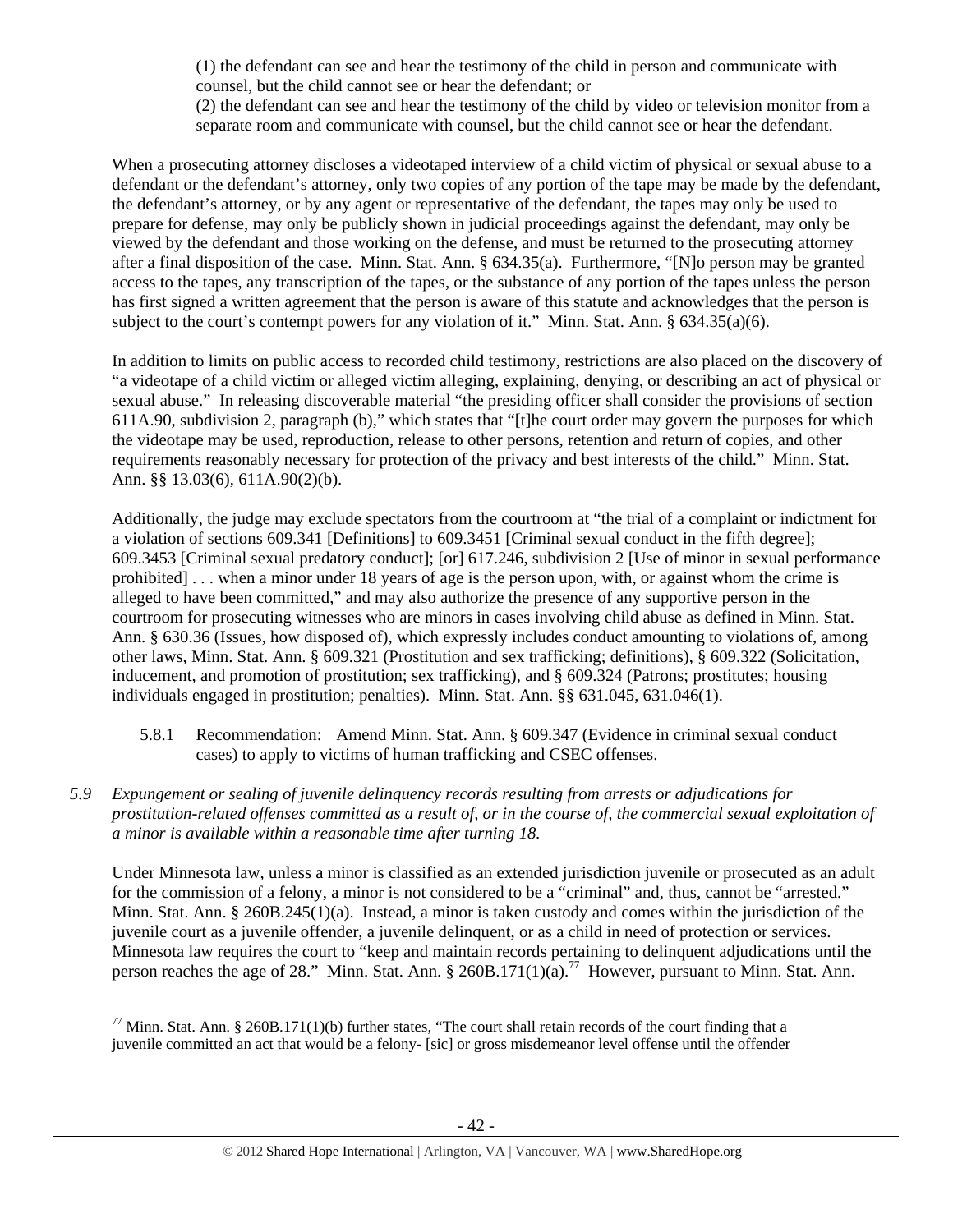§ 260B.198(6) (Dispositions; delinquent child), the "court may expunge the adjudication of delinquency at any time that it deems advisable," except when legal custody of the juvenile is transferred "by commitment to the commissioner of corrections." Minn. Stat. Ann. § 260B.198(1)(4), (6).

5.9.1 Recommendation: Amend Minn. Stat. Ann. § 260B.198(6) (Dispositions; delinquent child) to provide that any criminal records resulting from arrests for offenses perpetrated as a result of, or in the course of, the commercial sexual exploitation of a minor may be expunged upon application by the minor at age 18.

*5.10 Victim restitution and civil remedies for victims of domestic minor sex trafficking or commercial sexual exploitation of children (CSEC) are authorized by law.* 

Minors victimized through prostitution, pornography, and sexual performance may pursue several civil claims under Minnesota law. Specifically, Minn. Stat. Ann. § 611A.81(1)(b) (Cause of action for coercion for use in prostitution) provides,

(b) An individual has a cause of action against a person who did the following while the individual was a minor:

(1) solicited or induced the individual to practice prostitution;

(2) promoted the prostitution of the individual;

(3) collected or received the individual's earnings derived from prostitution; or

(4) hired, offered to hire, or agreed to hire the individual to engage in prostitution.

Pursuant to Minn. Stat. Ann. § 611A.81(2),

A person against whom a cause of action may be maintained under subdivision 1 is liable for the following damages that resulted from the plaintiff's being used in prostitution or to which the plaintiff's use in prostitution proximately contributed:

(1) economic loss, including damage, destruction, or loss of use of personal property; loss of past or future income or earning capacity; and income, profits, or money owed to the plaintiff from contracts with the person; and

(2) damages for death as may be allowed under section 573.02, personal injury, disease, and mental and emotional harm, including medical, rehabilitation, and burial expenses; and pain and suffering, including physical impairment.

Civil remedies are also available under Minn. Stat. Ann. § 617.245(2) (Civil action; use of minor in sexual performance). Under Minn. Stat. Ann. § 617.245(2), "A cause of action exists for injury caused by the use of a minor [under the age of 16] in a sexual performance. The cause of action exists against a person who promotes, employs, uses, or permits a minor to engage or assist others to engage in posing or modeling alone or with others in a sexual performance, if the person knows or has reason to know that the conduct intended is a sexual performance." Subsection (2) also states, "A person found liable for injuries under this section is liable to the minor for damages."

Civil remedies are also available under Minn. Stat. Ann. § 541.073(3) (Actions for damages due to sexual abuse; special provisions) which "applies to an action for damages commenced against a person who caused the

reaches the age of 28. If the offender commits a felony as an adult, or the court convicts a child as an extended jurisdiction juvenile, the court shall retain the juvenile records for as long as the records would have been retained if the offender had been an adult at the time of the juvenile offense. This paragraph does not apply unless the juvenile was provided counsel as required by section 260B.163, subdivision 2."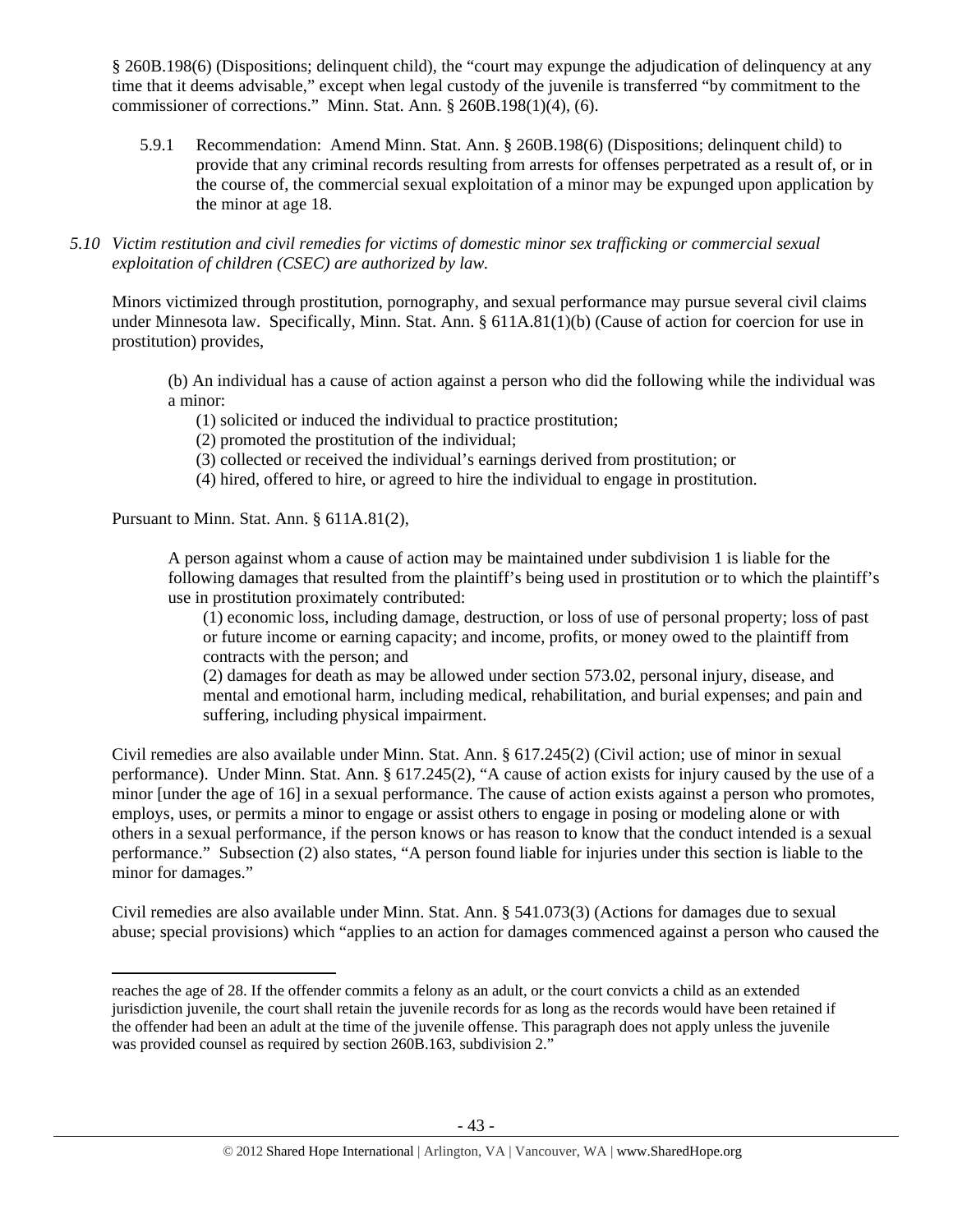plaintiff's personal injury either by (1) committing sexual abuse against the plaintiff, or (2) negligently permitting sexual abuse against the plaintiff to occur." Minn. Stat. Ann. § 541.073(1) defines "sexual abuse" to mean "conduct described in sections 609.342 [Criminal sexual conduct in the first degree] to 609.345 [Criminal sexual conduct in the fourth degree]."

Under Minn. Stat. Ann. § 611A.04(1),

A victim<sup>78</sup> of a crime has the right to receive restitution as part of the disposition of a criminal charge or juvenile delinquency proceeding against the offender if the offender is convicted or found delinquent. . . . A request for restitution may include, but is not limited to, any out-of-pocket losses resulting from the crime, including medical and therapy costs, replacement of wages and services, expenses incurred to return a child who was a victim of a crime under section 609.26 [Depriving another of custodial or parental rights] to the child's parents or lawful custodian, and funeral expenses. An actual or prospective civil action involving the alleged crime shall not be used by the court as a basis to deny a victim's right to obtain court-ordered restitution under this section. . . .

Finally, Minn. Stat. Ann. § 609.284 (Labor or sex trafficking crimes; defenses; civil liability; corporate liability) creates civil liability for "a person who violates section 609.282 [Labor trafficking] or 609.283 [Unlawful conduct with respect to documents in furtherance of labor or sex trafficking]" and sets out specific penalties for corporations convicted under Minn. Stat. Ann. § 609.283 or § 609.322 (Solicitation, inducement, and promotion of prostitution; sex trafficking).

- 5.10.1 Recommendation: Amend Minn. Stat. Ann. § 611A.04 (Order of restitution) to require mandatory restitution.
- *5.11 Statutes of limitations for civil and criminal actions for child sex trafficking or commercial sexual exploitation of children (CSEC) offenses are eliminated or lengthened sufficiently to allow prosecutors and victims a realistic opportunity to pursue criminal action and legal remedies.*

Limitations periods for criminal offenses vary. Pursuant to Minn. Stat. Ann. § 628.26(e), "Indictments or complaints for violation of sections 609.342 [Criminal sexual conduct in the first degree] to 609.345 [Criminal sexual conduct in the fourth degree] if the victim was under the age of 18 years at the time the offense was committed, shall be found or made and filed in the proper court within the later of nine years after the commission of the offense or three years after the offense was reported to law enforcement authorities." For offenses that do not have a specific limitation listed in Minn. Stat. Ann. § 628.26, "[I]ndictments or complaints shall be found or made and filed in the proper court within three years after the commission of the offense." Minn. Stat. Ann. § 628.26(k).

Civil claims under Minn. Stat. Ann. § 611A.81(1) (Cause of action for coercion for use in prostitution) must be commenced within 6 years from the date that the cause of action arises, "except that the running of the limitation period is suspended during the time that coercion as defined in section 611A.80 continues, or as otherwise provided by section 541.13 [Absence from state] or 541.15 [Periods of disability not counted]." Minn. Stat. Ann. § 611A.84. Civil claims under Minn. Stat. Ann. § 617.245(2) (Civil action; use of minor in sexual performance) must be commenced within 6 years of "the time the plaintiff knew or had reason to know injury was caused by plaintiff's use as a minor in a sexual performance." Minn. Stat. Ann.  $\S 617.245(3).^{79}$ 

<sup>&</sup>lt;sup>78</sup> *See supra* note 30.<br><sup>79</sup> For purposes of determining when a cause of action under Minn. Stat. Ann. § 617.245 arises, "The knowledge of a parent, guardian, or custodian may not be imputed to the minor." Minn. Stat. Ann. § 617.245(3).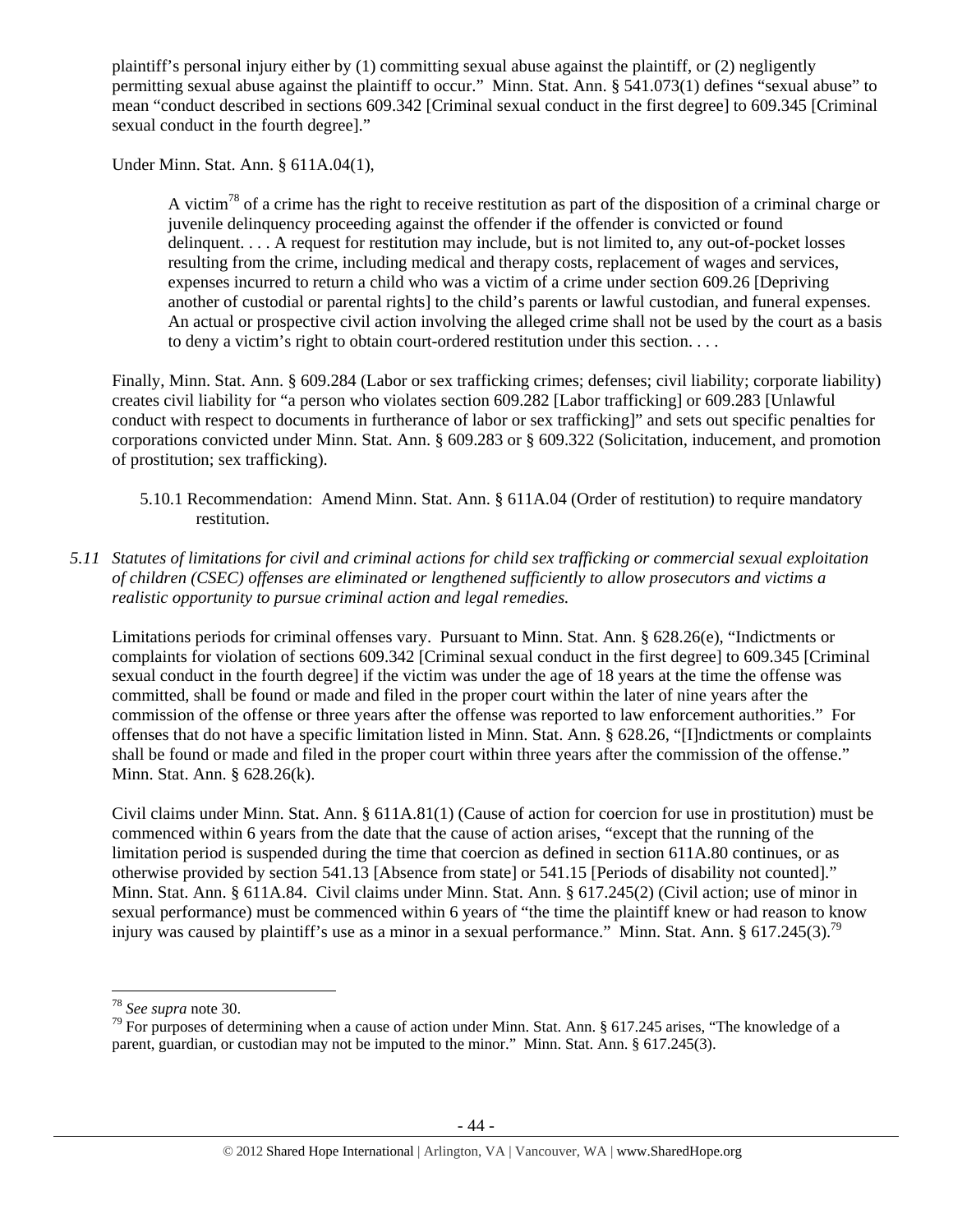Similarly, Minn. Stat. Ann. § 541.073(2)(a) (Actions for damages due to sexual abuse; special provisions) provides that "[a]n action for damages based on personal injury caused by sexual abuse must be commenced within six years of the time the plaintiff knew or had reason to know that the injury was caused by the sexual abuse."80 "Sexual abuse" is defined as "conduct described in sections 609.342 to 609.345." Minn. Stat. Ann. § 541.073(2)(b) further clarifies that "[t]he plaintiff need not establish which act in a continuous series of sexual abuse acts by the defendant caused the injury." Moreover, in any case in which the plaintiff is under 18 when the cause of action arises, the applicable statute of limitations will be tolled pursuant to Minn. Stat. Ann. § 541.15(a) (Periods of disability not counted), and the plaintiff may bring the cause of action any time before turning 19.

5.11.1 Recommendation: Amend Minn. Stat. Ann. § 628.26 to eliminate or sufficiently lengthen all statute of limitations for violations of § 609.322(1) (Solicitation, inducement, and promotion of prostitution; sex trafficking).

 $80$  Minn. Stat. Ann. § 541.073(3) (Actions for damages due to sexual abuse; special provisions) "applies to an action for damages commenced against a person who caused the plaintiff's personal injury either by (1) committing sexual abuse against the plaintiff, or (2) negligently permitting sexual abuse against the plaintiff to occur." Minn. Stat. Ann. § 541.073(1) defines "sexual abuse" to mean "conduct described in sections 609.342 [Criminal sexual conduct in the first degree] to 609.345 [Criminal sexual conduct in the fourth degree]." In determining when a claim for injury caused by sexual abuse accrued, "The knowledge of a parent or guardian may not be imputed to a minor." Minn. Stat. Ann. § 541.073(2)(c).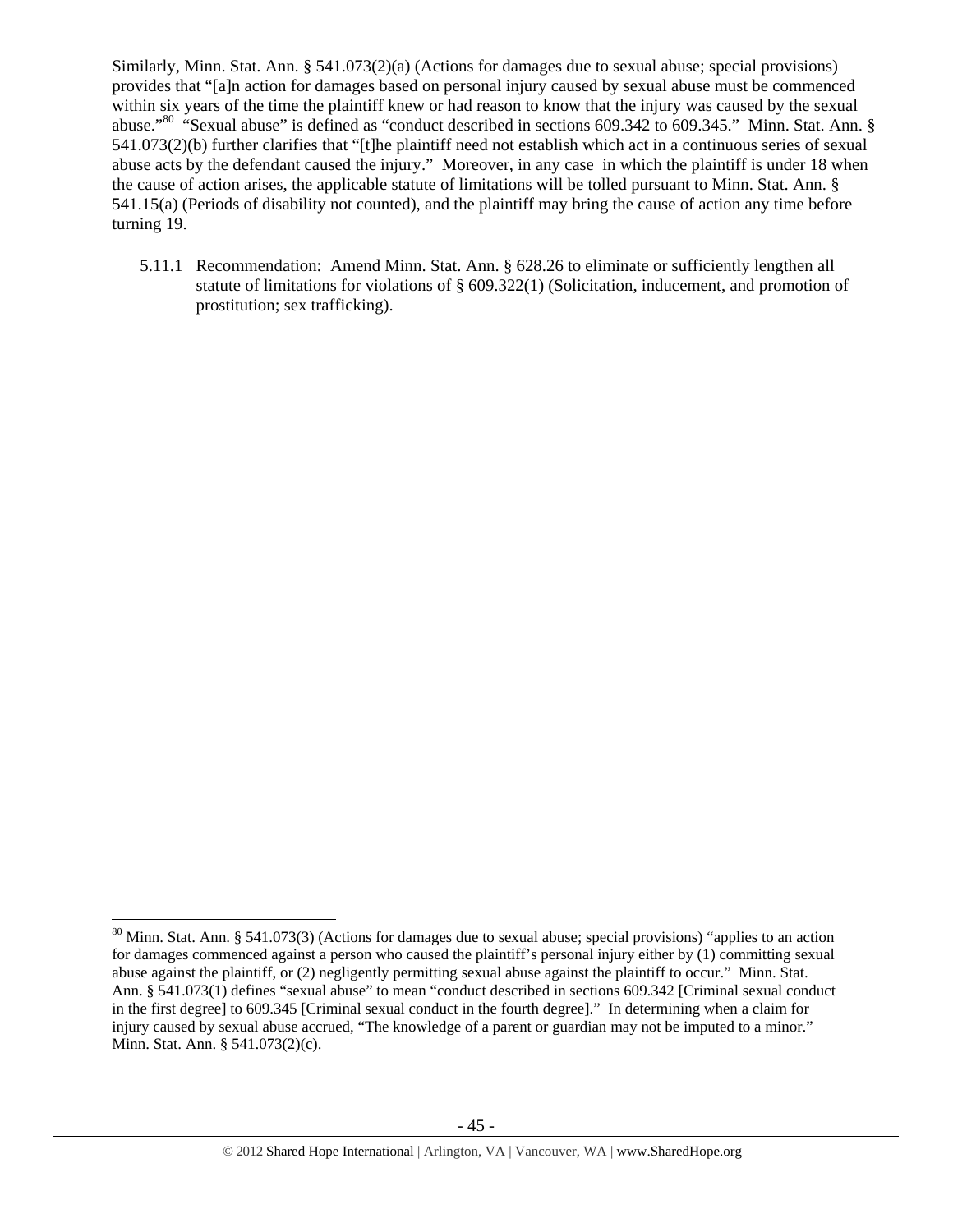# **FRAMEWORK ISSUE 6: CRIMINAL JUSTICE TOOLS FOR INVESTIGATION AND PROSECUTIONS**

# *Legal Components:*

- *6.1 Training on human trafficking and domestic minor sex trafficking for law enforcement is statutorily mandated.*
- *6.2 Single party consent to audiotaping is permitted in law enforcement investigations.*
- *6.3 Wiretapping is an available tool to investigate domestic minor sex trafficking.*
- *6.4 Using a law enforcement decoy posing as a minor to investigate buying or selling of commercial sex acts is not a defense to soliciting, purchasing, or selling sex with a minor.*
- *6.5 Using the Internet to investigate buyers and traffickers is a permissible investigative technique.*
- *6.6 Law enforcement and child welfare agencies are mandated to promptly report missing and recovered children. \_\_\_\_\_\_\_\_\_\_\_\_\_\_\_\_\_\_\_\_\_\_\_\_\_\_\_\_\_\_\_\_\_\_\_\_\_\_\_\_\_\_\_\_\_\_\_\_\_\_\_\_\_\_\_\_\_\_\_\_\_\_\_\_\_\_\_\_\_\_\_\_\_\_\_\_\_\_\_\_\_\_\_\_\_\_\_\_\_\_\_\_\_\_*

# *Legal Analysis:*

*6.1 Training on human trafficking and domestic minor sex trafficking for law enforcement is statutorily mandated.*

Pursuant to Minn. Stat. Ann. § 299A.71(1) (Combating juvenile prostitution; prevention grants), "A grant program is established for enhanced law enforcement efforts and peace officer education and training to combat juvenile prostitution." The grant program's stated goal is to "provide peace officers with the knowledge and skills to recognize individuals who sexually exploit youth, charge and prosecute these individuals for promotion and solicitation of prostitution, and effectively communicate with the victims of juvenile prostitution." Under subsection (2), the commission of public safety must make such grants available to local law enforcement agencies "to provide enhanced efforts targeted to juvenile prostitution and training and staff development relating to the prevention of juvenile prostitution," and any law enforcement agency receiving a grant must use "all of the grant funding received for efforts to combat juvenile prostitution." Minn. Stat. Ann. § 299A.71(2).

*6.2 Single party consent to audiotaping is permitted in law enforcement investigations.* 

Single party consent to audio recording and interception of oral communications is permitted in Minnesota. Minn. Stat. Ann. § 626A.02(2)(c) (Interception and disclosure of wire, electronic, or oral communications prohibited) states, "It is not unlawful under this chapter for a person acting under color of law to intercept a wire, electronic, or oral communication, where such person is a party to the communication or one of the parties to the communication has given prior consent to such interception."

Further, under Minn. Stat. Ann. § 626A.02(d),

(d) It is not unlawful under this chapter for a person not acting under color of law to intercept a wire, electronic, or oral communication where such person is a party to the communication or where one of the parties to the communication has given prior consent to such interception unless such communication is intercepted for the purpose of committing any criminal or tortious act in violation of the constitution or laws of the United States or of any state.

# *6.3 Wiretapping is an available tool to investigate domestic minor sex trafficking.*

Law enforcement officers investigating a violation of, among other offenses, Minn. Stat. Ann. § 609.322 (Solicitation, inducement, and promotion of prostitution; sex trafficking) may use wiretapping and the resulting evidence. Although Minn. Stat. Ann. § 626A.02(1) (Interception and disclosure of wire, electronic, or oral communications prohibited) generally makes it unlawful if a person "intentionally intercepts, endeavors to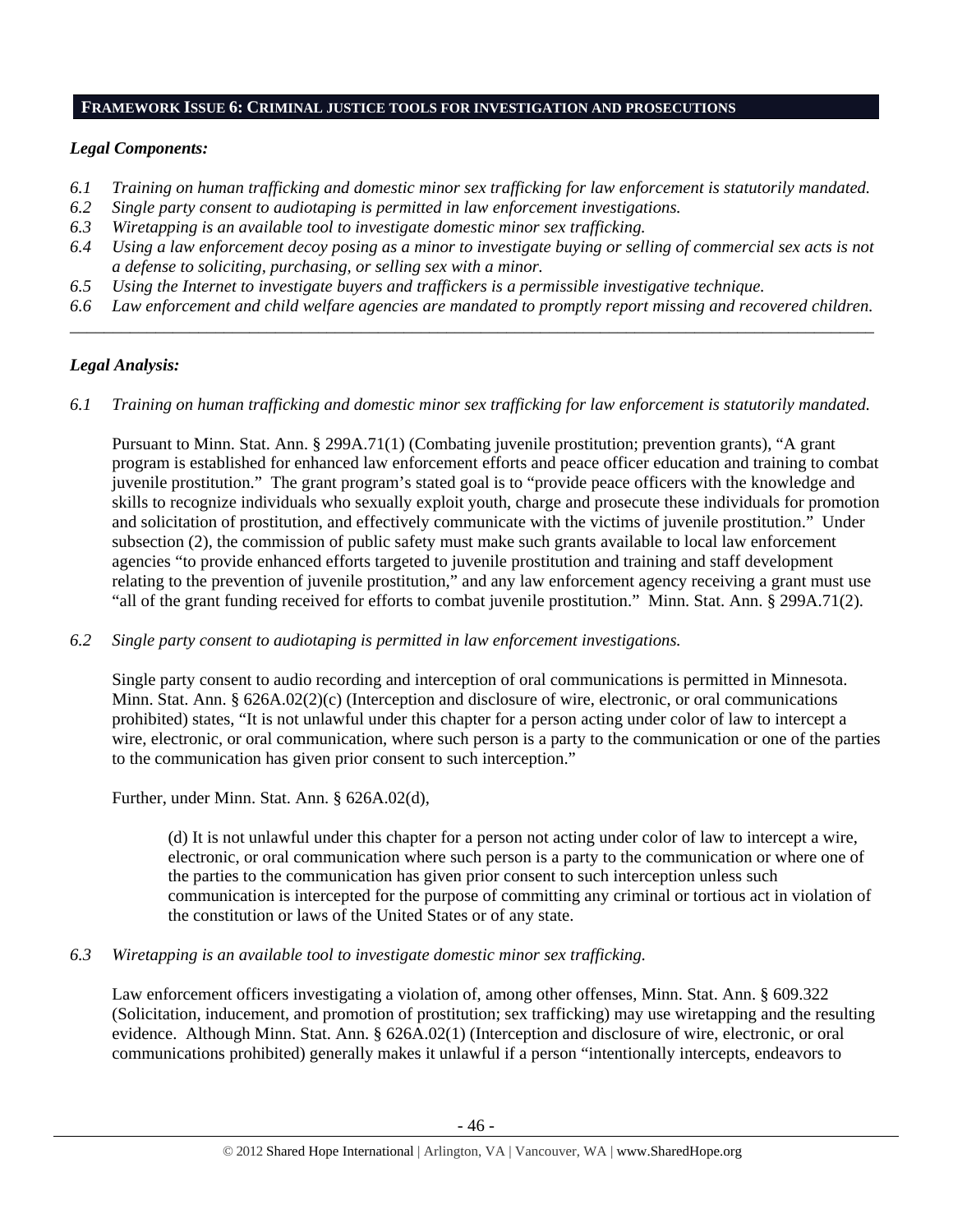intercept, or procures any other person to intercept or endeavor to intercept, any wire, electronic, or oral communication," pursuant to Minn. Stat. Ann. § 626A.05(2) (Authorization for interception of wire, electronic, or oral communications),

A warrant authorizing interception of wire, electronic, or oral communications by investigative or law enforcement officers may only be issued when the interception may provide evidence of the commission of, or of an attempt or conspiracy to commit, any of the following offenses:

(1) a felony offense involving . . . kidnapping, criminal sexual conduct in the first, second, and third degrees, prostitution . . . as punishable under sections . . . 609.25 [Kidnapping], 609.321 [Prostitution and sex trafficking; definitions] to 609.324 [Patrons; prostitutes; housing individuals engaged in prostitution; penalties], 609.342 [Criminal sexual conduct in the first degree], 609.343 [Criminal sexual conduct in the second degree], 609.344 [Criminal sexual conduct in the third degree] . . .

. . . .

Therefore, a law enforcement officer investigating a violation of Minn. Stat. Ann. § 609.322 (Solicitation, inducement, and promotion of prostitution; sex trafficking), § 609.324 (Patrons; prostitutes, housing individuals engaged in prostitution; penalties), and § 609.25 (Kidnapping), may be able to obtain a warrant pursuant to Minn. Stat. Ann. § 626A.06 (Procedure for interception of wire, electronic, or oral communication) authorizing the use of wiretapping.

*6.4 Using a law enforcement decoy posing as a minor to investigate buying or selling of commercial sex acts is not a defense to soliciting, purchasing, or selling sex with a minor.* 

The use of a decoy by law enforcement in investigating violations of Minn. Stat. Ann. § 609.322 (Solicitation, inducement, and promotion of prostitution; sex trafficking) is not specifically authorized in the statute. However, decoys may be used under Minn. Stat. Ann. § 609.352(3) (Solicitation of children to engage in sexual conduct; communication of sexually explicit materials to children), which expressly provides, "The fact that an undercover operative or law enforcement officer was involved in the detection or investigation of an offense under this section does not constitute a defense to prosecution under this section." Minn. Stat. Ann. § 609.352(3). Additionally, under Minn. Stat. Ann. § 609.352, an adult who "solicits<sup>81</sup> a child or someone the person reasonably believes is a child to engage in sexual conduct with the intent to engage in sexual conduct" may be "guilty of a felony and may be sentenced to imprisonment for not more than three years, or to payment of a fine of not more than \$5,000, or both." Minn. Stat. Ann. § 609.352(2), (4). The standard of "someone the person reasonably believes is a child" appears to open the possibility of the use of a decoy by law enforcement in the investigation of the crime. Minn. Stat. Ann. § 609.352(1)(a) defines "child" as "a person 15 years of age or younger."

- 6.4.1 Recommendation: Amend Minn. Stat. Ann. § 609.322 (Solicitation, inducement, and promotion of prostitution; sex trafficking) and § 609.324(1) (Patrons; prostitutes; housing individuals engaged in prostitution; penalties) to expressly permit law enforcement decoys to investigate the crimes.
- *6.5 Using the Internet to investigate buyers and traffickers is a permissible investigative technique.*

Using the Internet to investigate buyers and traffickers appears to be a permissible investigative technique under Minnesota law. "A person 18 years of age or older" violates Minn. Stat. Ann. § 609.352(2a) (Solicitation of children to engage in sexual conduct; communication of sexually explicit materials to children) if he,

<sup>81</sup> *See supra* note 12.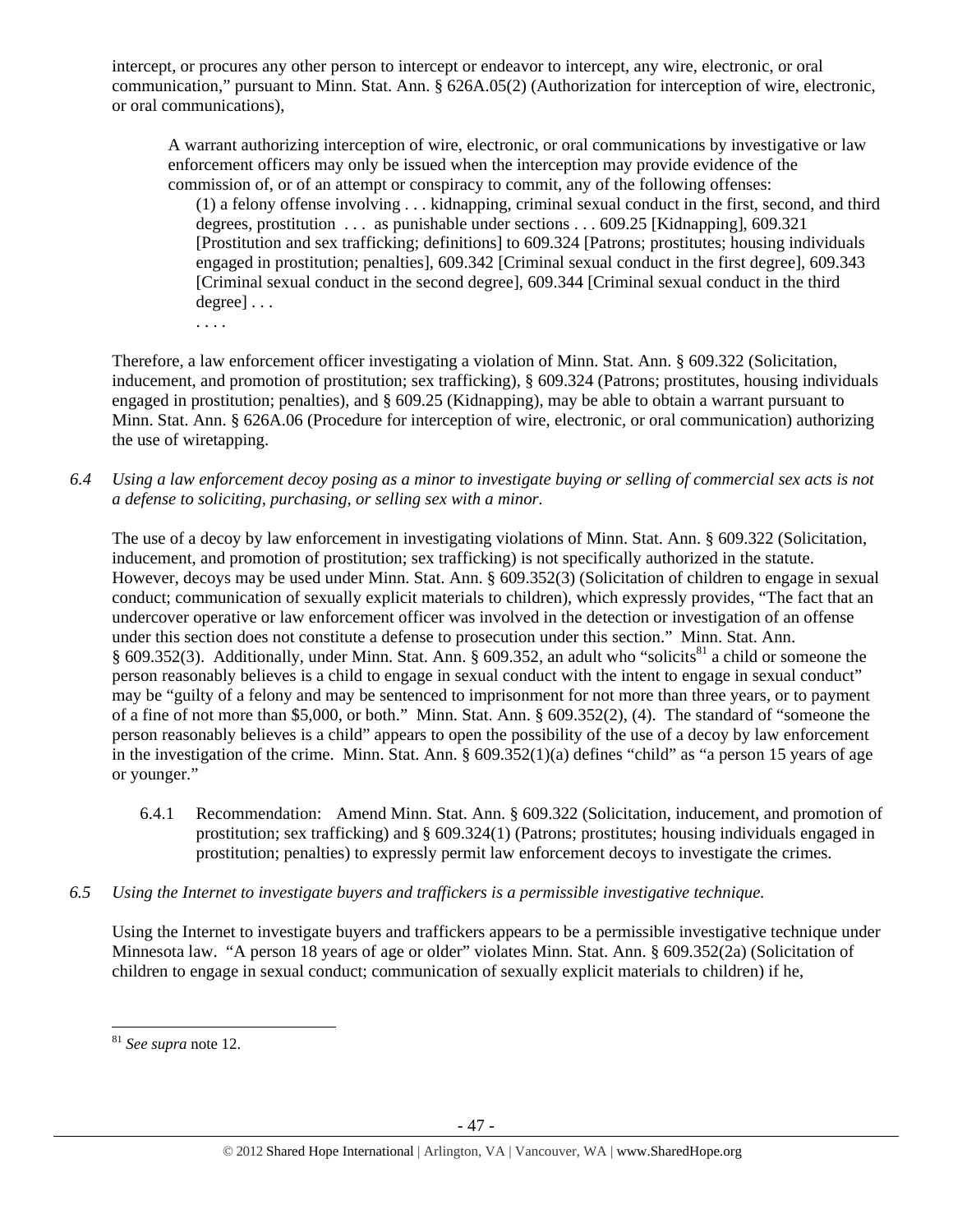uses the Internet, a computer, computer program, computer network, computer system, an electronic communications system, or a telecommunications, wire, or radio communications system, or other electronic device capable of electronic data storage or transmission to commit any of the following acts, with the intent to arouse the sexual desire of any person . . .

(1) soliciting a child or someone the person reasonably believes is a child to engage in sexual conduct;

(2) engaging in communication with a child or someone the person reasonably believes is a child, relating to or describing sexual conduct; or

(3) distributing any material, language, or communication, including a photographic or video image, that relates to or describes sexual conduct to a child or someone the person reasonably believes is a child.

The standard of "someone the person reasonably believes is a child" appears to open the possibility of law enforcement using the Internet to pose as a child in an investigation for this offense. Minn. Stat. Ann. § 609.352(1)(a) defines "child" as "a person 15 years of age or younger." Moreover, Minn. Stat. Ann. § 609.352(3) expressly provides, "The fact that an undercover operative or law enforcement officer was involved in the detection or investigation of an offense under this section does not constitute a defense to prosecution under this section."

#### *6.6 Law enforcement and child welfare agencies are mandated to promptly report missing and recovered children.*

Minn. Stat. Ann. § 299C.52(2) (Minnesota missing children and endangered persons program) requires Minnesota to establish and to maintain a missing children and persons program "to enable documented information about missing Minnesota children and endangered persons to be entered into the NCIC [National Crime Information Center] computer." Law enforcement agencies must "accept without delay any report of a missing person" and upon receipt of a report, must "conduct a preliminary investigation to determine whether the person is missing, $8^2$  and if missing, whether the person is endangered."<sup>83</sup> Minn. Stat. Ann. § 299C.53(1)(a), (b). Minn. Stat. Ann.  $\S 299C.53(1)(b)$  further provides,

. . .

 $82$  Minn. Stat. Ann. §299C.52(1)(d) defines "missing" as "the status of a person after a law enforcement agency that has received a report of a missing person has conducted a preliminary investigation and determined that the person cannot be located."

 $83$  Under Minn. Stat. Ann. §299C.52(1)(c), a person is "endangered" if

a law enforcement official has received sufficient evidence that the missing person is at risk of physical injury or death. The following circumstances indicate that a missing person is at risk of physical injury or death:

<sup>(1)</sup> the person is missing as a result of a confirmed abduction or under circumstances that indicate that the person's disappearance was not voluntary;

<sup>(2)</sup> the person is missing under known dangerous circumstances;

<sup>(3)</sup> the person is missing more than 30 days;

<sup>(4)</sup> the person is under the age of 21 and at least one other factor in this paragraph is applicable;

<sup>(5)</sup> there is evidence the person is in need of medical attention or prescription medication such that it will have a serious adverse effect on the person's health if the person does not receive the needed care or medication;

<sup>(6)</sup> the person does not have a pattern of running away or disappearing;

<sup>. . .</sup> 

<sup>(8)</sup> there is evidence that the person may have been abducted by a noncustodial parent;

<sup>(9)</sup> the person has been the subject of past threats or acts of violence;

<sup>(11)</sup> any other factor that the law enforcement agency deems to indicate that the person may be at risk